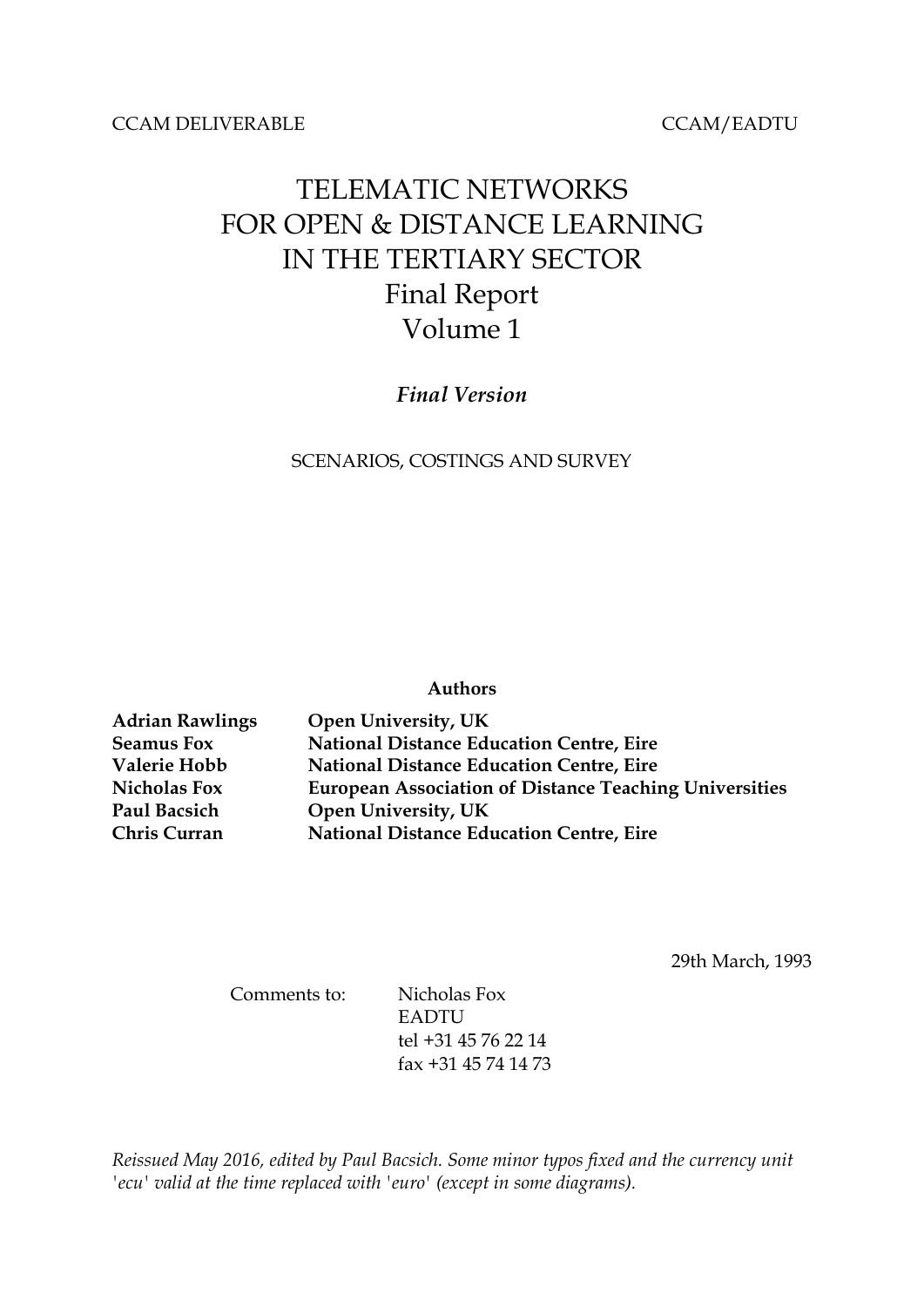# **Executive Summary**

This is Volume 1 of our Final Report of the DELTA "CCAM" Study Contract "Telematic Networks in Open and Distance Learning in the Tertiary Sector". In contractual terms, it forms Deliverable 3 of the Study. The summary that follows covers *both* volumes of the Final Report.

# *Organisation of the Study*

The study was carried out by the project office of the European Association of Distance Teaching Universities (EADTU) under the direction of the general project manager Nicholas Fox. The work was primarily undertaken by two member institutions of EADTU:

- 1 The UK Open University (UKOU) led the survey, scenario and policy aspects.
- 2 The National Distance Education Centre (NDEC) in Eire undertook the cost analyses.

During the course of the study there was regular consultation with the EADTU Board and with the Media Methods and Technology Working Group of EADTU.

The Report is relevant to so-called "traditional" universities wishing to use telematic networks for teaching as well as to "distance teaching universities". (It should be noted that EADTU contains many traditional universities within its organisation as well as open universities and several dual-mode organisations.)

# *Deliverables*

The project had three Deliverables, produced as a two-volume Final Report:

Volume 1 "Scenarios, costs and survey" covers Deliverables 1 and 2

Volume 2 "Rationale and work programme" covers Deliverable 3.

# *Work plan*

The work plan had six components. In the list below we describe them and give volume and chapter references:

- a The specification of hypothetical but potentially realisable scenarios relating to the use of telematic networks in tertiary education (by campus-based or distance universities). [Volume 1 Chapter 2]
- b A postal survey of 760 degree-awarding university-level teaching institutions, primarily in the member states of the European Community (but also some in other parts of Europe), and a subsequent telephone survey of selected institutions. The objective of the two surveys was to identify the potential demand for telematic networks in tertiary education. [Volume 1 Chapter 3]
- c An economic analysis of the comparative cost of using each of four media within the context of the scenarios (see (a) above), relative to the cost of providing the same programmes through a more conventional mode of teaching. In addition, an estimate was derived of the cost of equipping learning resource centres (Euro Study Centres), based on specifications prepared by EADTU. [Volume 1 Chapter 2]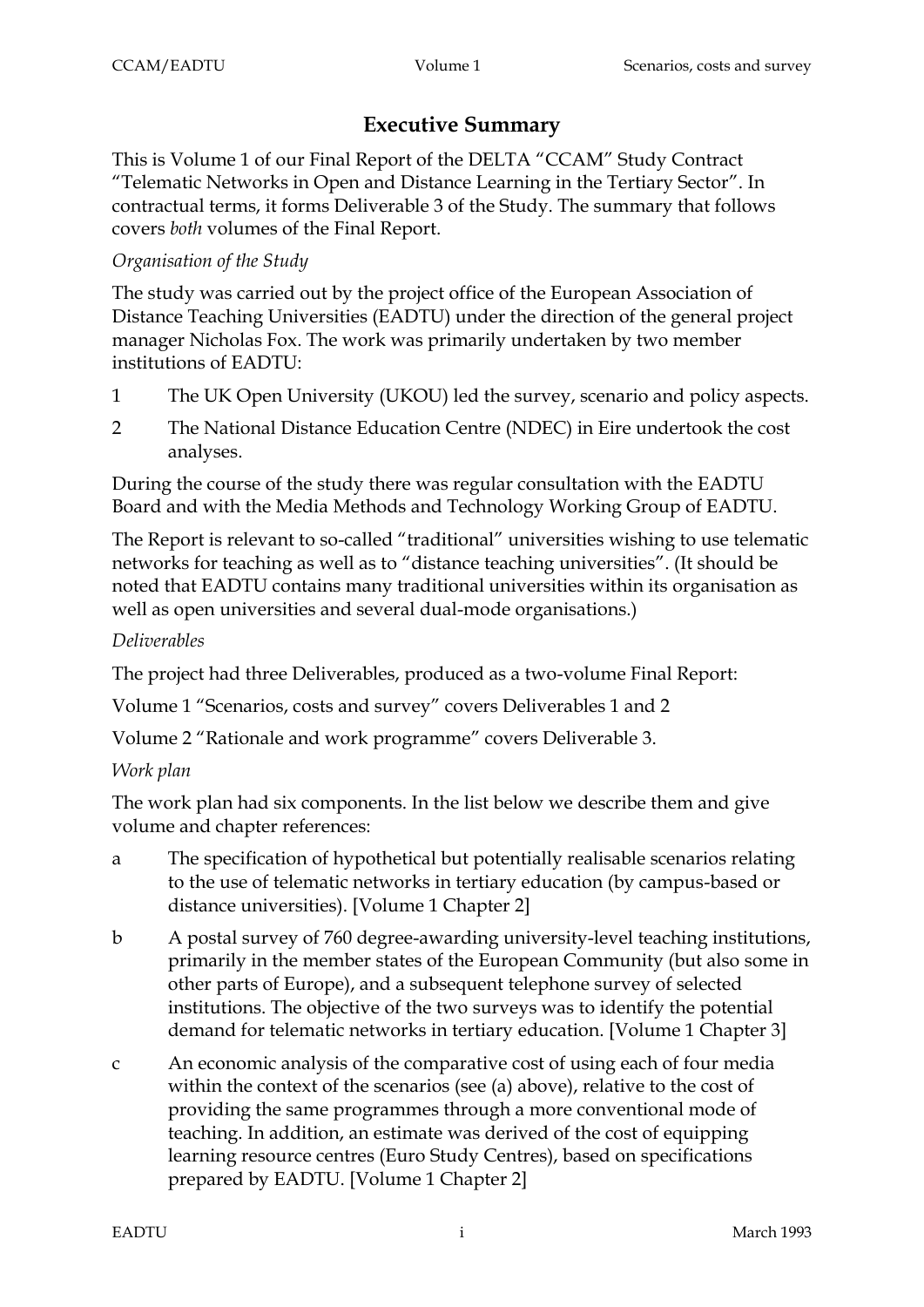- d An analysis of trends in the use of telematic networks in education and training, drawing on a range of sources and in particular on results from the JANUS project. [Volume 2 Chapter 5]
- e The formulation of policy recommendations for the development of European telematic networks to meet tertiary level education and training needs. [Volume 2 Chapters 6 and 7]
- f The formulation of proposals for future work both short-term and longerterm. [Volume 2 Chapters 8 and 9]

# *Conclusions*

The conclusions are in three parts:

- 1 General conclusions
- 2 Conclusions on particular media
- 3 Infrastructural conclusions.

# *General conclusions*

- 1 Our survey work shows interest, but non-specific interest, in the potential of telematic networks
- 2 Standardisation is required in order to avoid the problems, and associated cost increases, of having to buy different products to fulfil similar requirements. For example:
	- having to buy an extra or more complex satellite receiver because education and training channels are on different satellites [as were EUROSTEP and EuroPACE]
	- having to buy a different type of microcomputer from that used for administrative tasks [for example if teaching needed a PC but administration was done via dumb terminals on Unix].
- 3 Media/technologies should be used extensively, if users wish to gain economic benefits from them:
	- both for large numbers of students
	- and for a large number of study hours.
- 4 Where telematic networks can be developed on existing infrastructure, the fixed costs can be reduced. For example:
	- using mainframe computing power in the evening to support student access [at times when administrative use and staff access is light]
	- using a satellite for which many users already have receivers or could be "easily" persuaded to buy them [such as Astra]
	- use of existing computer networks cost-justified for other purposes such as research [such as the national academic networks].
- 5 Even now, little is known about true costs in actual situations.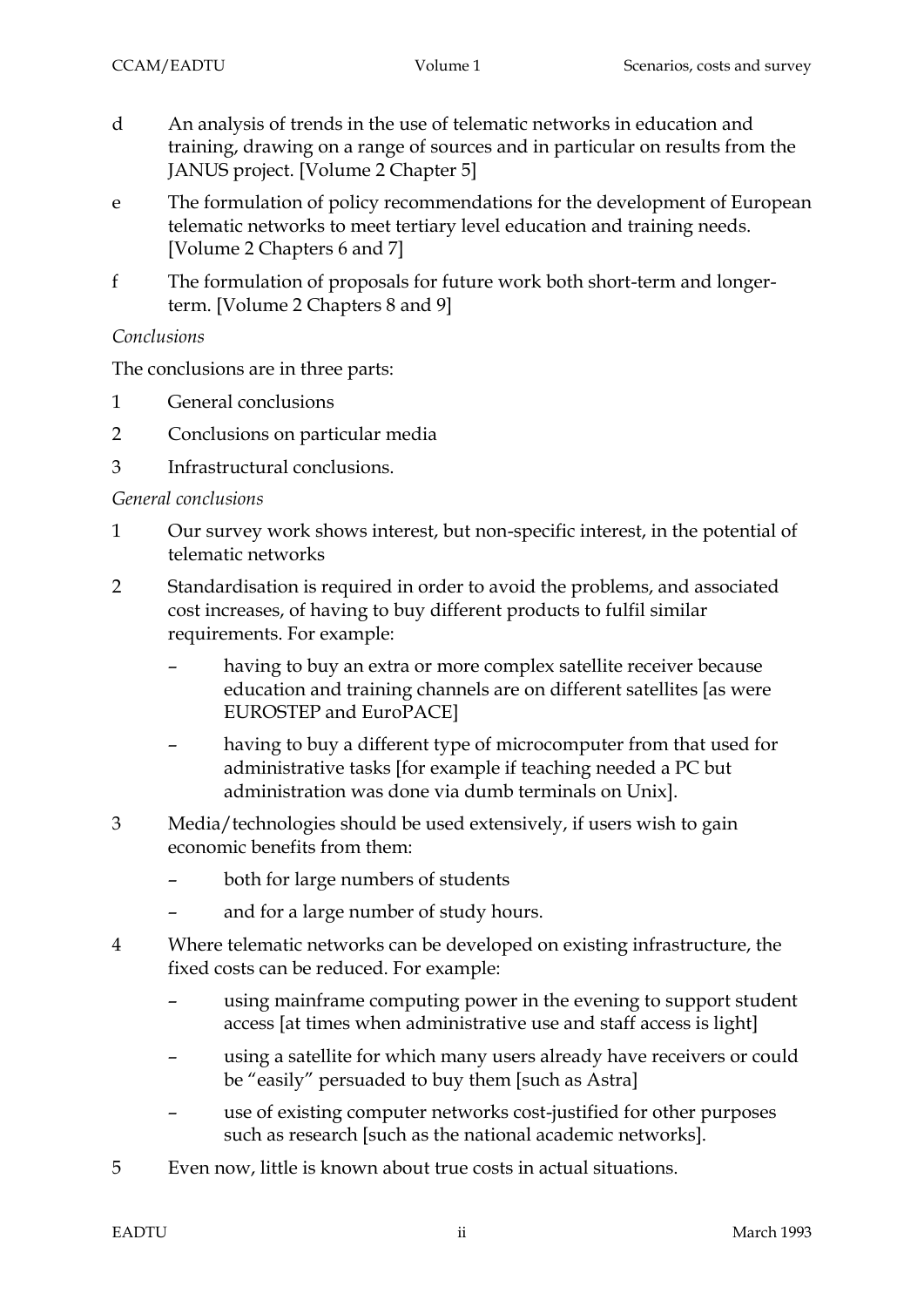#### *Conclusions on particular media*

Some of our main conclusions are given below. It should be stressed that our conclusions are mostly phrased in terms of *overall* system costs including student costs. The issues of who actually incurs the costs and who notices them raise complex organisational and political questions.

- *Satellite TV* in most cases is less cost-effective than postal delivery of videos; but can become cost-effective as the number of students grows large. In addition, given the under-developed character of postal services in some parts of Europe, and the complexity of working with several national systems, satellite TV offers a single integrated solution to the requirement of Europe-wide delivery of video. The apparent cost-effectiveness of this increases if use is made of domestic satellite TV receivers and overnight transmission time.
- *Computer conferencing* has limited economies of scale because of the need for tutor/student ratios similar to conventional tutorials. It is therefore less cost-effective than commonly believed for large numbers of students. However, if students have home or workplace access to the appropriate hardware, software and telecommunications, it can provide an effective method of extending access and support even for small study programmes.
- *Video conferencing* used for video lectures can be cost-effective at relatively low hours usage per year. At present, however, the initial capital outlays required are substantial. A potentially significant factor affecting costs is the decreasing requirement for bandwidth, opening the way to the use of ISDN in video conferencing and substantially reduced charges. If network bandwidth is apparently free (as on many academic networks) this has a substantial effect on apparent costs.

# *Infrastructural conclusions*

The cost analyses are restricted to a small number of specific scenarios – however, these have been chosen to be typical of operational use in North America and operational, pilot and planned use in Europe. They strongly suggest that the common assumption of the universal cost-effectiveness of telematic networks is unsupported, and that the use of these technologies needs to be carefully focused if resources are to be deployed effectively.

They also suggest that factors tending towards cost-effectiveness include scale of use, both in number of students and number of study hours, and use of existing equipment and services on a marginal cost basis. But one cannot have marginal costs if there is no basic tier of service on which to add marginal costs.

They also bring out that there are many limitations of the analytic method, including the fact that it is in practice impossible to substitute one medium for another (is live television the same as video?) and that there are many factors which are either hard to cost or where users (such as students) make economically unjustified decisions (such as over phone bills, TV costs or car use).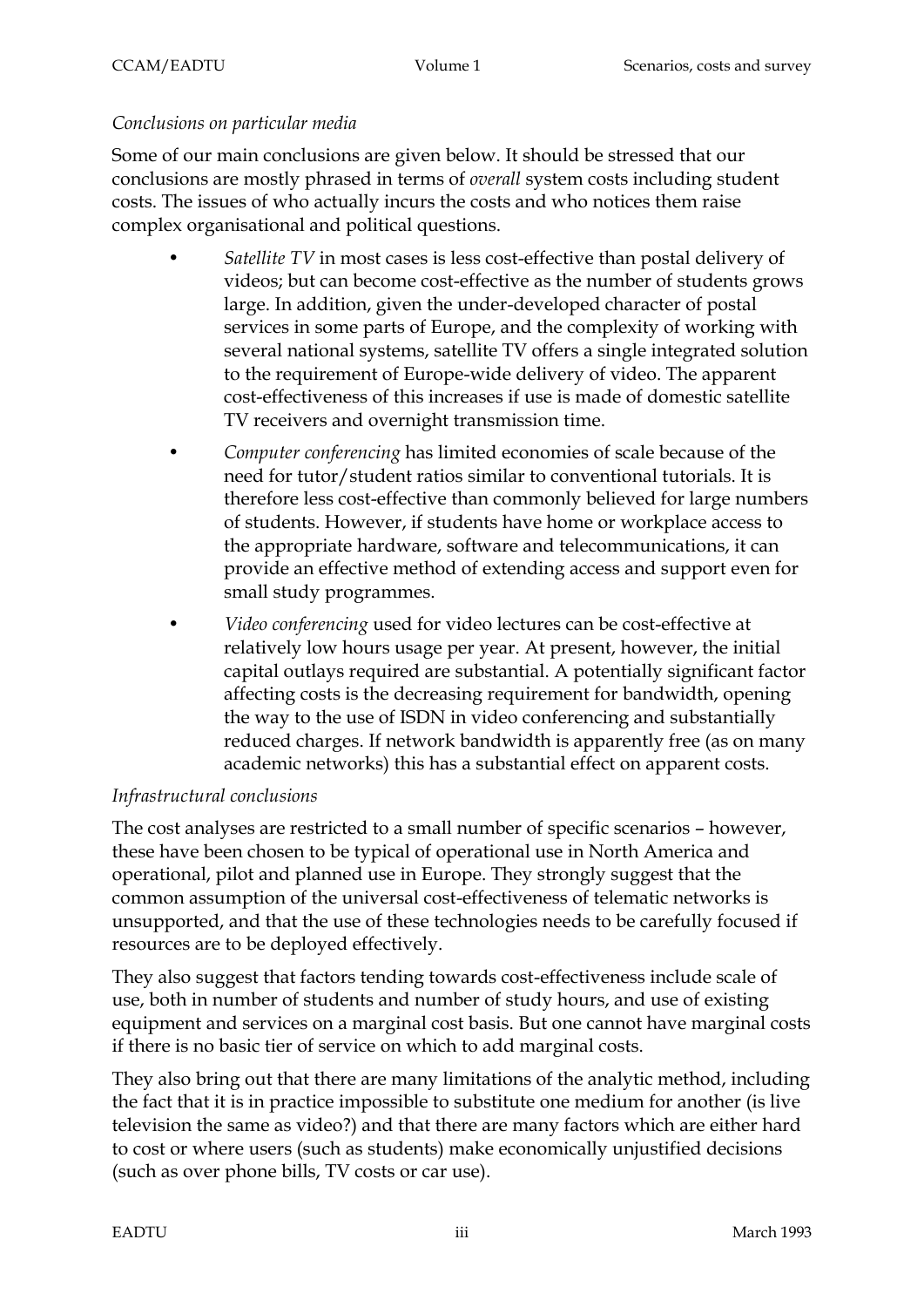And of course it is well known that there are few reliable studies of the cost of telematic networks in operational use.

This suggests that:

- a A number of pilot trials are set up to get better information on the cost factors in the context of educational practice.
- b A European Telematics for Education Infrastructure is set up so that realworld trials can be undertaken without getting bogged down in heavy startup costs and complexity.

# *Recommendations*

In order (a) to make best use of existing infrastructures (run by PTTs, etc.) which fulfil part but not all of the operational requirements for telematic trials and (b) to avoid setting up a new large infrastructure – plus organisation to run it – which may not (yet) be justifiable, we propose that a small infrastructure organisation is set up as a "telematic network broker". This would operate rather like a package holiday company. It would purchase telematic services from PTTs, academic networks, and others, and supply them on an agreed basis to universities who wish to use telematic services for the provision of programmes for credit.

A subsidy for this broker should be available from the EC on the usual matchedfunding basis.

The broker would be overseen by a board which would include a substantial representation of those universities making use of its services.

This scheme would give hard information about the demand for such networks. It would also give universities the experience of using telematic networks with the ease of use and low tariffs which market forces would *in the long term* produce if only the market were kick-started.

The broker would provide telematic services for a number of pilot projects but would not be restricted to these. The pilot projects should include the following six:

- 1. Video lectures (satellite and ISDN) such as for post-graduate courses.
- 2. Voice mail and audio conferencing such as for language teaching.
- 3. LAN linking by ISDN such as for support of tutoring in Euro Study Centres.
- 4. Two-way video conferencing such as for a "virtual summer school".
- 5. Integration of CD-ROM with networks such as a multi-media courses database allowing on-line registration for courses.
- 6. User-friendly computer conferencing for home-based users such as with windows-based conferencing software over higher-speed links.

These six applications should provide a good range of trials to satisfy universities both in the distance education area and the area of traditional universities considering distance education methods. They also contain relevant trials for our partners in the other sectoral studies. We believe that the Infrastructure can be set up to service all three sectors studied.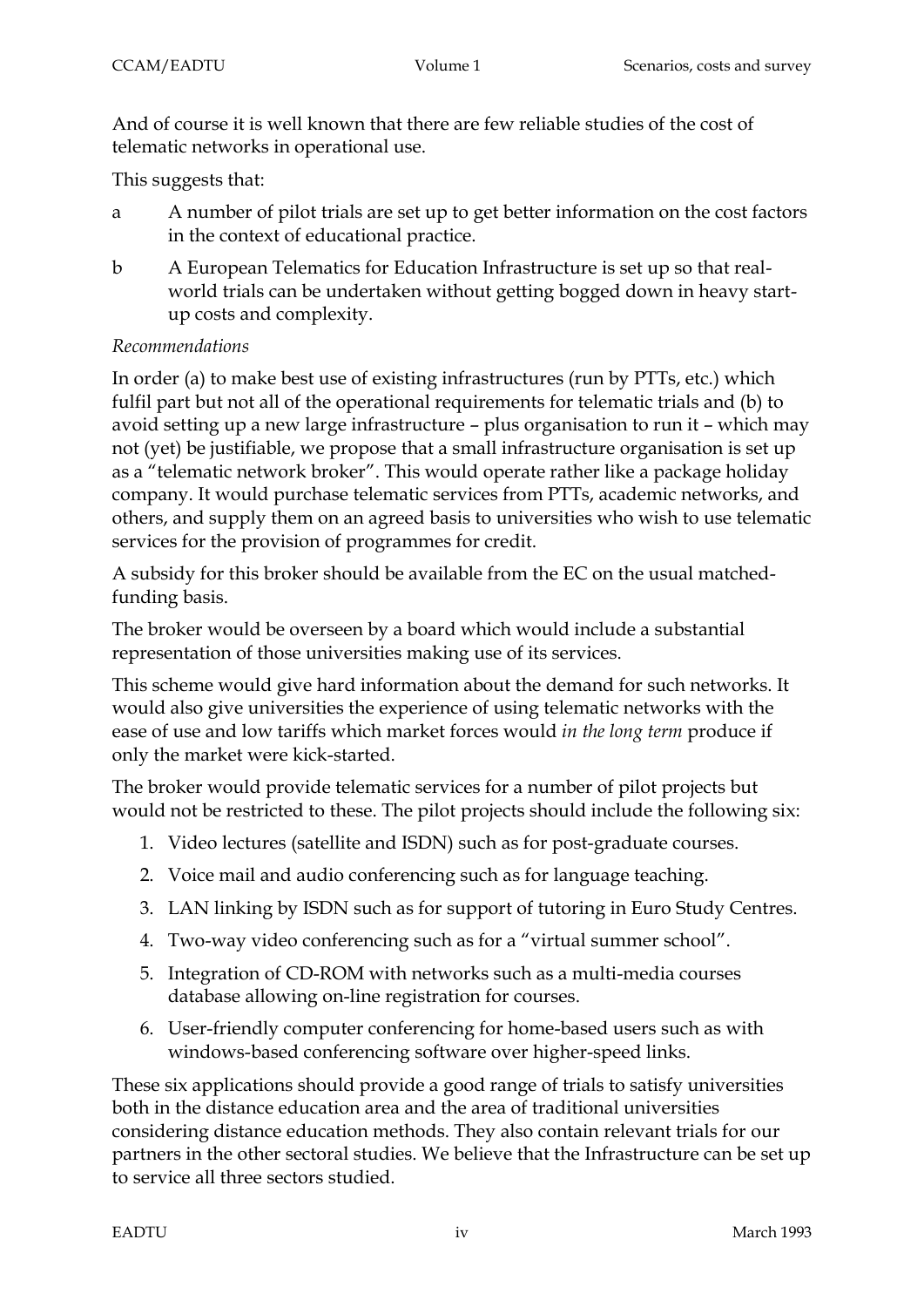# **Contents**

| $\mathbf{1}$<br>1.1   | Introduction<br><b>Structure of this Report</b>                                    | 1<br>$\mathbf{1}$ |
|-----------------------|------------------------------------------------------------------------------------|-------------------|
| 1.2                   | <b>Uses of Telematics in Tertiary Education</b>                                    | $\overline{2}$    |
| 1.3                   | Methodology                                                                        | 5                 |
| 1.4                   | <b>Introduction to the Scenarios</b>                                               | 5                 |
| 1.4.1                 | <b>Technologies for Telematic Teaching Scenarios</b>                               | 6                 |
| $\overline{2}$<br>2.1 | <b>The Scenarios</b><br>Scenario One - Satellite broadcast with audio conferencing | 9<br>9            |
| 2.1.1                 | <b>Pedagogical Basis of Scenario</b>                                               | 9                 |
| 2.1.2                 | Analysis                                                                           | 9                 |
| 2.1.3                 | Cost Comparison between Satellite Broadcast and Videocassette<br>mailing           | 12                |
|                       | 2.1.4 Discussion                                                                   | 14                |
| 2.2                   | Scenario Two - Computer mediated communication                                     | 15                |
| 2.2.1                 | <b>Pedagogical Basis of Scenario</b>                                               | 15                |
| 2.2.2                 | Assumptions                                                                        | 15                |
| 2.2.3                 | <b>Cost of Computer Conferencing</b>                                               | 16                |
| 2.2.4                 | <b>Cost of Seminars</b>                                                            | 17                |
| 2.2.5                 | Cost Comparison between Face to Face seminars and Computer<br>Conferencing         | 18                |
| 2.2.6                 | Discussion                                                                         | 18                |
| 2.3                   | <b>Scenario Three - Video Conferencing</b>                                         | 20                |
| 2.3.1                 | <b>Pedagogical Basis of Scenario</b>                                               | 20                |
| 2.3.2                 | Assumptions                                                                        | 20                |
| 2.3.3                 | 2 Mbit/sec cost                                                                    | 22                |
| 2.3.4                 | 128 kbit/sec (2 x ISDN B-Channel) costs                                            | 23                |
| 2.3.5                 | Comparison between 2 Mbit/sec and 128 kbit/sec links                               | 23                |
| 2.3.6                 | Comparison between videoconferencing and face to face tutorials                    | 24                |
| 2.4                   | Scenario Four - Audiographics                                                      | 26                |
| 2.4.1                 | <b>Pedagogical Basis of Scenario</b>                                               | 26                |
| 2.4.2                 | <b>Assumptions</b>                                                                 | 27                |
| 2.4.3                 | <b>Cost Comparisons</b>                                                            | 27                |
| 2.4.4                 | Discussion                                                                         | 28                |
| 2.5                   | <b>Scenario Five - Resource Centre</b>                                             | 29                |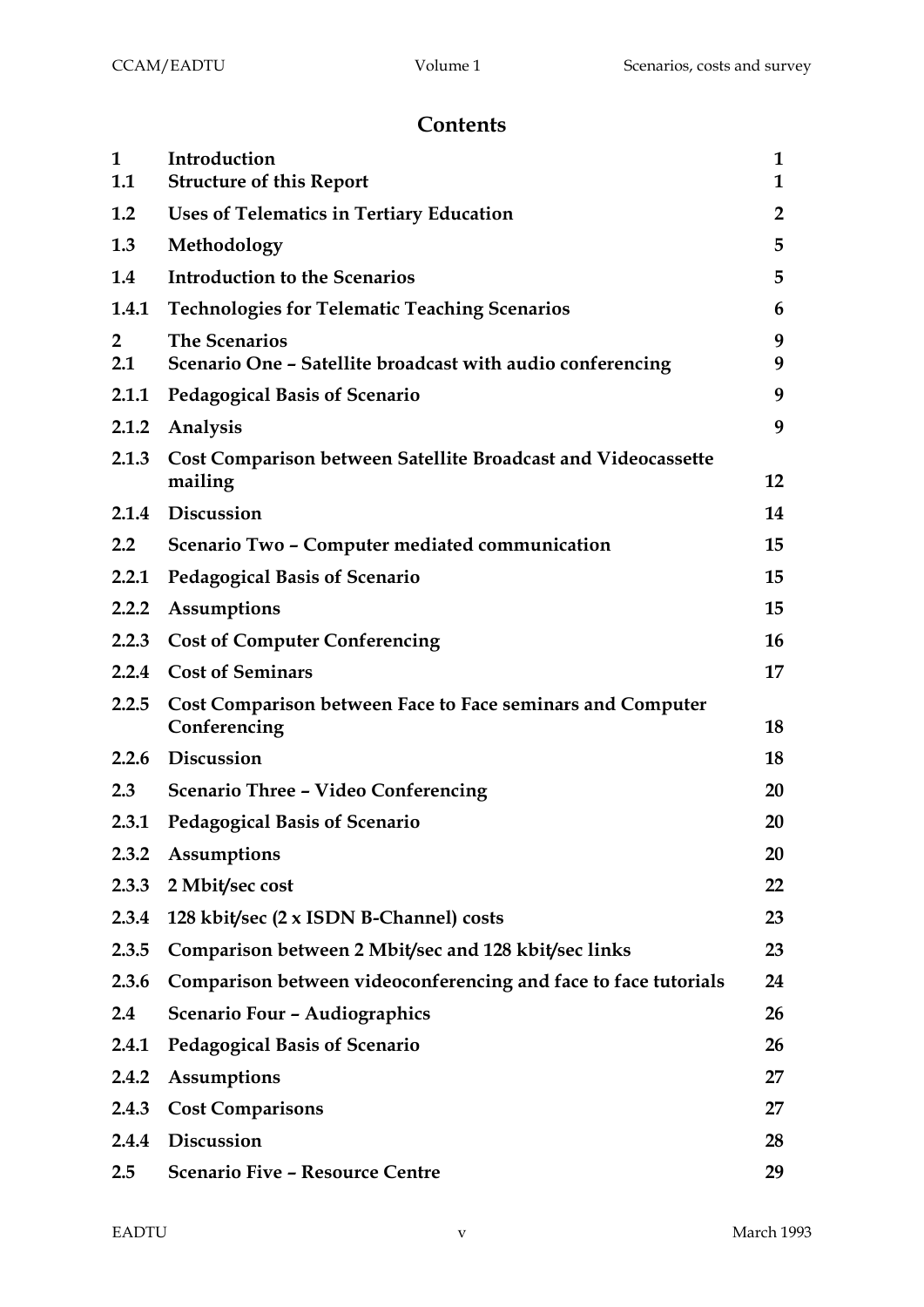| 2.5.1    | <b>Pedagogical Basis of Scenario</b>                    | 29       |
|----------|---------------------------------------------------------|----------|
| 2.5.2    | <b>General Assumptions</b>                              | 29       |
| 2.5.3    | <b>Hardware Assumptions</b>                             | 30       |
| 2.5.4    | Estimates                                               | 31       |
| 2.5.5    | <b>Discussion</b>                                       | 31       |
| 3<br>3.1 | <b>Validation by Surveys</b><br><b>Postal Survey</b>    | 33<br>33 |
| 3.1.1    | Questionnaire                                           | 33       |
| 3.1.2    | Analysis method                                         | 33       |
| 3.1.3    | <b>Mailing list</b>                                     | 34       |
| 3.1.4    | <b>Responses Analysed by Country</b>                    | 35       |
| 3.1.5    | Language and Countries in which Courses will be Offered | 36       |
| 3.1.6    | <b>Use of Media</b>                                     | 37       |
| 3.1.7    | Developments in Education and Training                  | 38       |
| 3.1.8    | <b>Telematics</b>                                       | 39       |
| 3.1.9    | Discussion                                              | 40       |
| 3.2      | <b>Telephone Interviews</b>                             | 41       |
| 3.2.1    | <b>Discussion</b>                                       | 42       |
| 3.2.2    | <b>Conclusions on the surveys</b>                       | 43       |
| 4        | Conclusions                                             | 44       |
| 4.1      | Conclusions on particular media                         | 44       |
| 4.2      | <b>General conclusions</b>                              | 44       |
| 5        | <b>Selected Bibliography</b>                            | 46       |
| Annex    |                                                         | I        |
|          |                                                         |          |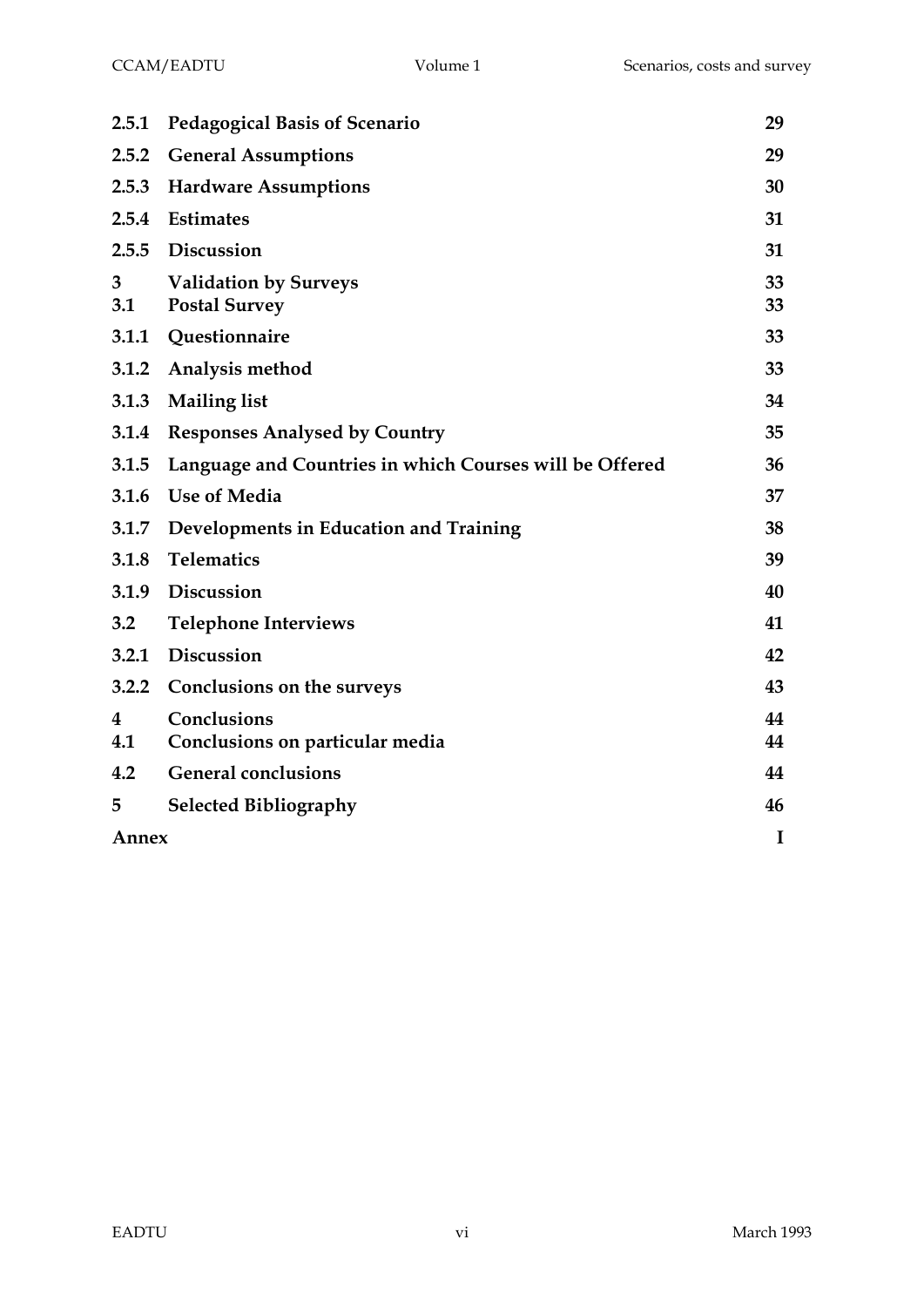# **Deliverables 1 and 2 Scenarios and Costs**

# **1 Introduction**

This volume forms Deliverables One and Two of the EADTU's study 'Investigation on Telematic Networks for Distance Education Institutions'. The study was funded by the EC under the aegis of the DG XIII CCAM studies. The primary focus of this study is on the feasibility of using telematic networks to link students and education providers at the tertiary level (whether distance or conventional universities) throughout Europe. There are parallel CCAM studies on the use of telematic networks in vocational training and the production and delivery of specialised courses.

Deliverables One and Two focus on technical scenarios involving *use* of a telematic network and the costings of such scenarios. The third, and final, deliverable of the study will elaborate on recommendations and proposals for the *implementation* of a telematic network for European tertiary education. (See Volume 2.)

The analysis of comparative costs set out in the scenario section of this report have drawn on data from an wide range of sources. It has emerged in the course of the study that prices in relation to key components of the cost estimates (such as telecommunications tariffs, hardware and VAT rates) vary quite significantly from one country to another. In addition, as is to be expected, any one of the scenarios postulated could lend itself to alternative underlying assumptions, for example the range and quality of equipment for video conferencing or staff student ratios in conventional teaching, and are therefore subject to wide variation in practice. For these reasons the results of the analysis should be seen as essentially estimates indicative of a scale difference between one approach and another and not as precise estimates of the cost of adopting a particular approach. Nevertheless none of these qualifications undermine the significant trends emerging from the study or the general thrust of the conclusions.

# **1.1 Structure of this Report**

This report falls into two natural halves. The first half, chapter 2, develops a number of educational scenarios encompassing the use of telematic networks for distance education – such as video or computer conferencing. The second half, chapter 3, outlines the results of a survey carried out on universities and colleges throughout Europe to gauge their current and planned use of telematic networks. While logically distinct the two sections of the report inform and reinforce each other.

Chapter 2 on scenarios starts with a general discussion on the potential uses of telematic networks in tertiary education and the related issue of ensuring that the teaching by telematic networks is accepted and integrated into the educational context. The emphasis is on the pedagogical aspects of using telematic networks in education and the importance of ensuring that their use is student – and not technologically – driven. An outline of the scenarios is given and then each of the scenarios is costed. A conventional means which is as near as is possible to delivering the same educational content is costed for comparison purposes. The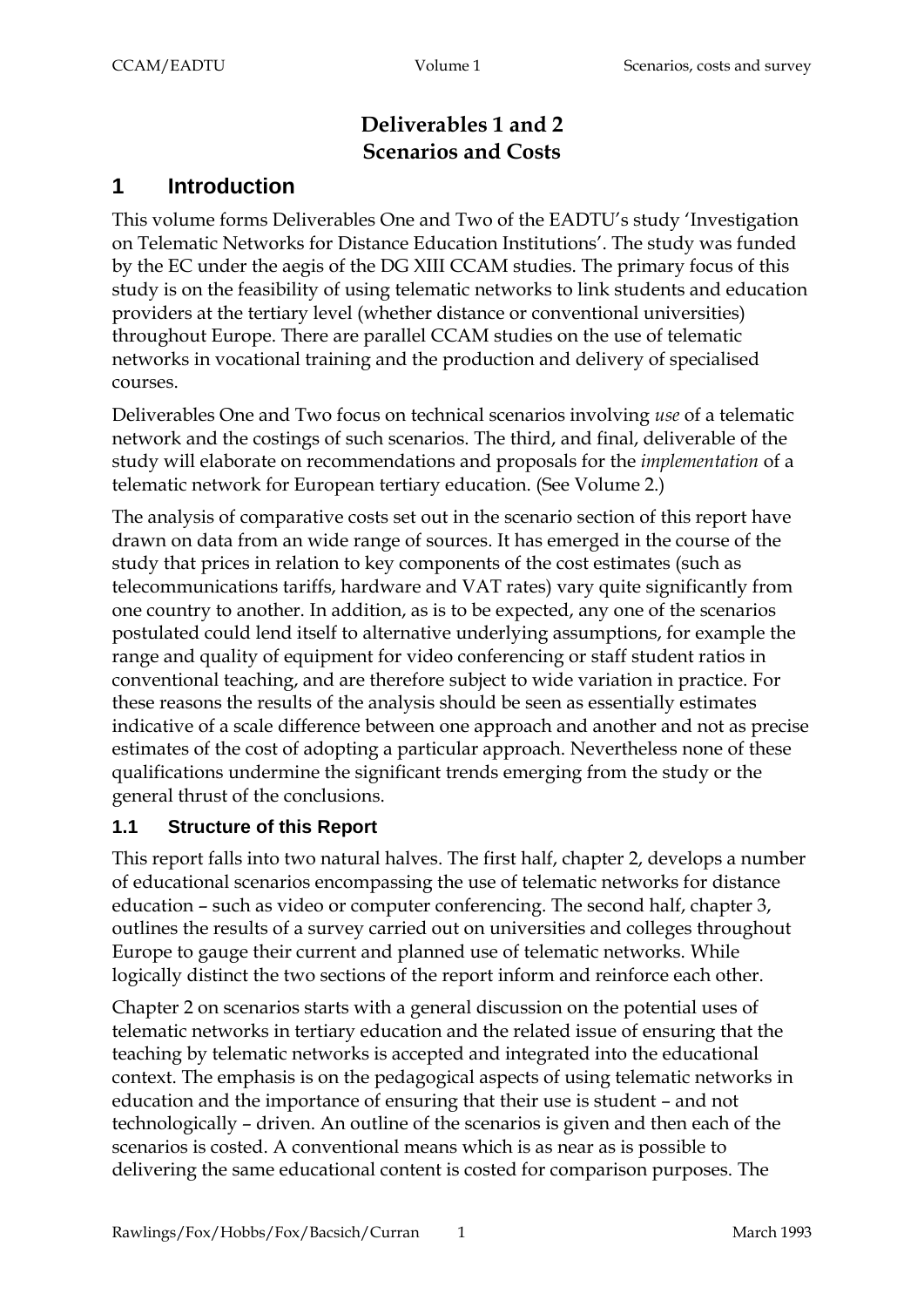subsequent analysis identifies any emergent critical factors in the use of particular media which in turn informs discussion on the wider implications of the scenarios.

The five scenarios were summarised and sent out as a questionnaire to over 750 institutions. The purpose was twofold: first, it was an effective way of describing the mission of the CCAM Telematics Project concisely and, secondly, it was a means of 'reality testing' the scenarios. There were a total of 113 agencies of which 56 currently conduct distance learning. This survey and the follow-up telephone interview showed broad support for the scenarios and the project as a whole. Further details are given in Chapter 3.

Finally, in Chapter 4, some conclusions are drawn from the report. These form one input into wider discussion on the potential implementation of European telematic networks for open and distance learning, which will be the basis of the Volume 2 of this report.

# **1.2 Uses of Telematics in Tertiary Education**

The last decade has seen the rapid expansion of the educational use of telematic networks, which can carry a variety of traffic including speech, data, video and multimedia. Many forms of teaching via telematics, whether one-way or two-way are currently being exploited in tertiary education. Most of these applications are in North America, but increasingly Europeans are adapting them for their own needs and context.

It should not be assumed that telematic teaching belongs solely to the world of distance education. Because of the difficult economic climate, the changing population to be educated, the greater focus on student-centred learning, and, not least, the developments in technology, all tertiary institutions are finding it necessary, to a greater or lesser degree, to consider changes in their traditional delivery mechanisms.

Telematic networks can play a key role in many of the changes under consideration. The current educational imperative is undoubtedly the call for interactivity in the learning situation. This has arisen from a number of related factors – a dissatisfaction with teacher-centred delivery of content to a passive student audience, the growth in life-long education leading to a much larger (and more demanding) adult student population, the greater competition amongst educational providers to create and satisfy niche markets, and again, the technological and conceptual developments which have produced two-way learning potential in telematics.

The current focus on interactivity – whether between learner and teacher, between learner and learner, between learner and the course material, or finally, amongst groups in collaborative learning situations – continues to attract support and enthusiasts, despite the observation† that students do not perform better on exams after 'interactive' courses than those following traditional relatively non-interactive courses.

 $\overline{a}$ 

<sup>†</sup> Proceedings of *Distance Education for the 21st Century*, Bangkok , 1992 (*in preparation)*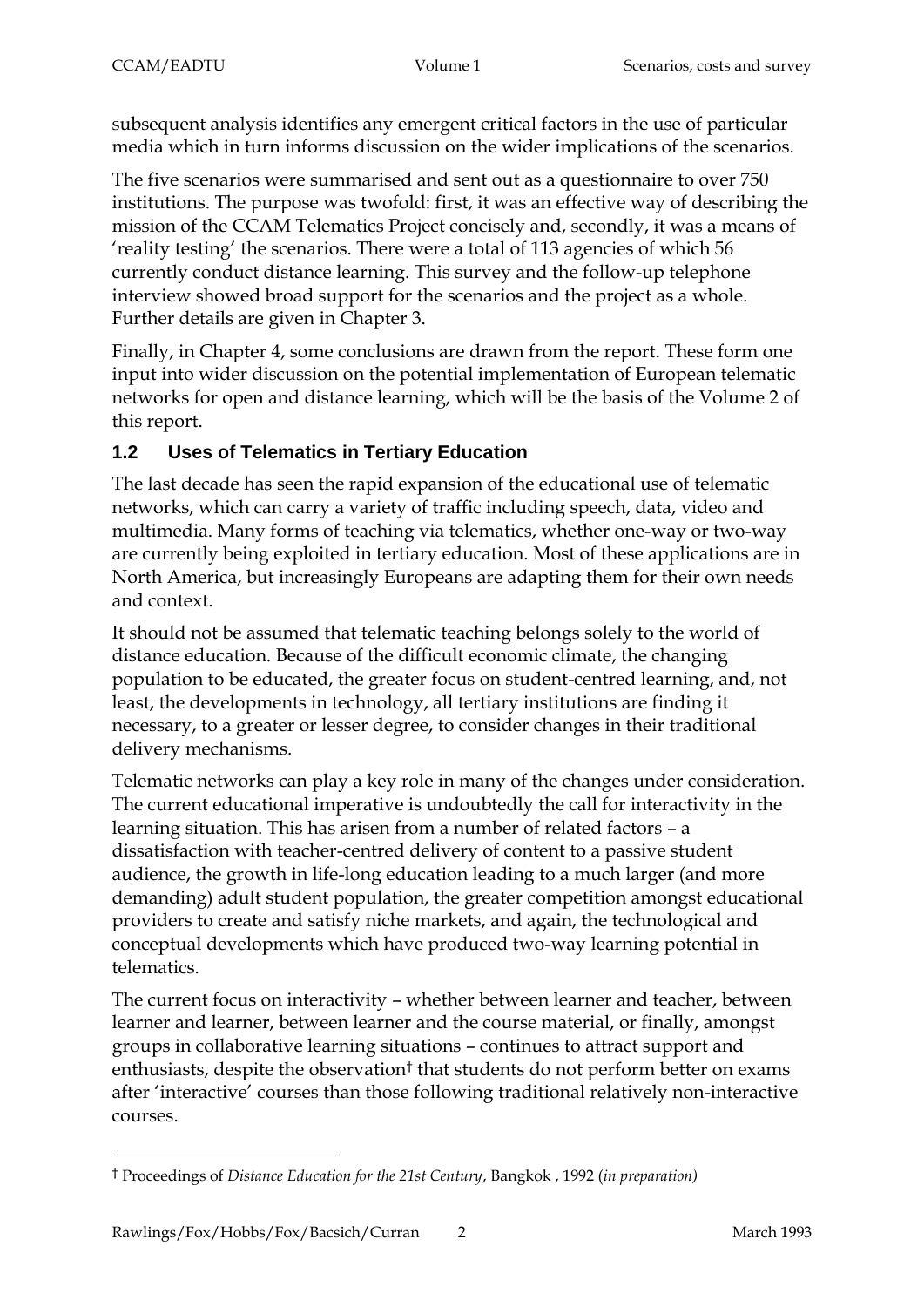However, measurement of final exam results is not the critical factor in determining pedagogical strategy. Much more crucial is the perceived value of interactivity – the satisfaction of students, the interest of teachers, the facility for reaching new students, the ability to teach a broader range of subjects to dispersed students, and the potential for innovation in teaching techniques. The promise, therefore, of the new technologies is that they seem to provide ways of realising interactivity in tertiary education. Despite the many reasons for introducing telematic based teaching, however, it is the cost effectiveness of using these technologies which is likely to determine their long term viability and growth.

While a major focus of this report will be on the cost of introducing telematic based teaching it should be stated at the outset that it would be a fallacy to assume that economic considerations alone dictate which delivery mechanisms are chosen by an institution. In most cases, the cost of introducing various forms of telematics teaching are simply not known and little reliable information has been published in this area. (Indeed, providing preliminary and indicative research on this issue is an important raison d'etre of this report.)

Much of the current use of telematics is heavily subsidised by governments, research and development agencies and other experimental programmes. Other trials are conducted on the back of existing facilities – large host computers, video equipment on loan, free satellite time. Some technologies may never prove to be commercially viable – but what the large number of experimental and pilot projects allow is the evaluation of the particular pedagogical strengths and weaknesses of the various forms of telematic based teaching.

# *Acceptability of Telematics Teaching*

How acceptable, then, are these new technologies to teachers and tutors, to students and life-long learners, and to institutions and course providers? A look at current changes in banking facilities provides a useful analogy. Some people queue for what would predictably be an unacceptable length of time outside a 'hole in the wall' money dispenser. Impersonal banking appeals to them, it is said. Others will go to great lengths to find a live cashier from whom to extract their money. This example highlights the contradictory conclusions to be drawn about human adaptability, use of technology and openness to innovation. Nevertheless, one principle seems to hold from early applications of telematics in both banking and education: the principle of meeting needs.

Substituting audio conferencing for small group seminars delivered face-to-face, will hardly win applause from participants. Offering a previously unavailable course to a small campus via video conferencing may well win applause. Designing a textonly computer conferencing course with no possibility for meeting face-to-face may sound impersonal and limited pedagogically, but for students who can access the course whenever and from wherever it suits them, and who can interact with other students, take part in group assignments and access other resources on-line, this may be a wonderfully emancipating option. Travelling to a study centre to use a drawing pad and telephone for an audiographics seminar may not conjure up visions of a stimulating educational environment to a cosmopolitan urbanite, but to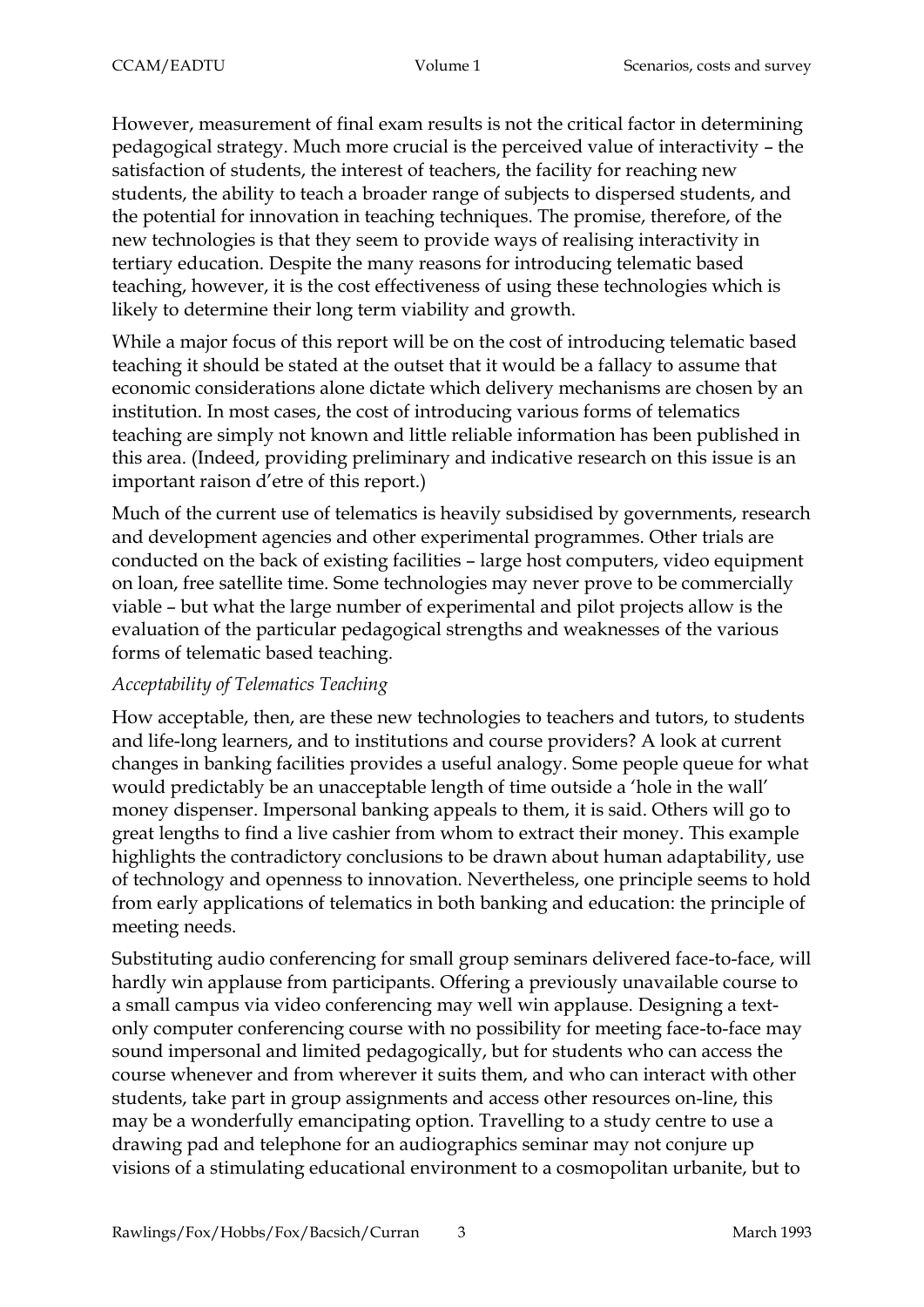a student on a remote island without access to higher education, it may be a lifeline to learning, giving support and visual stimulation in a way that correspondence material cannot provide.

Meeting educational needs is the answer to the acceptability of technology, whether the needs are for flexibility, wider choice or delivery to remote sites. Technological innovations fail when human needs are not given priority.

The principle of meeting needs also points to particular situations where a technology which would in general prove not to be cost effective would find a niche where it may be the *only* way of delivering an educational programme. This issue will be returned to in the discussion on the scenarios.

This principle also applies to teachers and tutors, as well as to administrative staff and other policy makers. Telematics can be used to reduce boring and time consuming travelling, to try new methods of teaching and contacting students, and to overcome institutional difficulties and shortfalls. Negativity towards telematics usually stems from fear of job cuts, of the erosion of a personal teaching environment and of reduced opportunities for travelling and meeting people. Experience from past telematics applications shows that telematic teaching can be very personal, can involve more not less interaction with students, can reduce ineffective travel and endless meetings in favour of a few, well-focused meetings, and can usefully tap expertise and scarce resource people to the benefit of all.

#### *Reduction of entry costs*

It has become a cliché to point out that traditional tertiary education and distance education are on a converging path due to the development of the computer and communication technologies. What this means for students and smaller institutions is greater choice. There will be no longer monopoly suppliers of educational material and credentials. Telematics creates a level playing field for providers and receivers. This is crucial when considering the variation in pedagogical styles, geographical position and social backgrounds of the total European educational scene. For example, while going off to study centres for evening classes has little appeal to many potential students in the UK, it is part of the tertiary educational tradition in Scandinavia, and compatible with the whole social ambience in Mediterranean countries.

Terrestrial telematics in compact countries such as Denmark, England or the Netherlands can make obvious sense, while satellite delivery in remote locations such as in Greece, Scotland or Eastern Europe may make better sense. For some Europeans, a computer in their homes for accessing tertiary education is acceptable and desirable, for others it would be unaffordable or simply intrusive. Educational choices must meet local needs and reflect social conventions. The variety of technologies available via telematics can offer this choice. The challenge facing providers and policy makers is the introduction and successful implementation of telematic based educational technologies which meet real needs in a manner which is appropriate in scale, pedagogically apt and cost effective. This report is a contribution to the on-going debate on the challenge.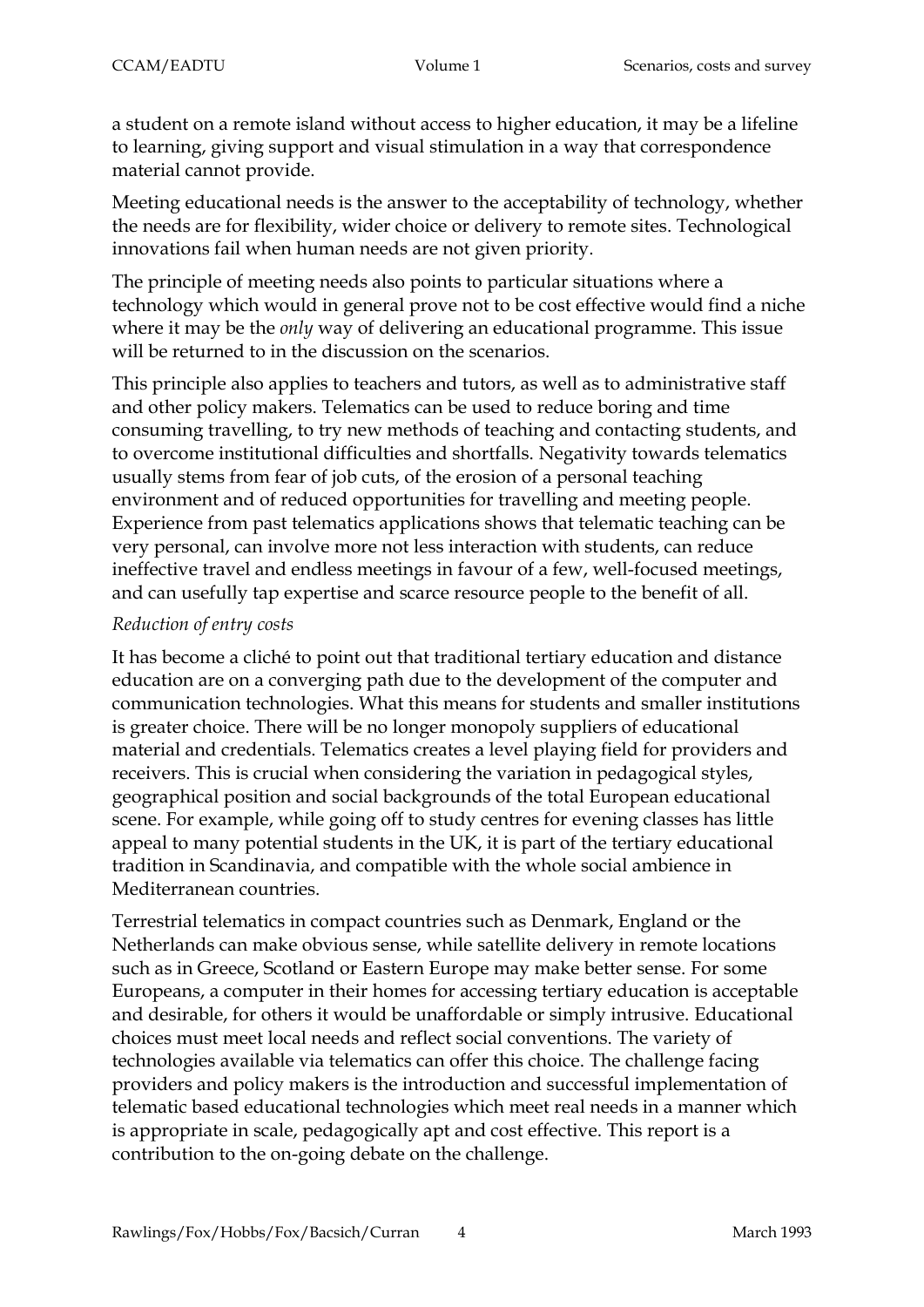# **1.3 Methodology**

At the outset of the project, it was agreed that the way to proceed for this study of the tertiary sector was to present a number of scenarios. These described a hypothetical distance learning situations using a combination of media. For example, the first scenario was the delivery of a course with a high visual content using satellite broadcasting and an audio conference for post-broadcast discussion. This approach was more realistic (and interesting) to potential customers than some arid discourse on the comparative benefits of media.

In order to gauge the demand for a trans-European telematic network, a questionnaire was sent out to most tertiary institutions in Europe. The questionnaire sought to find out the extent of use of telematics in distance learning, analysed by type, class of institution, current and planned. A copy of the questionnaire is given in an Annex.

The first questionnaire produced many fruits, most important of which was a mailing list of respondents who had an active interest in the work carried out in this study. A list of institutions was drawn up whose interest would have an influence on the outcome of the network. These institutions were interviewed by telephone and the reactions to a number of questions recorded. The interview sheet is given in the Annex.

In parallel with the survey and interview activity, work proceeded with the economic aspects of the study. Data have been drawn together which allow the cost of various delivery methods to be assessed. The analysis method allows a comparison between methods to be carried out, for instance, between terrestrial video links and face-to-face tutorials.

# **1.4 Introduction to the Scenarios**

The methodology adopted for this section of the study is based on the development of five telematic based educational scenarios. Each of the scenarios is grounded in an appropriate pedagogical basis to ensure its relevance. The technology and telematic networks required to implement each scenario are defined, along with level of interactivity, amount of tutoring required, student/tutor ratio, number of hours tutoring, student's location, etc. For each of the scenario except the fifth (which as we will see below is a special case), a conventional means of delivering the same educational programme was developed and both means of delivery were costed to estimate the cost effectiveness of the telematics-based method.

It is not possible to develop a precise conventional analogy to a telematic based teaching scenario and the discrepancies are brought out in the discussion on each scenario. However, for the most part, the comparisons provide some basis for an indicative cost comparison of the delivery systems. In the detailed discussion of the scenarios, the pedagogical, technical and other relevant assumptions (for example, distances between students and local or national study centres) are outlined. These assumptions must be borne in mind when interpreting the ensuing analysis because, as mentioned earlier, changes in the underlying assumptions can radically affect the cost comparisons for better or for worse. In addition, it was necessary for comparison purposes to reduce what were rich educational scenarios to more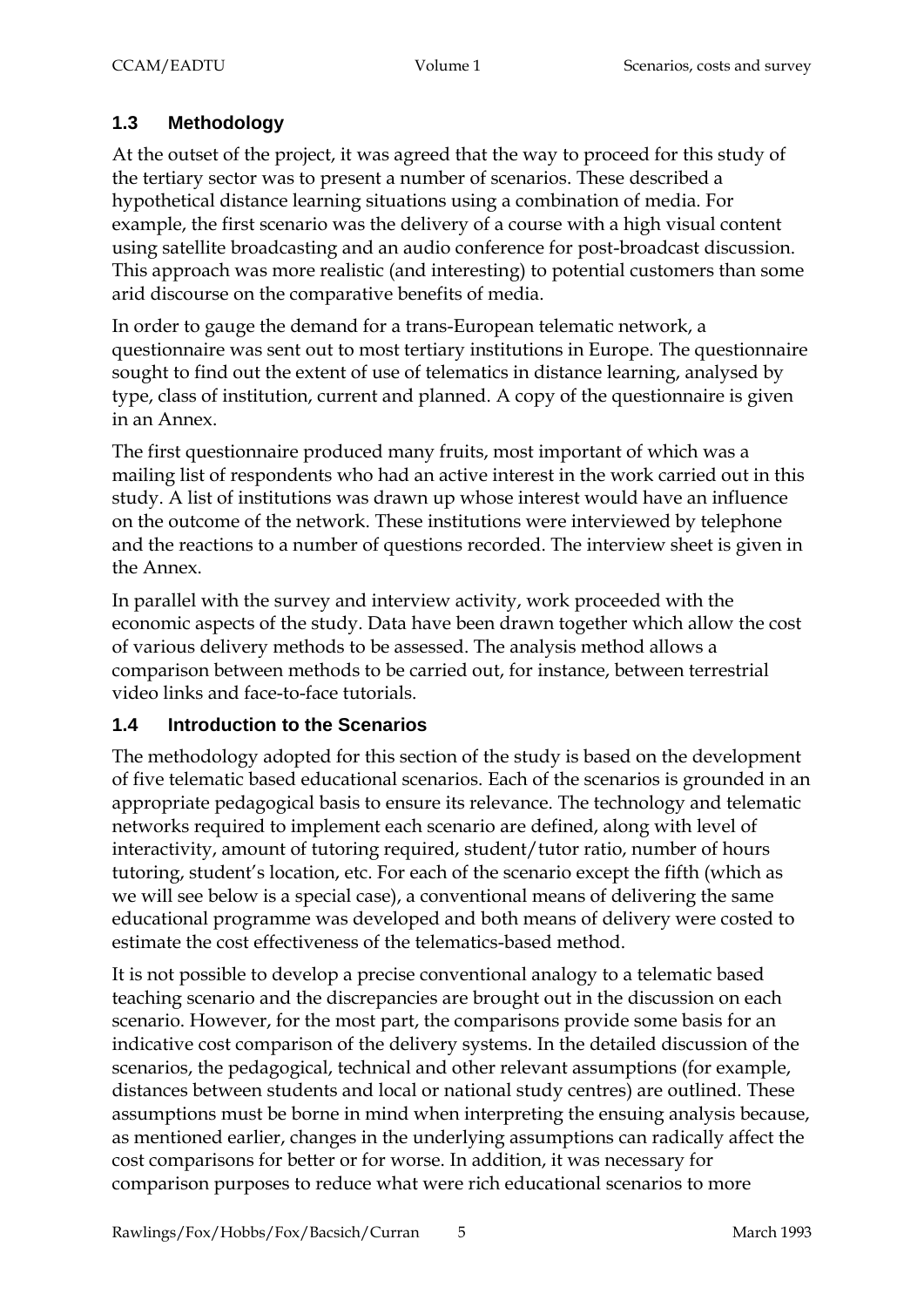manageable proportions. For the most part this entailed bringing out the 'pure media' aspects of each scenario. The effect, if any, of this is elaborated in the discussion.

# **1.4.1 Technologies for Telematic Teaching Scenarios**

How did we choose the most significant technologies to include in the five scenarios? These emerged from a review of current research and development projects and the variety of applications and trials currently taking place. There were a number of factors to consider – the degree of interest shown world-wide, the views of users reported in evaluation studies, and the pedagogical appropriateness of the technology. It is believed that the scenarios chosen cover the major applications of telematic based teaching available today.

What follows is an introduction to the media which underlie the five scenarios.

#### *Satellite*

There is now a huge variety of examples of educational communication via satellite throughout the world. One of the first was in the third world, where vast populations and distances, coupled with critical shortages of trained personnel and teachers, were the perfect reasons for the adoption of a distance education programme using satellites for communication. India, the Philippines, Iran, Indonesia and Fiji all boast educational satellite applications. Australia and Canada with similar geographical difficulties have also been major exponents of satellite technology in education. As in many areas, the US has taken the lead and even found the means for a commercially based distance education satellite venture.

Fundamentally, satellites merely provide a channel – a means of transmitting audio, video or data from point to point, or from point to multipoint. Although they are best known for delivering one-way broadcasts (for example, EuroPACE and Eurostep), or live broadcasts, perhaps with an interactive telephone return, satellites can be used to carry computer conferencing data, video conferences and audiographics courses. Satellite education, therefore, can encompass many kinds of courses and technologies. In our scenario, however, the emphasis is placed on the more traditional broadcasting use of satellite with the facility for feedback provided by telephone and audioconferencing.

# *Video Conferencing*

Video conferencing networks in North American teaching institutions are now very extensive. They are used primarily to deliver live lectures to remote sites. Some applications involve full two-way interaction (such as the LiveNet video conferencing system linking the various colleges of London University), but others provide only an audio link back to the delivery site. Many tertiary institutions in the US are multi-campus sites. Video conferencing, via either satellite or terrestrial links, is the most common, the most acceptable and most cost effective way of extending course choice at smaller colleges.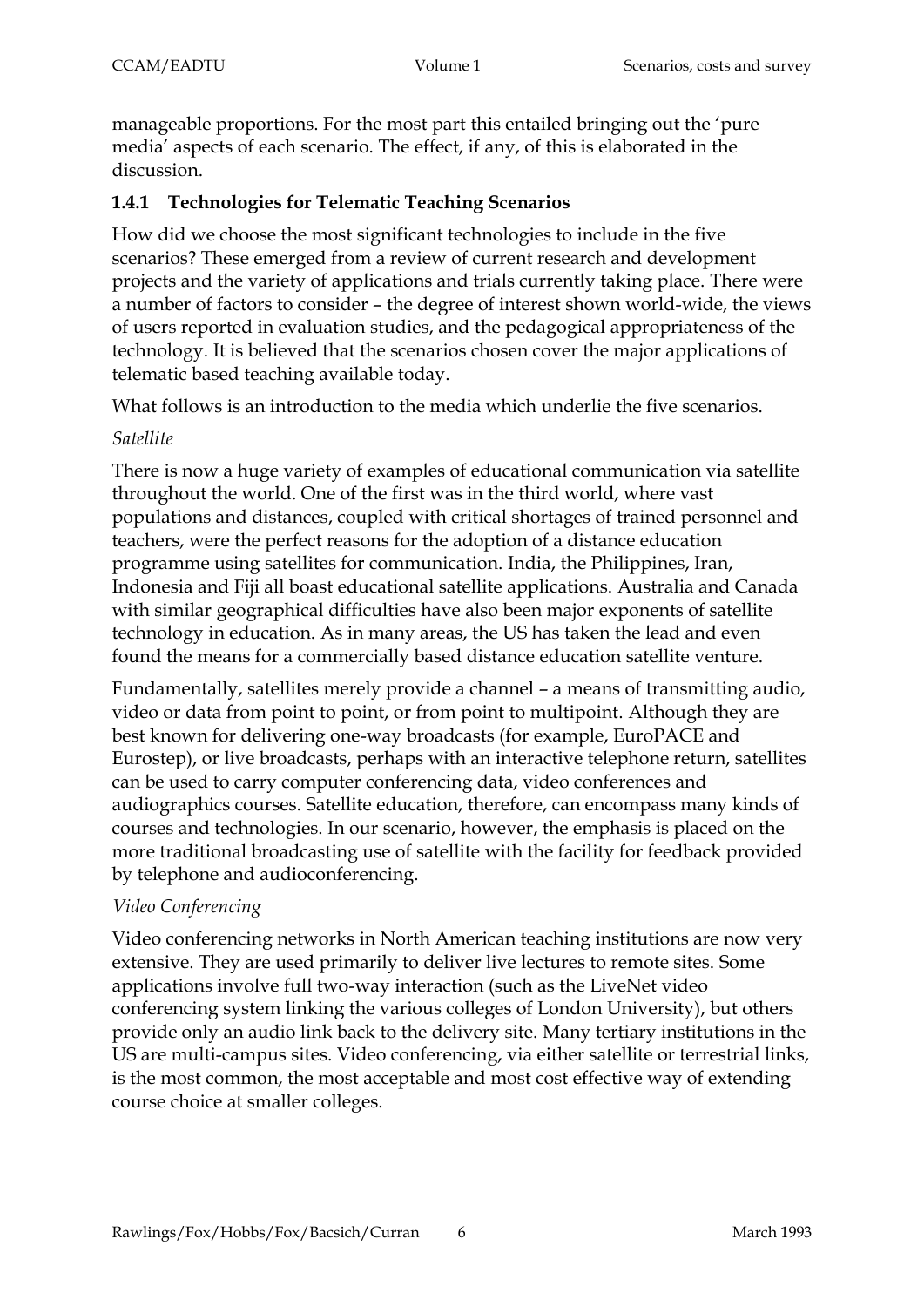### *Computer Conferencing*

Of all the proposed technologies in this study, the most widely used is undoubtedly computer conferencing. Over the last six years, this form of asynchronous, group discussion vehicle has grown from marginal applications in distance teaching support, to significant levels of use in curricula in every form of educational institution in the US. Education and social science courses are particularly amenable to this form of delivery, as are many graduate courses. It has been used in a wide variety of contexts from teaching, tutoring, and counselling to staff development, community development and administration. These uses are beginning to spread to Europe and find significant applications in the UK particularly, but also in all the Scandinavian countries. A significant application for Europe is language teaching – providing a meaningful, contextualised environment for second language practice.

#### *Audiographics*

Audiographics systems have been available and in use by educational institutions for over 20 years, although they were known by other names, such as electronic whiteboards. However, recent improvements in the hardware and software technology have led to a resurgence in successful implementations. Current systems offer far more efficient and flexible facilities and more complex display and communications options. All systems combine multipoint audioconferencing with displays of graphics, but computer-based systems can also offer animation and full colour pictures. Most systems are fully interactive; any student at any site can talk with the instructor or with students at any other site, and can ask a question or use a graphics tablet to draw on the computer screen at any time. All sites share the audio and visual information equally.

The use of audiographics systems is widespread in Canada, and in certain parts of the US such as Wisconsin and Alaska. In Europe, there are major applications in the Highlands and Islands of Scotland and in Finland. User statistics in one specialist area, continuing engineering education in the US, show that of the 86 universities offering distance education courses in this area, 100% use one-way video, 20% use computer conferencing and email, 12% use audio conferencing and 9% use audiographics. These figures reflect roughly the extent of the use of this technology in other areas, but as the software developments are relatively recent, all expectations are that increasing use will be made of audiographics.

Feedback from user sites list the following advantages to this technology:

- Communication is highly interactive, resulting in an effective teaching tool
- In work-based settings, data for real case studies is at hand on the students' workstations and can be used by them for student presentations.
- Teaching can originate at any site in the network, anywhere expertise is located.
- The technology is able to reach small clusters of students scattered over a large geographic location.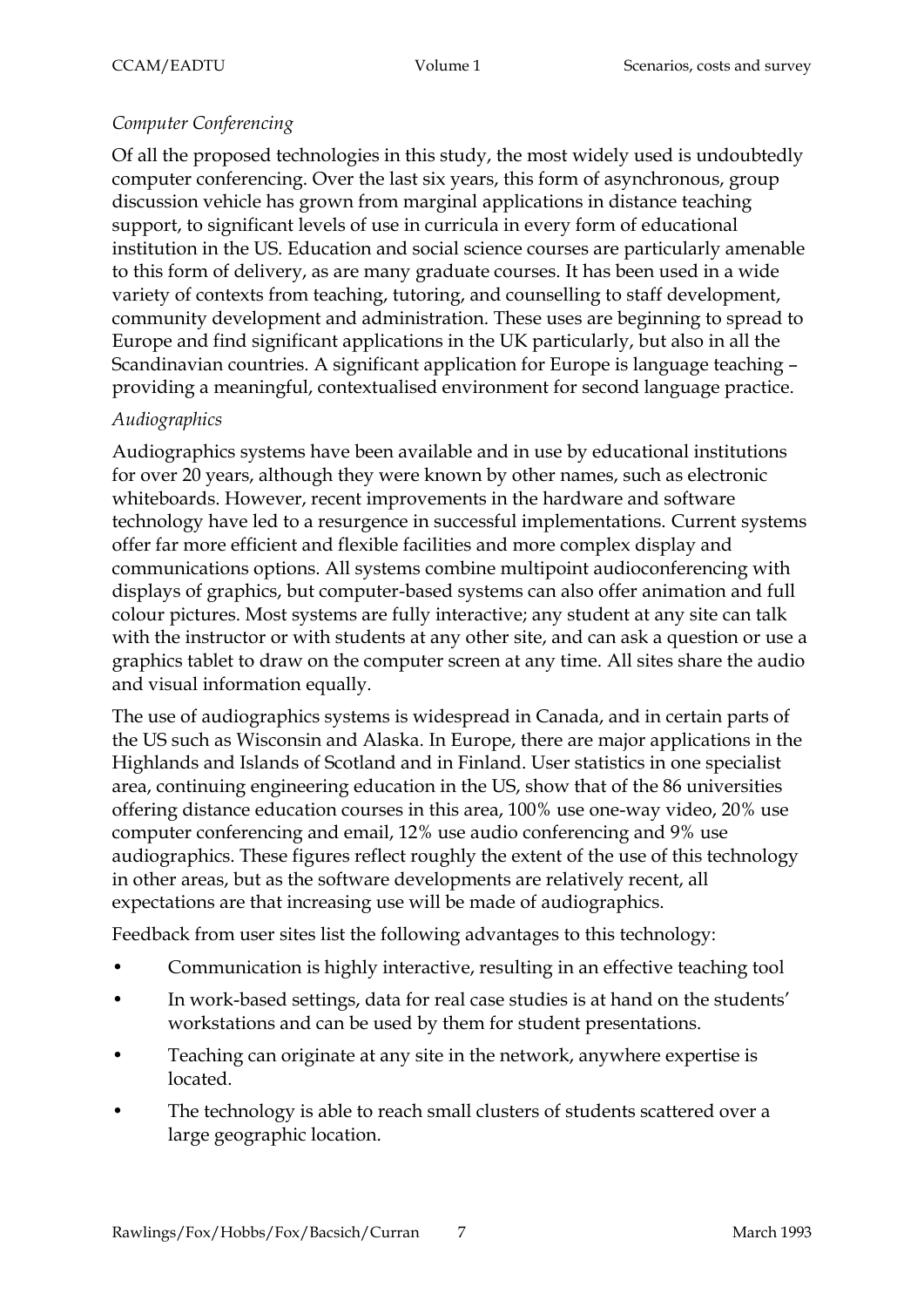#### *Resource Centres*

Resource-based learning is another concept which is gaining adherents in educational circles. Due to the increasing need to reduce costs and extend enrolments, many institutions are considering the implications of resource-based learning. By making current teaching resources available in electronic form, their use can be extended to other staff, and to students to access in their own time. The expectation is that it should be a relatively cost effective extension to turn these resources (lectures, overheads, video or audio material) into credit courses and make them available at remote centres.

The notion of telecottages has been well developed in Scandinavian countries and examples are spreading to other European countries. In these centres, resources are available in one location for the use of the community or region. The combination of

- (a) local resource centres with expensive equipment, on-line connection to the wider world and a facilitator to help with access, and
- (b) the concept of resource-based learning with course materials being available from a wide variety of teaching institutions,

gives rise to the notion of *Euro Study Centres*. These would extend access to education into local communities at the same time as they extend the teaching resources of tertiary educational institutions.

#### *Axes of the Scenarios*

The scenarios take into account five different applications of telematics, but also the pedagogical domain. They take into account three distinguishing factors: course population, location of learners and 'interactivity'. These factors are now discussed.

The course population is one of the most important factors in making distance learning economically attractive. Given a large enough population, the cost of providing the learning is less for distance learning students than for students at conventional institutions. At the other extreme, one would find courses with highly specialised subject material and low student population, which could be increased by allowing students from the whole of Europe to participate.

The location of the learner is the second distinguishing factor. The 'extended campus', where a video conference links a lecturer with an audience of learners at one or more remote locations, is now a reality. By contrast, the distance learning model of students working from their homes or a local study centre is perhaps the most common model found in Europe.

The 'interactivity' relates to the learner's degree of participation. There are some courses which require little or no input from the student as part of the immediate learning process; differential calculus would be one such area. There are subjects that require the student's active participation, where their personal experience is part of the learning experience. Interactivity has an important bearing on the technical details of the telematic infrastructure. A subject with low interactivity could be delivered with a one-way satellite broadcast, with no provision for a return link (phone, email, etc.) to the provider.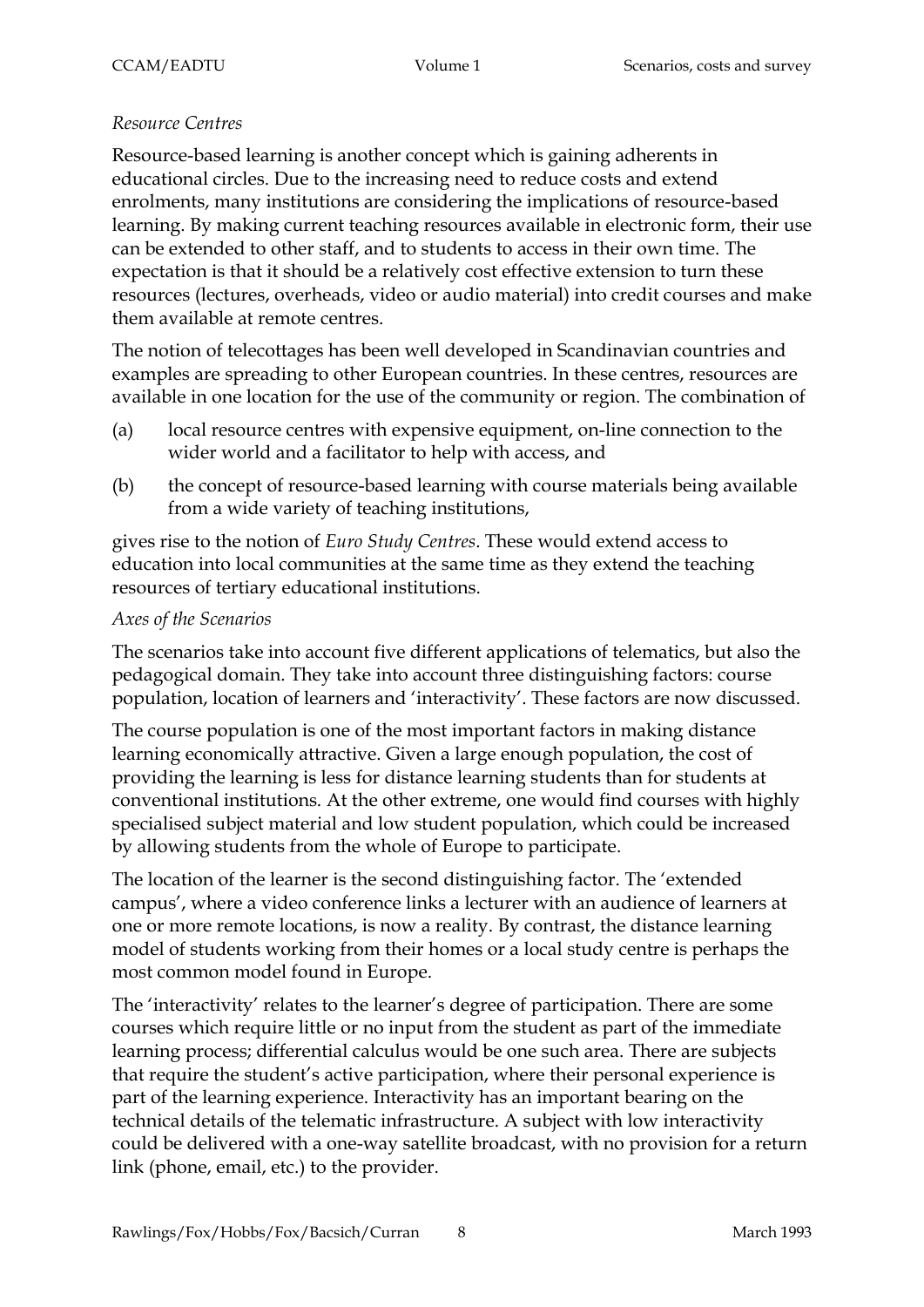# **2 The Scenarios**

#### *Overview*

Each of the five scenarios are described in terms of their pedagogical dimensions. The scenarios have been deliberately constructed so that a quantitative comparison between conventional and telematic-based delivery can be made. Where possible, break-even points have been calculated to indicate the circumstances under which one medium is preferable to another in terms of cost. Full details of the costs that have been used in the analysis are given in the Annex. This is followed by a discussion where the salient factors are drawn out and conclusions can be drawn.

# **2.1 Scenario One – Satellite broadcast with audio conferencing**

# **2.1.1 Pedagogical Basis of Scenario**

The pedagogical basis of this scenario is that of a university which proposes to extend access to its courses to students in locations throughout the European Community. The courses are assumed to have a substantive visual component, and satellite broadcasting is being considered as an alternative to delivery of video tapes to students' homes, or to study centres.

Many satellite broadcast systems provide for communication with students in the form of small group audio conferences, or phone-in question and answer sessions, after broadcast transmissions. In addition, many university courses incorporate print or other course materials as part of satellite broadcast programmes.

# **2.1.2 Analysis**

The cost of distance learning is commonly expressed under four budget headings, corresponding to the cost of the: i) producer of learning material, ii) provider of learning material, iii) tutor , iv) student. These headings are based on the Learning System Reference Model (LSRM) and serve as a useful starting point for the analysis. All the calculations in this report split the costs into these four components although, as will be seen, the deciding battle is often fought under just one budget heading.

In this scenario two different delivery methods are compared. In the first case, a number of TV programmes are transmitted by satellite to students. The process can be thought of as a chain of costs: the programmes will cost a certain amount per hour to produce, the satellite uplink will cost a certain amount per hour to rent, students will need a satellite receiver, video recorder and TV set. There are no tutorial costs associated with the programmes. These quantities are expressed as simple spreadsheet formulae (see Annex) which are related to the number of programme hours. The costs used in these formulas are described in detail in the Annex and, for the sake of brevity, the results alone will be stated here.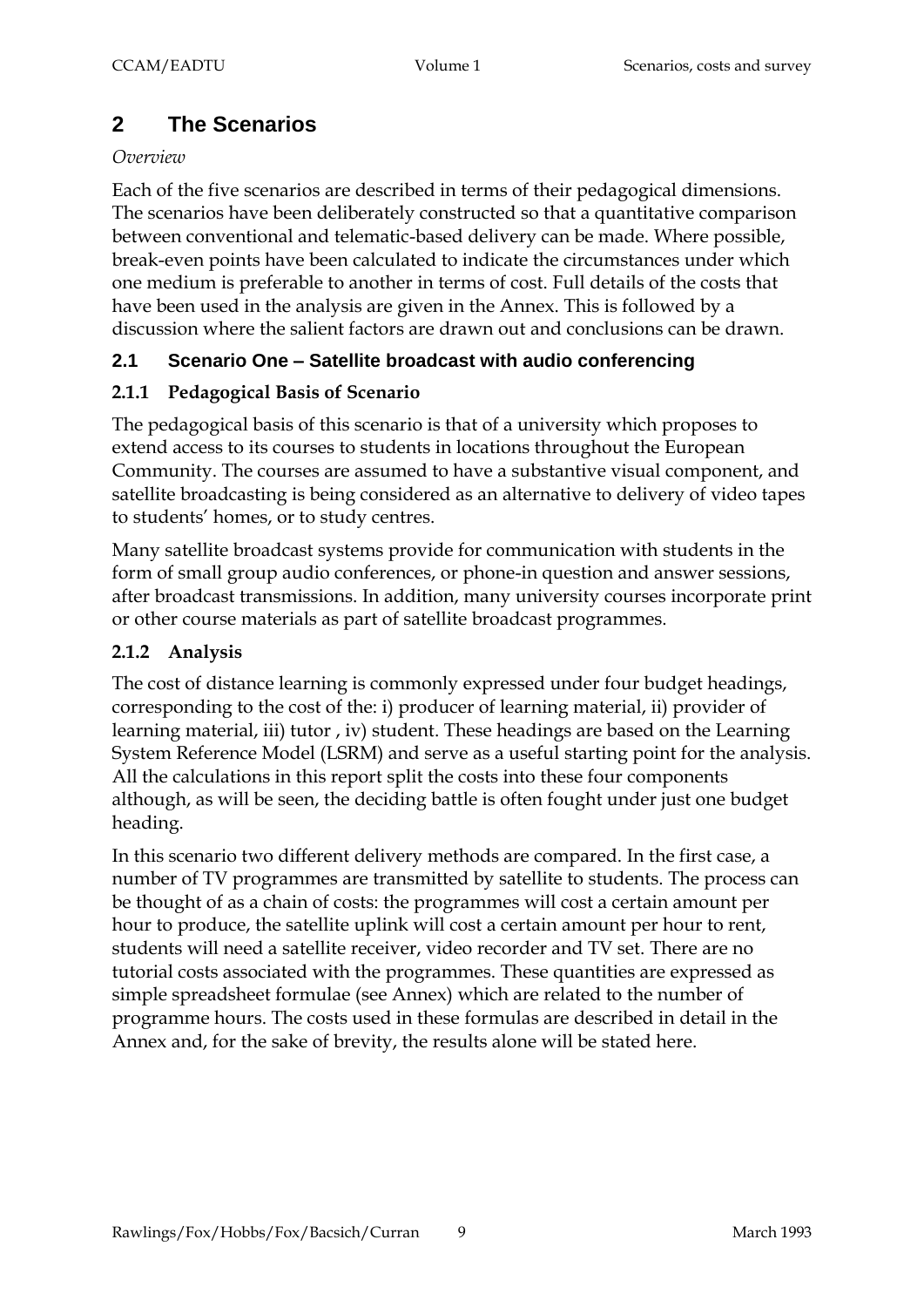



The chart shows the cost of the distance learning for 500 students. The upper band of the chart (shaded dark grey) is of unvarying thickness, which indicates that the cost to students is independent of the number of programme hours; this is to be expected. This is because students will need to have a satellite receiver, video recorder and television before they can watch any programme material. The student costs are average costs, based on the number of students that would have to purchase equipment. Socio-econometric tables indicate that in the UK, for instance, the ownership of satellite dishes, video recorders and televisions is 4%, 58% and 96% respectively (see Annex).

The total cost for 500 students will be around 400 keuro, i.e. 800 euro per student. This cost is borne by the students and some would argue that it is sufficiently large to act as a discriminatory barrier. Those students who cannot afford this kind of investment are disadvantaged. This raises an issue of policy that is outside the scope of this report – how are students going to pay for their distance learning? It is mentioned here for the record, but the policy decision is of a political dimension. Once students have bought this equipment, however, it can be used for family entertainment. There is no time-related charge for using the equipment.

The two lower bands, light grey and hatched, indicate the cost for the provider and producer respectively. Both these costs are proportional to the number of study hours transmitted. The cost to the provider of the service is that of hiring a satellite uplink for the requisite number of hours. In this example, the value used was the typical rate of 2825 euro per hour (£2000 per hour). It will be shown later in this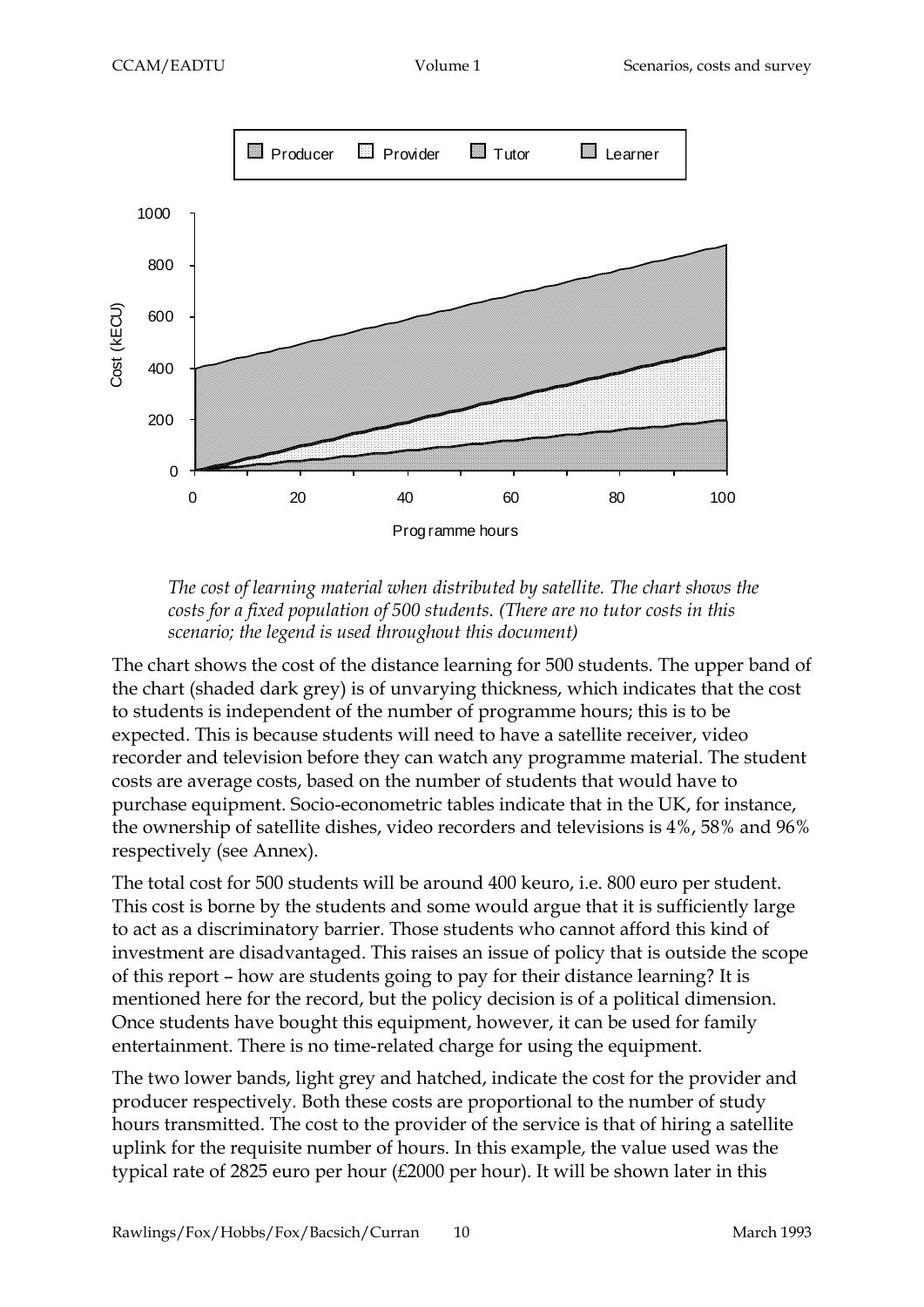section that this factor determines whether the least expensive delivery method is by satellite or by videocassette mailing.

When considering the costs for the delivery of programme material by videocassette, two shortcuts can be taken. First, since the resource cost of academic input and producing a master copy of video tapes is the same whether tapes are transmitted by satellite or by post, the cost of production can be excluded from the comparison. Secondly, this analysis is concerned, ultimately, with costs that arise from using the network. The cost to students should be borne in mind, but there is little that the producer or provider can do to reduce the cost of access.

The cost of programme delivery by videocassette mailing depends upon two factors, the number of hours of programme material and the number of students participating in the course. Since there are two variables, it is appropriate to use a 3D plot which shows the relationship between cost, the number of programme hours and the number of students. The formula and cost assumptions that produced this chart are given in the Annex.



# *The cost of delivering material by videocassette mailing*

The chart above is a convenient means of representing the cost of programme delivery by videocassette distribution. It takes into account the cost of duplicating cassettes, packing and mailing them. As a guide price, the first class national UK postal tariff has been used, since this applies to EC post too. The speed of delivery, the immediacy of the material, is another key factor and will be discussed later.

To see how the chart works, consider the cost of duplicating and despatching 20 hours of programme to 1000 students. Look along the row of 'pillars' labelled 20 programme hours. The height of each pillar represents the cost for that particular combination of programme hours and student numbers. The first pillar, closest to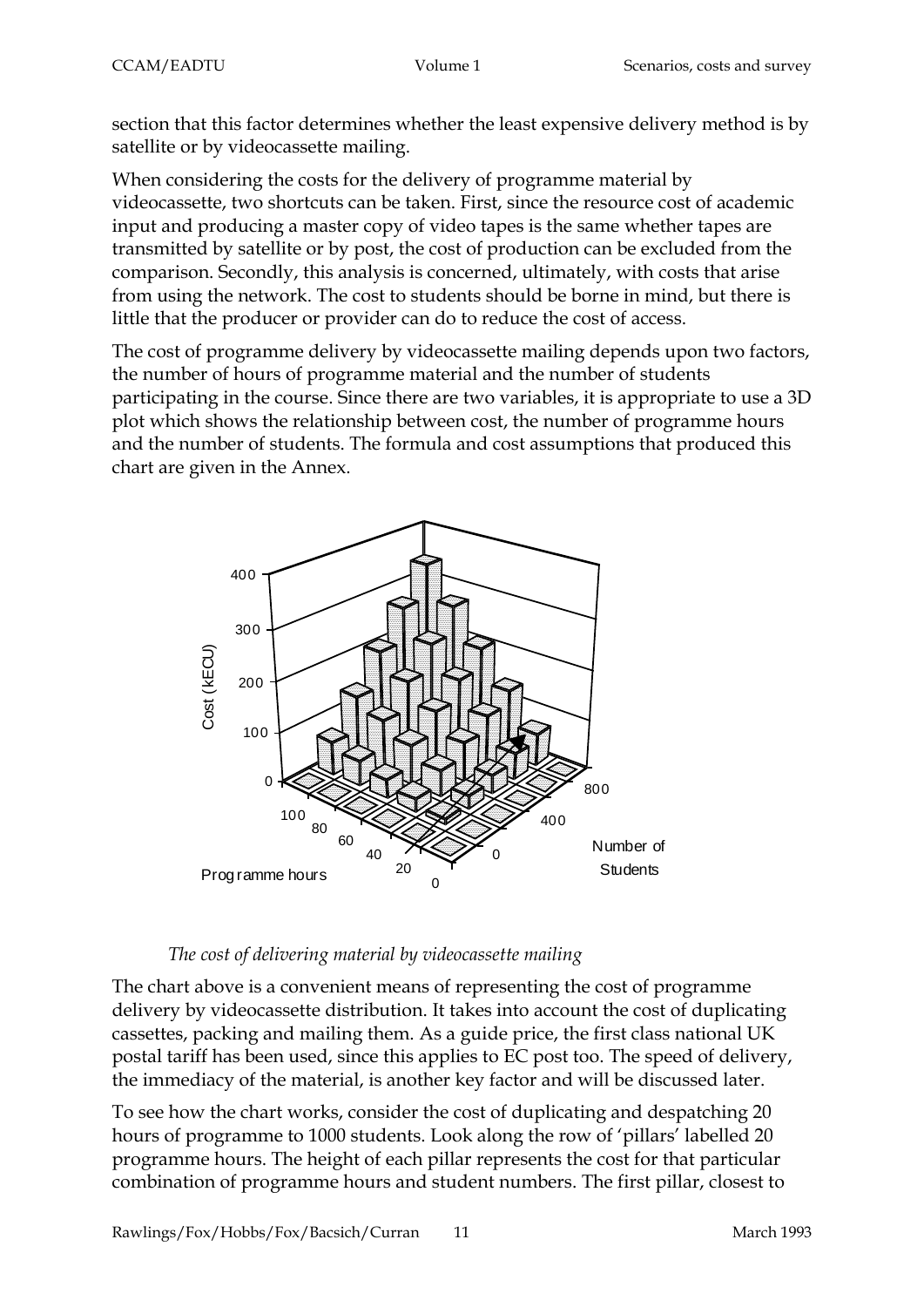the '20 hours' label is flat, like a paving stone: this indicates that the cost of production for zero students (read the axis to the right marked 'number of students') is zero. Move along this row of pillars, following the arrow away from the '20' label, and the cost rises linearly. The cost of delivering 20 hours of programme to 1000 students is about three quarters of the way between the zero and 100 keuro lines, say around 75 keuro. As another example, see that the cost of delivering 60 hours of material to 1000 students is about 200 keuro.

The resolution of this chart has been kept low for the sake of clarity. The essential purpose is to show how the cost of videocassette programme delivery is dependent on two variables.

# **2.1.3 Cost Comparison between Satellite Broadcast and Videocassette mailing**

The previous section showed that the provider's cost is the key area when comparing the satellite and videocassette delivery. The cost of producing a programme will be the same regardless of the delivery method, and can therefore be eliminated from the comparison. The cost borne by students can be similarly eliminated. It should be remembered, however, that the cost to students is less in the case of videocassette mailing because there is no need for satellite receiving equipment.

The method of determining the break-even cost is as follows. The cost of delivering *x* hours of programme to *y* students is calculated for satellite broadcast and videocassette mailing. If the two values are the same, the difference between them will be zero. To extend this concept, if the cost of videocassette mailing is subtracted from the corresponding cost of satellite broadcast, then a positive value would indicate that video is the more expensive option. Conversely, a negative value would indicate that satellite broadcast is more expensive.

The key to understanding diagrams like the one below is to identify the zero plane; look at the vertical scale (left of the chart) and find the zero value. The zero plane is the grid that touches the zero mark. The height of a pillar indicates the cost difference between the two delivery methods. If a pillar extends upwards, videocassette mailing is more expensive than satellite broadcast. If the cost is identical for both methods, the difference will be zero; you can see six such pillars of zero height along the row, corresponding to zero programme hours.

The immediate conclusion one can draw from the diagram is that, given a satellite uplink cost of 2825 euro/hour, videocassette mailing is *more expensive* for a student population of between 800 and 1000. This is shown by the mass of pillars pointing downwards with their black ends visible. Satellite broadcasting should be ruled out as too expensive for all but high-population courses. These calculations, however, are based on an uplink cost of 2825 euro per hour which is the current 'commercial' rate (around £2000).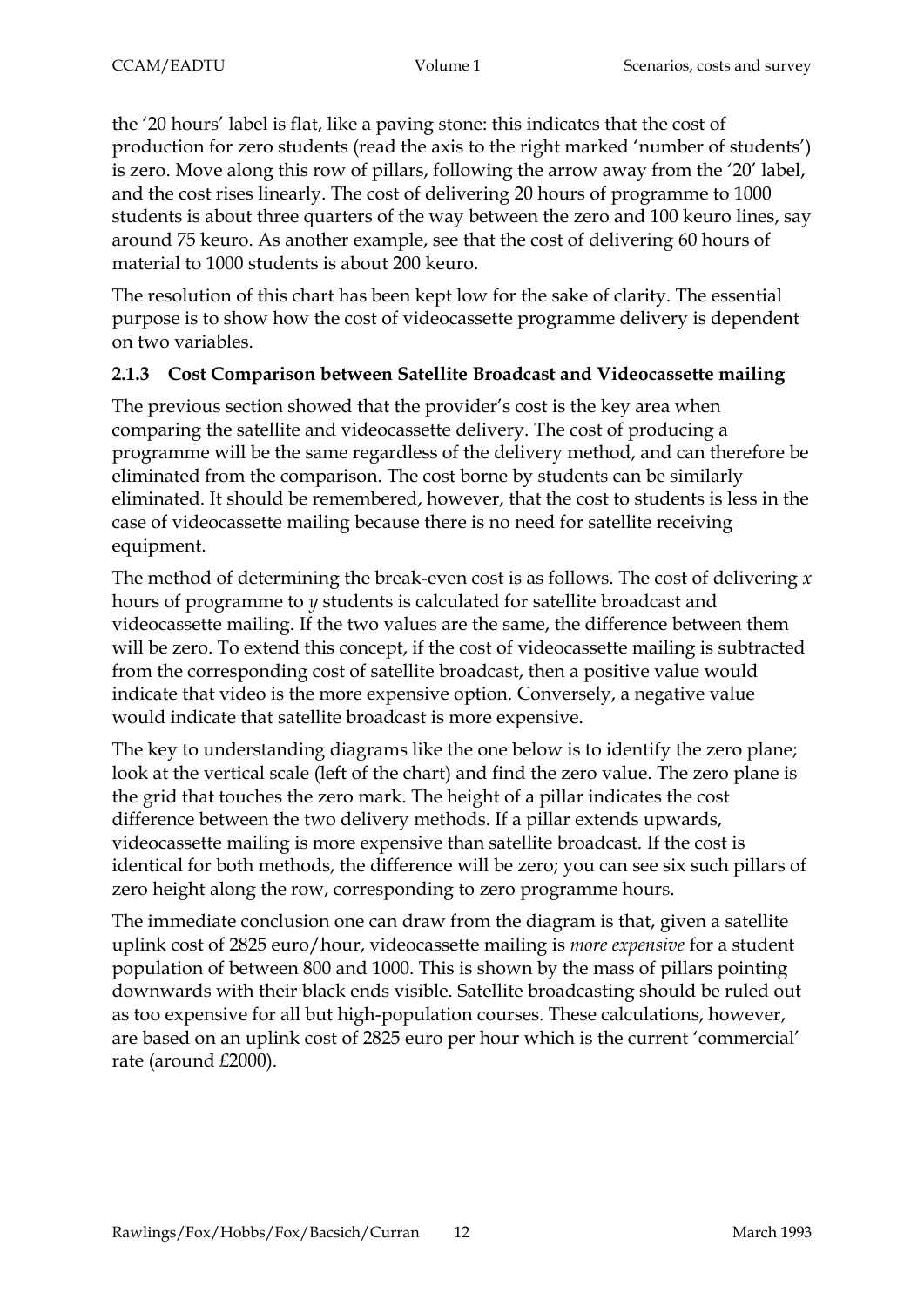

*Cost of Delivery by (Videocassette mailing – Satellite broadcast). Points which extend above the zero plane are where videocassette mailing is more expensive. Points below the zero plane – with black ends – indicate that satellite broadcast is more expensive. Satellite Uplink cost: 2825 euro/hour*

If a lower rate were available, it might change the whole picture. To get a deeper insight into the problem it is expedient to turn the question round: 'how cheap would the satellite uplink have to be for it to be cheaper that videocassette delivery?' A little arithmetical manipulation shows that the break-even cost is independent of the number of programme hours and is related solely to the student population (all other parameters remaining constant).

The next chart shows the required cost of the satellite uplink as a function of the student population. The line represents the cost of a satellite uplink when it equals the cost of delivering the course material by videocassette. For example, if the student population were exactly 800, then the cost of the satellite link would have to be 2712 euro/hour for delivery by satellite to equal the cost of delivery by videocassette. Looking closely at the chart, it will be seen that a small population course of 120 students could be delivered cost-effectively by satellite if satellite costs were under 400 euro/hour; this level of cost is not unheard of, especially at off-peak times.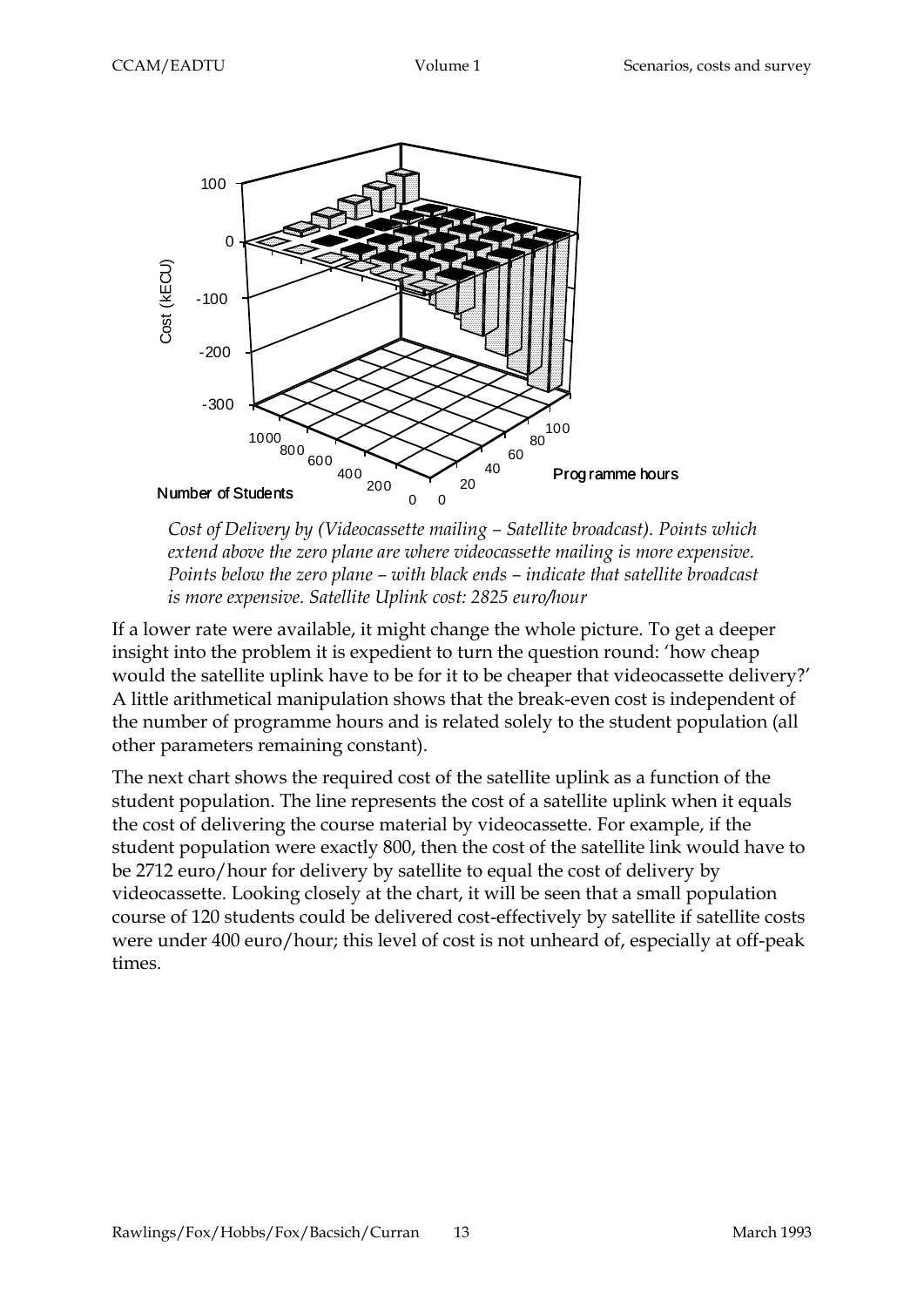

*Chart showing Required Cost of satellite uplink for it to equal the cost of videocassette delivery. If, for a given student population, the cost falls into the shaded region, satellite delivery is cheaper*

#### **2.1.4 Discussion**

The previous section leaves one with the impression that the prospect of satellite broadcasting *en masse* for distance learning should be considered seriously. This prospect should first be tempered with a discussion of the key factors.

It has been assumed that the cost of students' equipment at home has no bearing on either the cost of producing or providing the distance learning material. This may or may not be a legitimate assumption, but the fact is that students will have to equip themselves with a television, video recorder and satellite receiver. Disadvantaged students – those on low incomes – may not be able to afford the equipment and will therefore be barred from these forms of distance learning. This is an important issue, but one that is best resolved by politicians and eurocrats.

Proceeding with the assumption that students have the necessary equipment, many interesting possibilities emerge. The low cost of the uplink t– so important to the viability of satellite broadcasting in distance learning – is within reach. To get such a low tariff, programmes would be broadcast at the most unpopular, hence cheapest, time of the day (and night) and recorded on the students videorecorder. Many satellite receivers available today that have built-in encryption and subscription systems that automatically activate the video recorder at the correct moment. Operationally, there are many benefits to be enjoyed.

Satellite broadcasts can be used for the dissemination of 'fresh', up to date information. Producers of distance learning material could make programmes based on recent events, such as a marine accident involving oil spillage, to convey special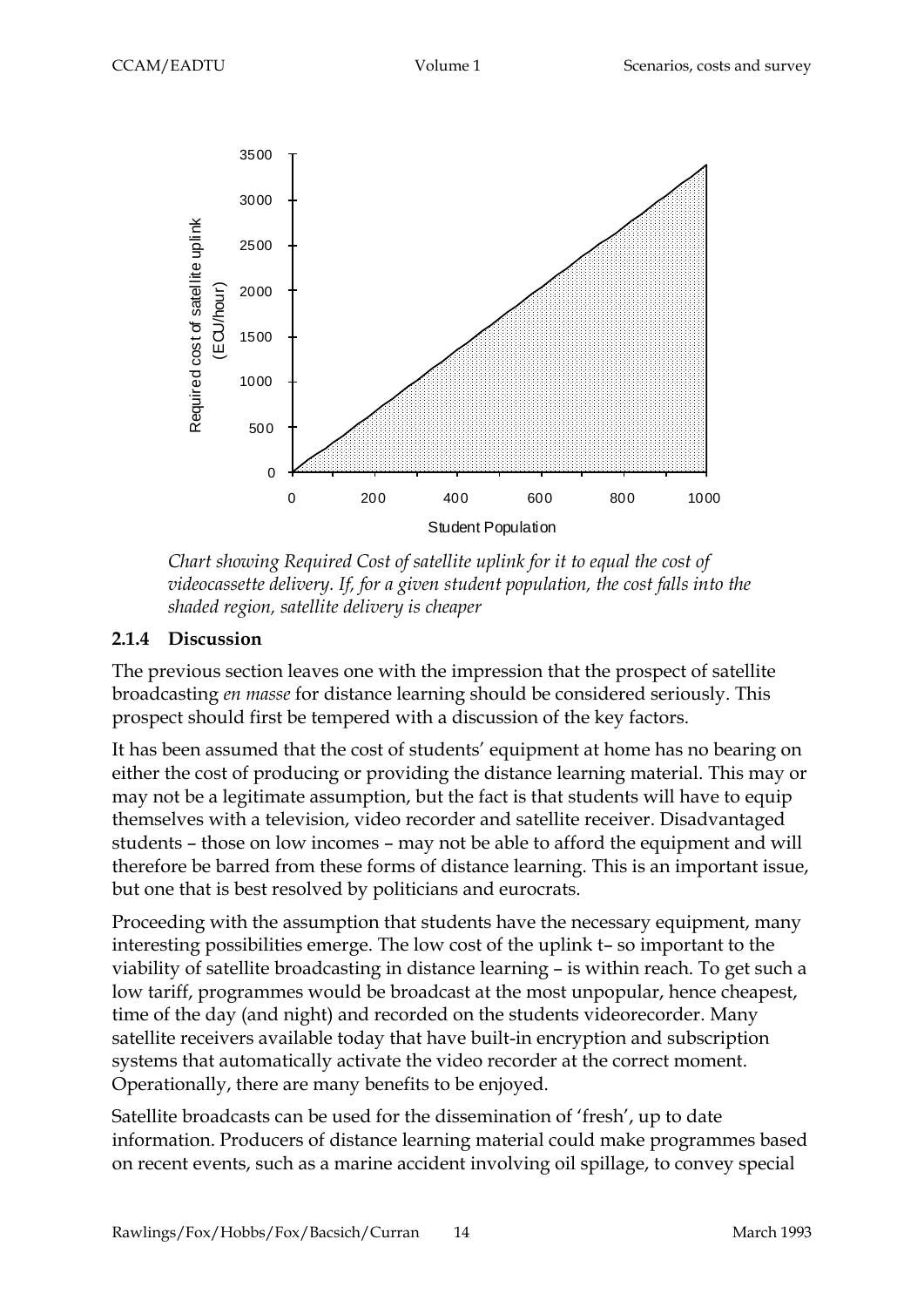teaching points in the course. Of course there will be many courses, too, where this immediacy is not at all necessary.

Where the material is not time-critical, it might make better sense to deliver using videocassette mailing. The postage cost used in the calculation is for a three-hour videocassette in its packaging, posted first class from the UK. With a very large student population (i.e. tonnes of mail per week) this rate would be reduced through some kind of bulk postal tariff agreement. There is the problem of poor postal services in some EC countries; would the course material arrive in time for the assignments?

# **2.2 Scenario Two – Computer mediated communication**

# **2.2.1 Pedagogical Basis of Scenario**

This analysis is based on the premise that a conventional university in the United Kingdom proposes to expand student enrolment by offering some courses through distance education. It is envisaged that seminars/tutorials would be conducted through computer conferencing, rather than on campus. The distance courses will have a substantial print component comprising set texts and selected readings; however as this provision would be common to both on-campus and computerconferencing seminars, it is omitted from the analysis.

# **2.2.2 Assumptions**

The analysis is focused on the comparative cost of providing a variable number of seminars each year, to a variable number of students, either through computer conferencing, or in the conventional face-to-face manner at a local study centre. Costs are compared on the following assumptions:

(a) Course Teaching:

It is assumed that one tutor will be allocated to twenty students for both the conventional and computer conferencing seminars. The conventional seminars are assumed to take place in local study centres while students participate in computer conferences from their own homes.

(b) Student costs:

The important cost-related advantage of computer conferencing to students is the removal of the necessity to travel to study centres. The direct cost of travel to and from local study centres for conventional seminars is therefore included in the student cost. The opportunity cost of the time students spend travelling to centres for conventional seminars is also included (except where stated otherwise).

To participate in computer conferences, students require access to a microcomputer, modem and phone at home. However, it is to expected that some students will already own, or have access, to phones and microcomputers, and so a capital cost in respect of some students only is included in the estimates. The current ownership of suitable personal computers is estimated to be 22%, and current phone ownership is estimated to be 85%. It is assumed therefore that 78% of students will have to purchase their own computer, while 15% will have to install a telephone. It is assumed that all students will have to purchase a modem. The type of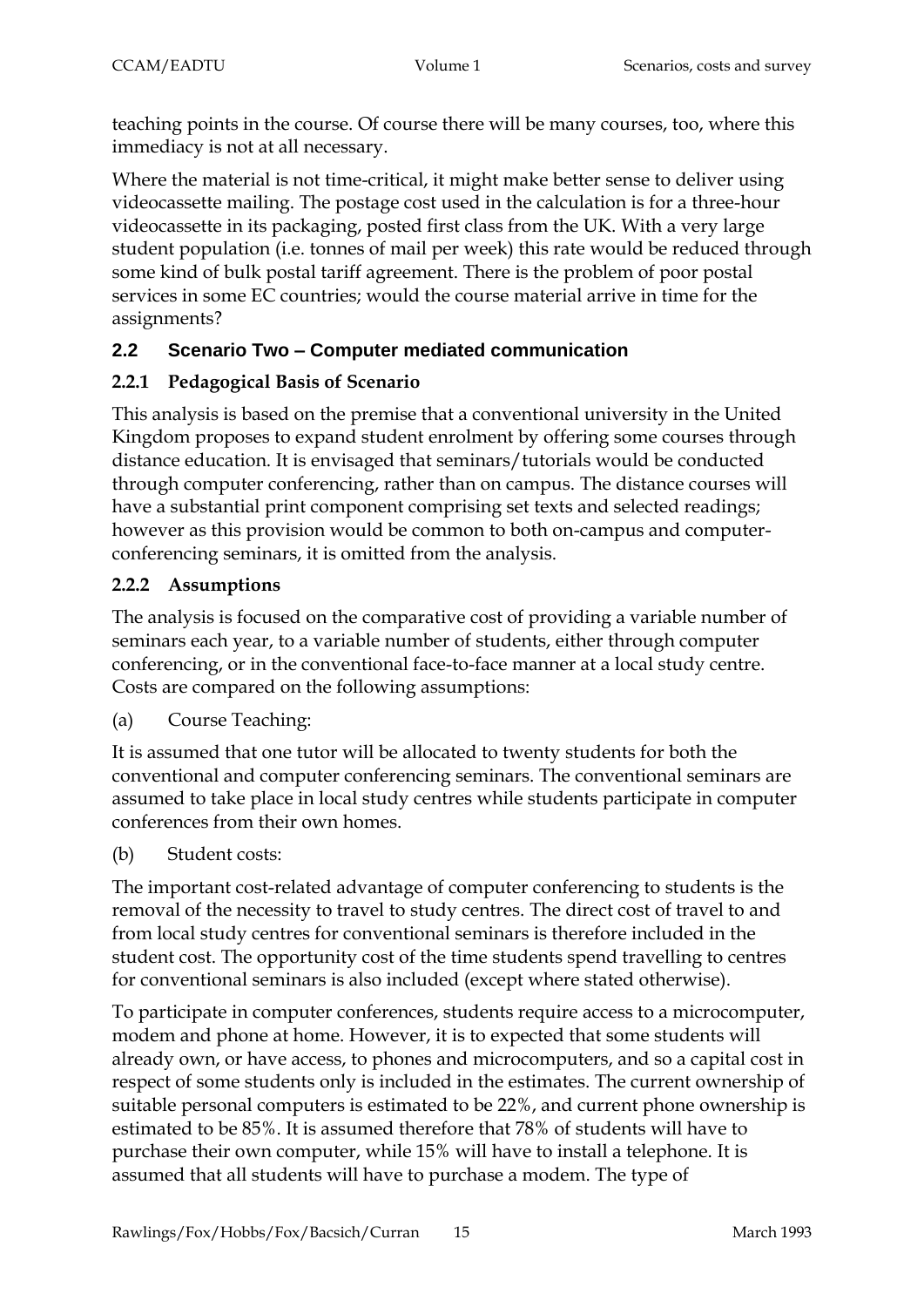microcomputer required is assumed to be of modest specification. It is also assumed that students will purchase a modem which is Hayes compatible, with a capacity of 2,400 bit/sec.

Students will be required to pay telematic call charges to connect with the computer mediated conferencing (CMC) system. The connection will use one of two methods: (a) direct telephone call over the public switched telephone network (PSTN), or (b) by making a call to the local public data network (PDN) access point and thence to the computer system. Call charges differ depending on whether the computer conference host is accessed via the PSTN or the PDN. Whether students use the PSTN or PDN for access depends on what the host institution provides.

It has been assumed that for a CMC population of 100 students or fewer, the institution will offer dial-up access through the PSTN. For a CMC population of more than 100 students, access will be through the PDN, and these generally have virtually 100% local rate coverage. These tariff assumptions have been built into the students' costs, using weighted averages as described in the Annex on cost assumptions.

(c) Institutional costs:

The primary institutional cost is the operation of the computer conferencing host computer system. Technical constraints arise when considering the choice of host computer hardware. This study assumes the use of three alternative computer systems, details of which are given in the Annex. For a small CMC population, it is sufficient to use a modest personal computer with a single modem and exchange line. The move from single user to multi-user is the biggest increment in cost and for the purposes of this report the following break points have been drawn up. The rather low user:modem ratio of 20:1 has been used; in practice much higher ratios can be used. The costs to the institution for CMC equipment and network charges are shown in the chart in Section 2.2.6. Note that the producer cost is zero and that the cost to students has been omitted so as to portray the institution costs in greater detail.

The cost to the institution of providing a conventional seminar includes the tutor's salary and tutor's travelling costs. A tutor has to be provided for the computer conference seminars. It has been assumed that the tutor:student ratio is 1:20 in both cases.

# **2.2.3 Cost of Computer Conferencing**

The chart below shows the cost of providing a computer conferencing facility for 100 students, as a function of the number of hours. The cost to students covers the cost of the workstation, modem and telephone line, weighted by relative presence in domestic homes. The cost of the telephone call to the computer conferencing system has also been included, and this is the only time-dependent factor. No allowance has been made for depreciation or maintenance, since this is most likely to be the case in students' homes.

The cost apportioned to the tutor is the hourly rate multiplied by the number of contact hours allocated to her/his study group. The size of the computer conference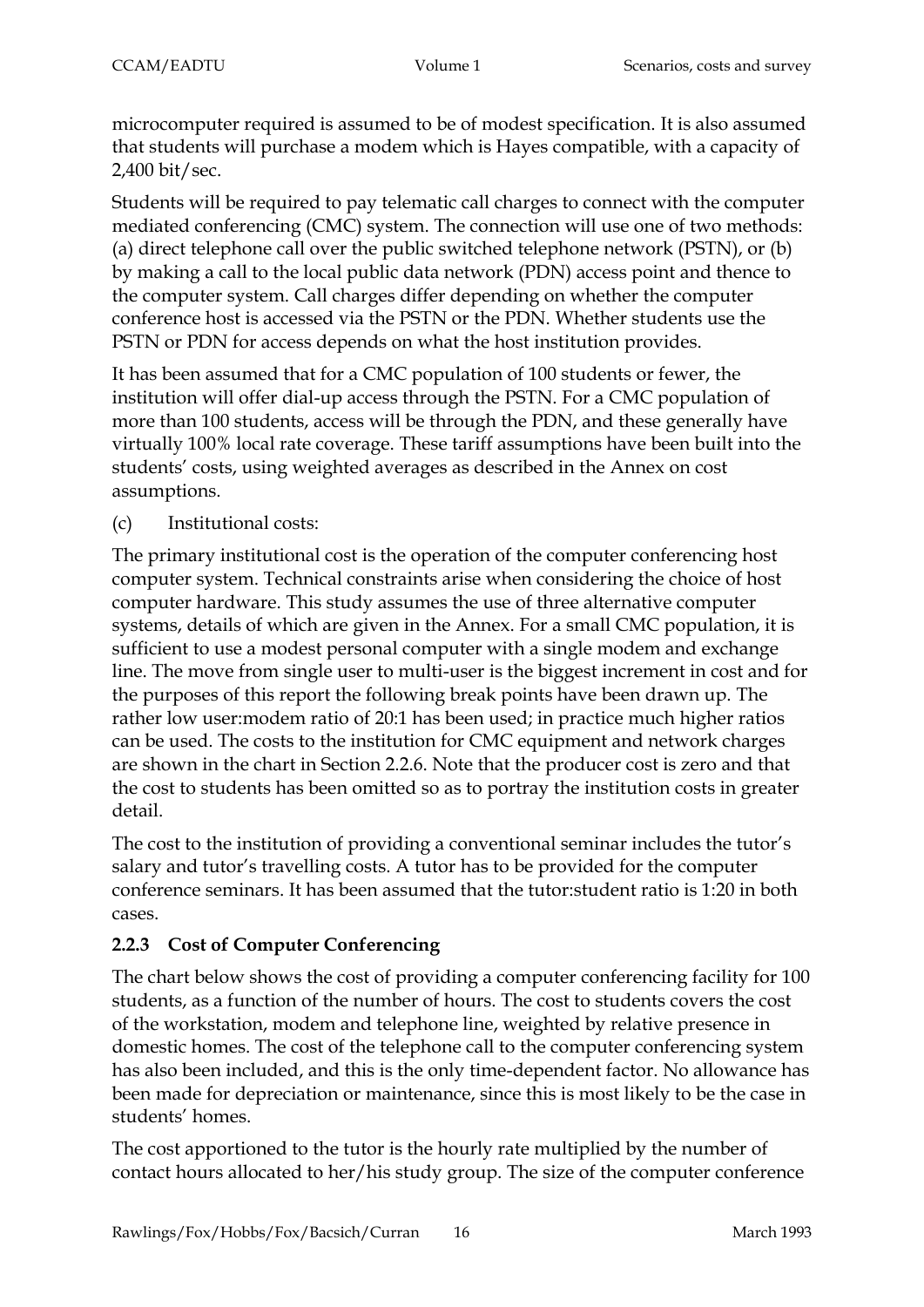sub-group has been set equal to that of the conventional seminar, in the interest of simplicity and the absence of any better strategy. No travel costs apply to the tutor, or rather moderator, and no provision has been made for accommodation.

The other institutional cost is that of the computing facility, and this has been outlined above.



#### *The cost of computer conferencing for 100 students*

A few observations on this chart. The major cost goes to the 100 students who have to pay for their equipment and their telephone calls. The tutors' costs are relatively small and increase with increasing conference hours. The provider cost, that of purchasing the central computing equipment is constant; the costs have been spread over five years and annual maintenance. has been included.

# **2.2.4 Cost of Seminars**

This analysis considers only the costs that the institution will pay the tutors. These are the hourly rate for contact time and the cost of travelling to the remote location. No allowance is made for the cost of accommodation, heating, lighting, etc. There are 100 students in the analysis and with the tutor student ratio of 1:20, this indicates that five tutors will be needed. The distance between the tutor's place of work and remote study centre has been set at 50km.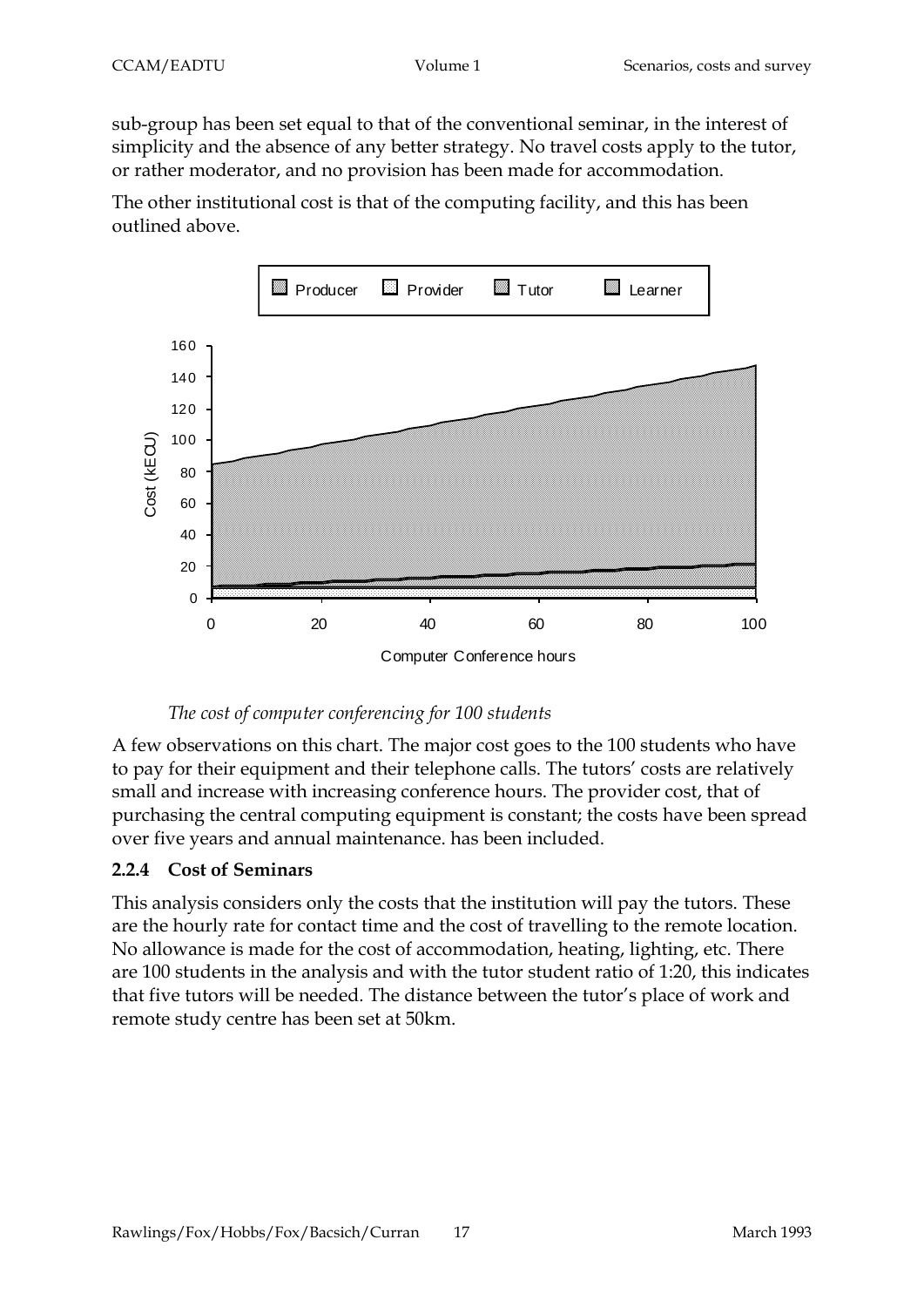

*Cost of providing seminars for 100 students, assuming a tutor:student ratio of 1:20 and 50km between study centre and main institution*

The chart shows that, for the values selected, the cost of travel is a significant proportion of the institution's cost.

# **2.2.5 Cost Comparison between Face to Face seminars and Computer Conferencing**

The factor that is common to both these cost models is the amount paid to tutors. Whether or not the two media should enjoy the same tutor:student ratio is outside the scope of this comparison for the moment. The other cost that institutions will have to pay are the *computer installation* (amortised over five years) and the cost of *tutors' travel*. Between these two factors lies the battle line, but quite who turns out to be the victor depends on many assumptions. A straight trade-off between the two factors suggests that, since the amortised cost of the computer installation is about 7 keuro, then the break-even point occurs when the cost of travel equals this amount (around 150 hours).

It takes only one small change to the assumptions to turn the conclusions the other way. For instance, what if the amortisation period were three years or the mileage allowance were 10% larger? The problem is that there are no dominant cost component and each on its own can only be described as 'marginal'. The conclusions would be quite different if there were some dominant cost, such as the cost of a satellite uplink in the first scenario.

# **2.2.6 Discussion**

It is, perhaps, misguided to pursue the comparison between computer conferencing on a purely financial analysis. Both media have their qualities, purposes, advantages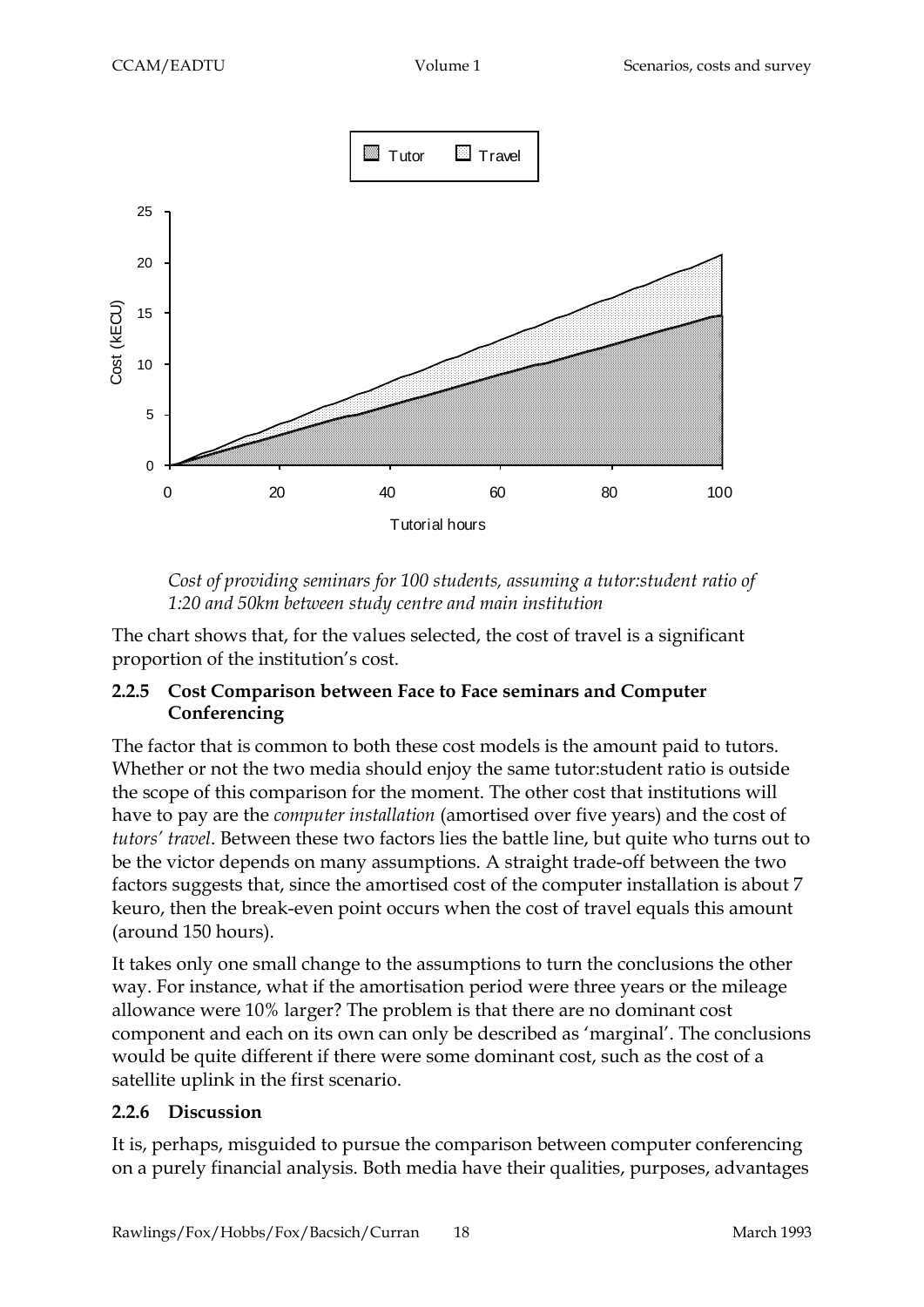and drawbacks. The opening section of this deliverable touched on this very issue by making reference to hole-in-the-wall cash machines: why do some people, for certain interactions, prefer to use passive technology rather than interface with another person? Both media have strong advocates and clear benefits over the other in particular contexts. Computer conferencing permits time shift and distance shift; seminars do not. Computer conferencing can be effective over a large range of student population. Seminars have a special human quality and sense of occasion that no computer conference can ever have.

Of more interest to this discussion is the allocation of the costs. In practice, no institution would set up a computer conference system from scratch. If the course population was small enough, capacity would be found on some departmental machine or a computer bureau. If the population was significantly large, one would wonder how the course grew to such a size with no bureaucratic infrastructure – including a large computer – to support it.



# *Institution cost for providing computer mediated communication*

The cost to the student is an issue that has already been aired in this report. The student will need to purchase, on average, around 780 euro on equipment. This represents a financial barrier that disadvantaged students may not be able to surmount, adding further to their disadvantage.

In summary, the analysis has shown that the institutional cost of computer conferencing compared to conventional seminars is of the same order of magnitude. When producing a distance learning course, the decision between one or the other should be on the basis of pedagogical consideration, not cost.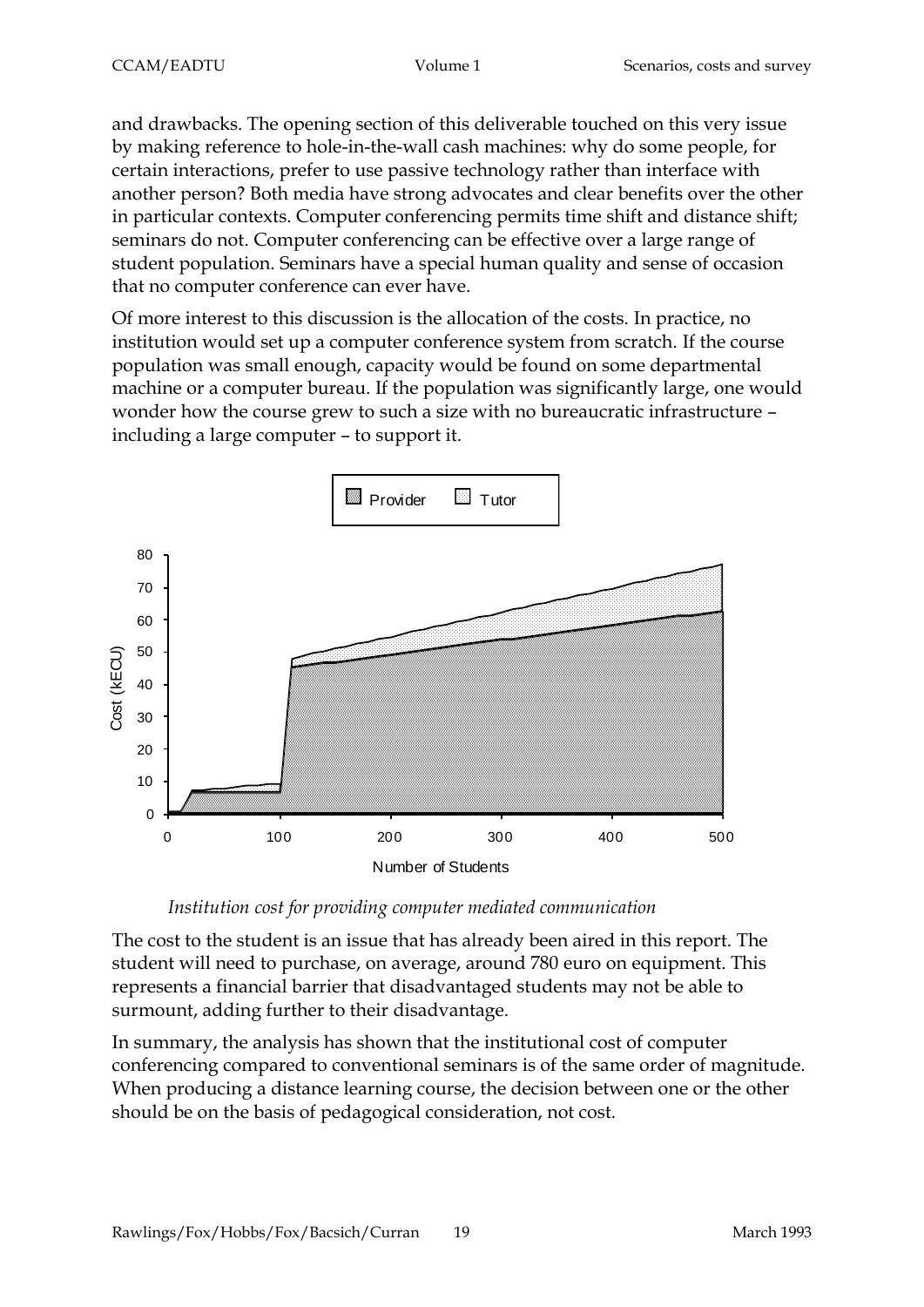# **2.3 Scenario Three – Video Conferencing**

# **2.3.1 Pedagogical Basis of Scenario**

Through the medium of videoconferencing, a lecturer at one site can communicate directly with a group of students located at another site. Students in turn can interact with the lecturer as if they were present in the same room as the lecturer. A typical example of the potential use of videoconferencing would be where a university incorporates a number of separate campuses, or where an educational institution wishes to extend its offering of courses to students located at other institutions some distance away, without incurring the cost of teachers travel to remote centres.

The advantages of videoconferencing include extended choice of courses on remote sites; access to courses for students located in remote areas; provision of a better view of material such as live surgical operations, or lectures with a high visual content. There are however some disadvantages which include: psychological barriers to active participation by students, in spite of the technical capability for communication; the possibility of technical faults in the equipment; and the sense of reduced intimacy in the teaching/learning environment.

This scenario envisages a conventional university which has a 'satellite' college at which it wishes to present a range of its courses. It is proposed to set up a videoconferencing suite at the main campus, and at the satellite college, and to establish a communication link between the two.

# **2.3.2 Assumptions**

The analysis compares the cost of providing a lecture presented as in a conventional university, to that of presenting the same lecture to students at a remote institution through the medium of videoconferencing. On the conventional model the main cost difference which arises is the additional direct expenditure on travel, and the opportunity cost of the time a lecturer spends in travelling from the home campus, to the remote site. On the other hand, the adoption of videoconferencing incurs additional costs in respect of equipment and telecommunications charges.

The analysis is based on the following assumptions:

(a) Course Teaching:

Class size is assumed to be ten students at the remote site, and that the extension of the lecture to the remote students has no implications for class size at the host institution.

(b) Student Costs:

Student costs are assumed to be the same in both situations, whether they attend a conventional lecture, or participate in a videoconference lecture at the remote site. For this reason, no student costs are included.

(c) Lecturer Costs:

For the purpose of this analysis, it is assumed that the Institution providing the lecture is 50 km from the remote institution; that both institutions are 2.5 km from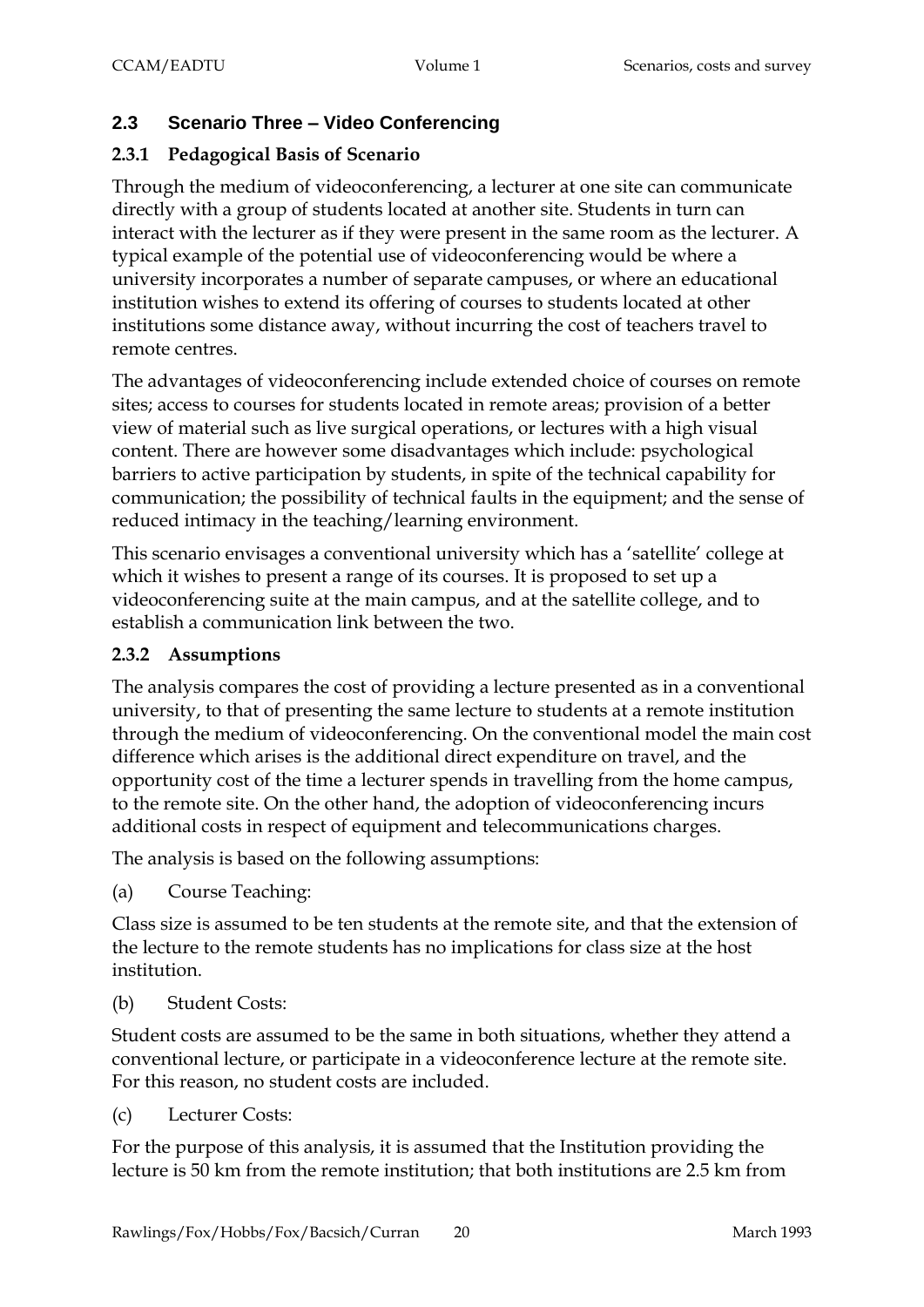the local PDN exchange; and there is no alternative use of the videoconference facility. The costs incurred in respect of the lecturer's time in delivering the lecture is assumed to be the same in both situations; however the time involved in travelling between sites, and the direct cost of travel, is taken to relate only to the lectures delivered in a conventional manner at the remote site.

(d) Hardware:

The videoconferencing facility comprises a stand-alone unit with camera and microphones, and can operate using either a 2 Mbit/sec circuits or two ISDN exchange lines giving 128 kbit/sec. All capital expenditure on equipment has been converted to an annual fixed cost amortised over five years. Maintenance has been included at 10% of the purchase cost per annum.

(e) Transmission Costs:

The link costs are made up of installation fees, annual rentals and a usage-related charge. Full details of these costs are given in the Annex, based on current prices offered by British Telecom.

Before considering the comparative cost of a face-to-face lecture and a videoconference, the analysis will look at the relative costs of 2 Mbit/sec and 128 kbit/sec circuits. This is because the main analysis can be simplified by eliminating 2 Mbit/sec links from the scenario at the outset. There have been many significant improvements in the field of video compression in the last year or so with the result that 128 kbit/sec compressed video is now quite acceptable for videoconferencing. Pundits are saying that 2 Mbit/sec compressed video is good, but the cost involved and inflexibility of fixed (as opposed to switched) links is now too much of a penalty to pay.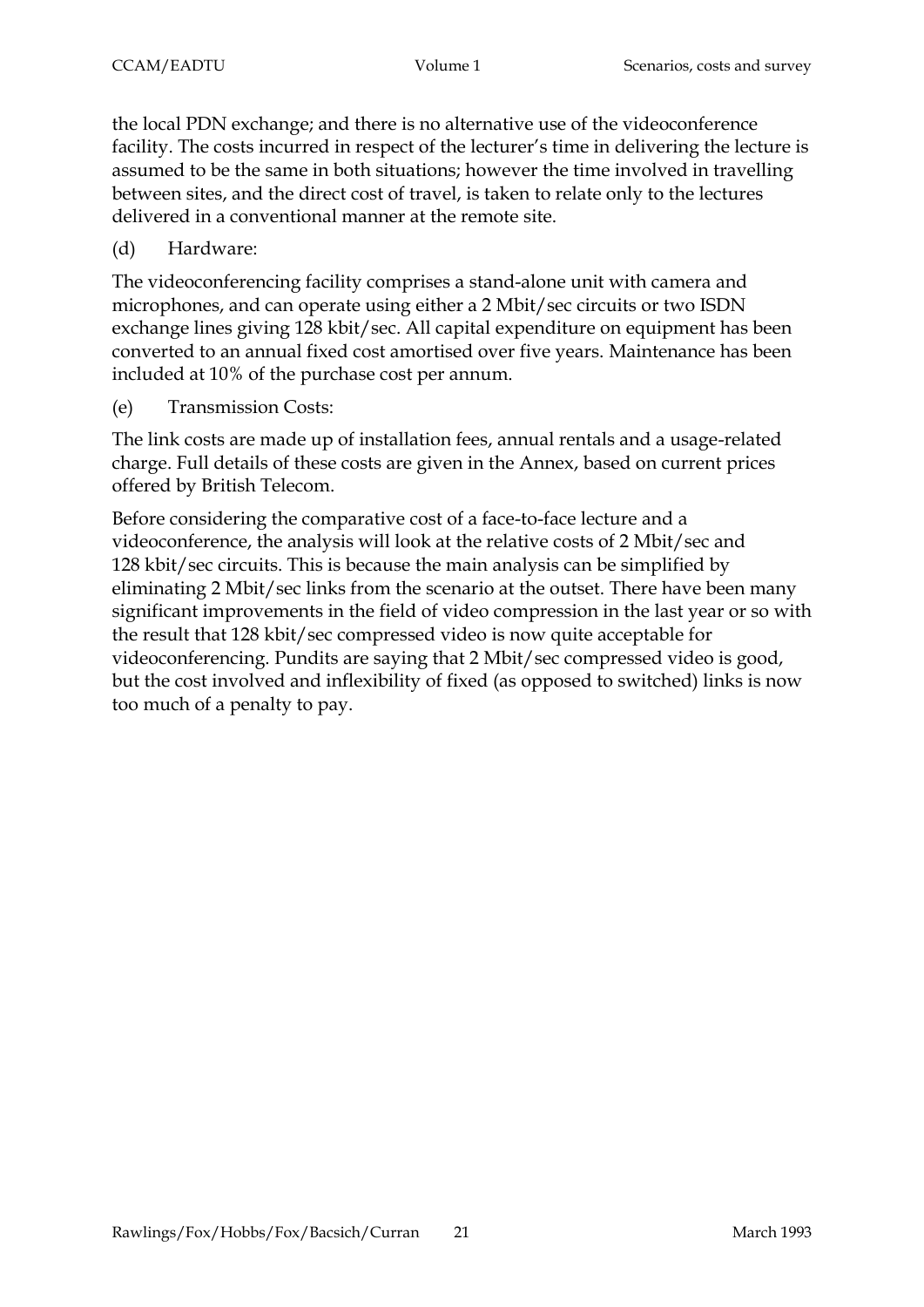# **2.3.3 2 Mbit/sec cost**



# *Cost of installation and use of a 2 Mbit/sec fixed link*

The chart above shows the cost of installing and using a 2 Mbit/sec link. The tariff structure is complex (see Annex). There are fees for the link segments between each site and their local telephone exchanges, and also the trunk segment, and an annual rental consisting of a fixed payment and a fee related to the length of the trunk segment. It is instructive to spend a moment or two perusing this chart.

The cost of installing the 2 Mbit/sec fixed link is distance independent. Spread over five years, it amounts to 7.4 keuro and this is portrayed by the vertical pillar in the foreground which corresponds to a link distance of zero. There is no time-related charge for the link, and this can be observed by looking along the axis labelled *video conference (hours)*; the height of the pillars remains the same, regardless of the number of hours. There is, however a significant distance-related component. Look at any row of pillars parallel to the *Link Distance (km)* axis, and the height increases as the link distance increases. It can be seen that cost, spread over five years, for a 60 km link is 25 keuro.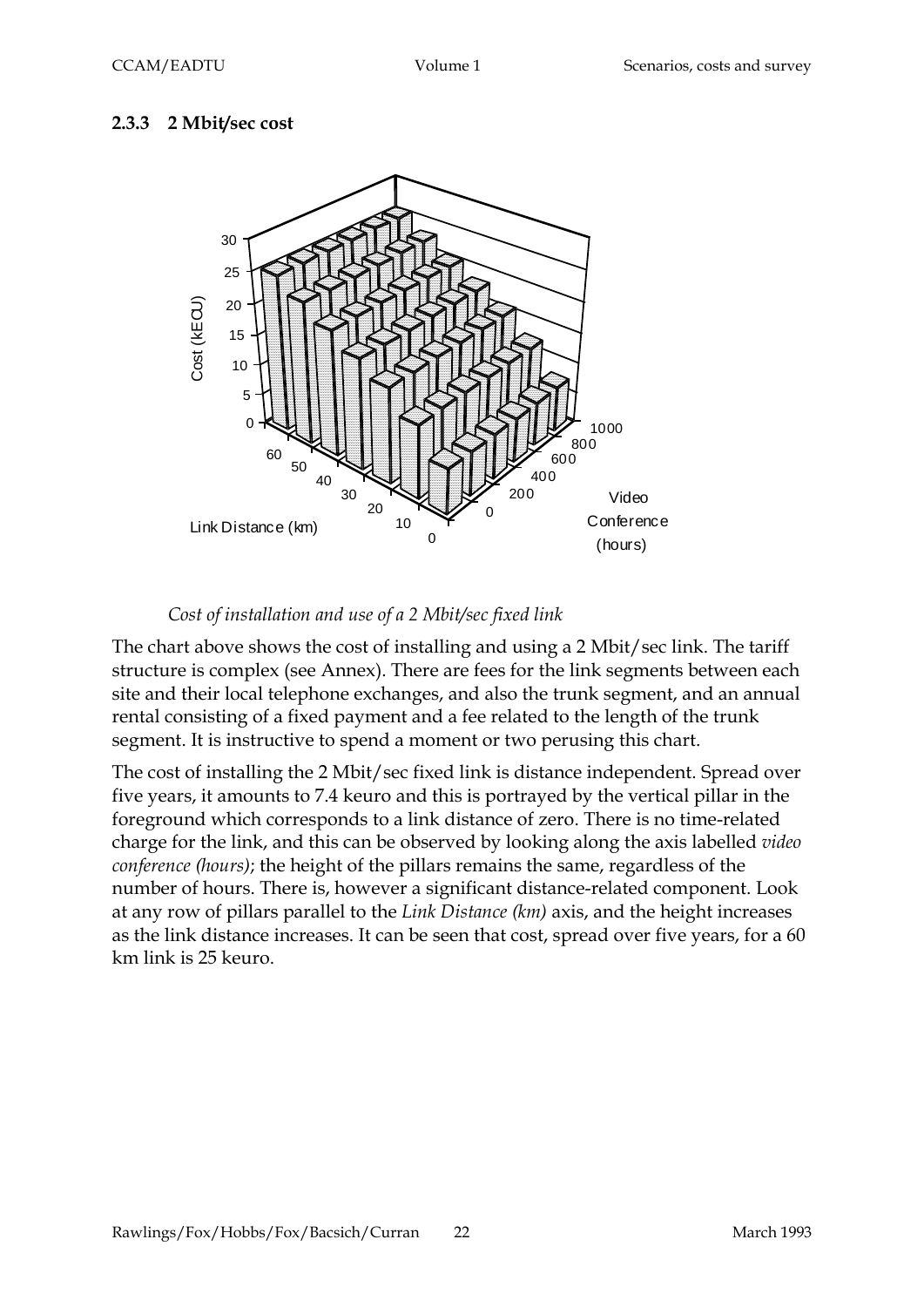



*Cost of installing and using a 128 kbit/sec link made up of two ISDN lines*

The tariff structure of ISDN circuits provided by British Telecom is identical to conventional telephone lines, although the installation fees are slightly lower. The installation cost can be seen in this chart as the flat pillar closest to you at the grid square corresponding to a link distance and video conference elapsed time of zero; the value, spread over five years is 0.4 keuro.

The usage rate is a function of the duration of the calls and the distance over which they are made. The distance-related component is stepped, corresponding to local, district and trunk calls. Looking at any row of pillars parallel to the *Link Distance* axis, you will see that there is an abrupt increase at 20 km and 60 km. The timerelated component of the tariff is directly proportional to the duration of the call and the prevailing rate for the standard period has been used in these calculations.

# **2.3.5 Comparison between 2 Mbit/sec and 128 kbit/sec links**

The last two sections have described the cost of the operating the 2 Mbit/sec and 128 kbit/sec links. The detailed spreadsheets that were used to produce these charts show that the 128 kbit/sec is cheaper than 2 Mbit/sec under all circumstances, with only one exception – at zero link distance and 1000 hours of video conferencing.

High speed links using 2 Mbit/sec circuits produce high quality video images with none of the jerkiness associated with the 128 kbit/sec circuits. The latter has a complex compression algorithm that seeks to minimize the amount of data that has to be transmitted and the penalty for this is that fast moving images tend to smear or to jerk. The smearing effect gradually wears away over an interval of several seconds and this process of refining the detail can be disconcerting at first. In practice, people who have used the 128 kbit/sec system accommodate to this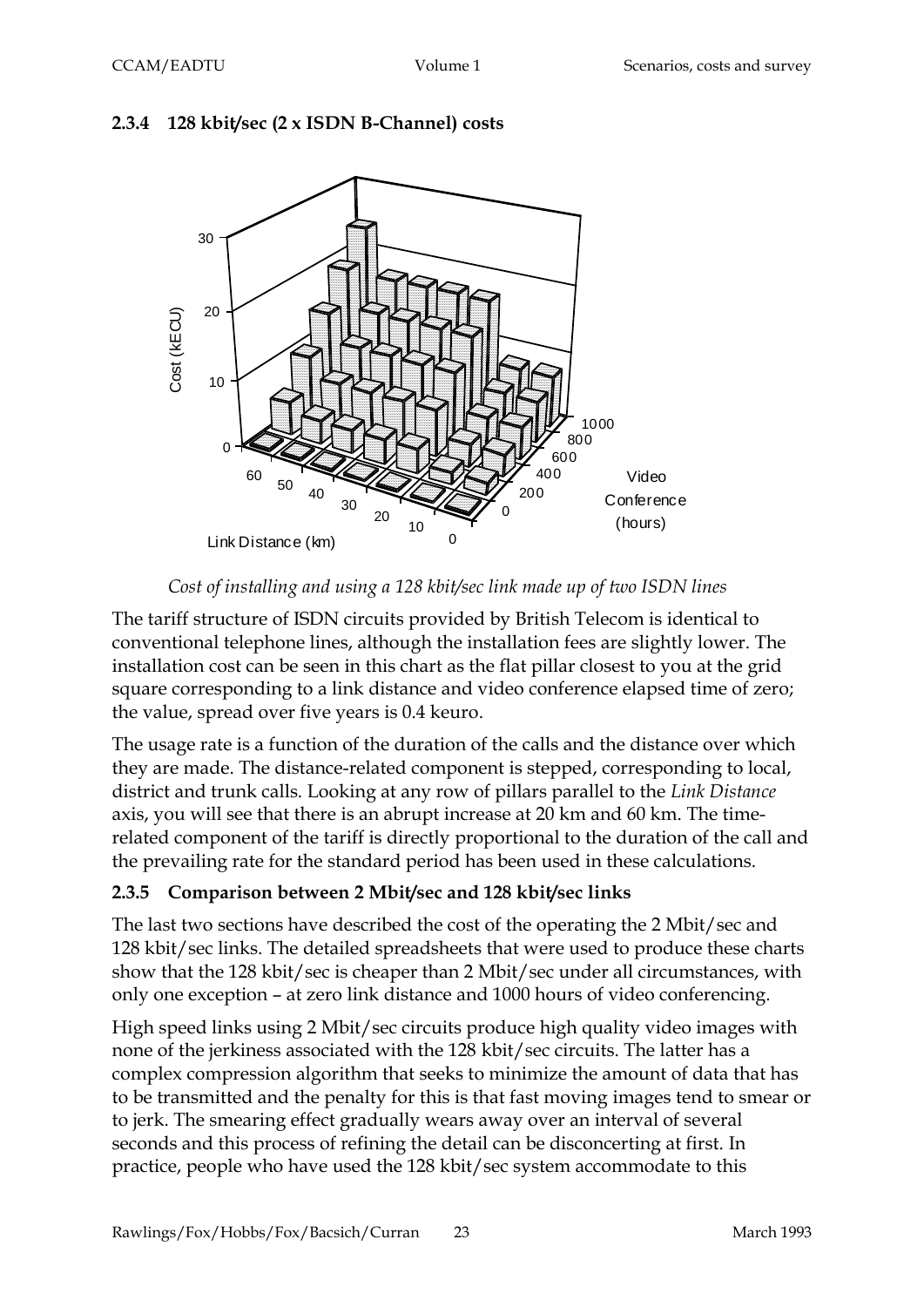imperfect imaging very quickly and after a few minutes the effect is not noticed. In summary, the 128 kbit/sec system would appear to be adequate for the purpose of distance learning.

The 2 Mbit/sec circuits are fixed. Special co-axial cable has to be installed between the sites and their local telephone exchanges and this is expensive. The rental is related to the length of the trunk segment and there is no upper limit to the cost incurred this way. Once installed, the circuit is available 24 hours per day but the tariff structure holds no concessions for periods when it is idle.

ISDN circuits have none of the disadvantages that beset 2 Mbit/sec circuits. Installation is trivial, no more complicated that installing a conventional telephone line; no special cables have to laid to the local telephone exchanges. ISDN is a switched service, so it is practical to have a number of videoconference sites across the country or even the EC, all of which can participate in a two-way conference. In fact, it is possible to have several sites participating in a conference by using a multipoint bridge and dedicated codecs. An important observation is that the cost of using ISDN circuits within a country is *independent of distance* once the distance between sites has entered the trunk call charge band; compare this with 2 Mbit/sec, where the cost rises remorselessly with distance. The ISDN service is available 24 hours per day, but the tariff structure is related to the number of hours of use, just like the telephone service.

In summary, the way forward must surely be to advocate ISDN circuits for videoconferencing in preference to 2 Mbit/sec links, where flexibility and low cost are the dominant forces. 128 kbit/sec videoconferencing technology is mature and it works. Further improvements to the picture quality are in the pipeline, using exotic techniques such as real-time fractal compression.

# **2.3.6 Comparison between videoconferencing and face to face tutorials**

The foregoing having effectively eliminated 2 Mbit/sec from the discussion, the time has come to compare the cost of face-to-face tutorials with videoconferencing using ISDN. The question to be addressed is whether the cost of a tutor travelling to a tutorial at a remote location is comparable to the cost of having a videoconference. To simplify the analysis, one can eliminate the cost of the tutor's time in preparing and delivering the tutorial; it will be identical in both cases. Further, it will be assumed that the number of students tutored will the same in both cases, although it is perfectly feasible to extend the lecture theatre to include remote sites and hence the number of participants.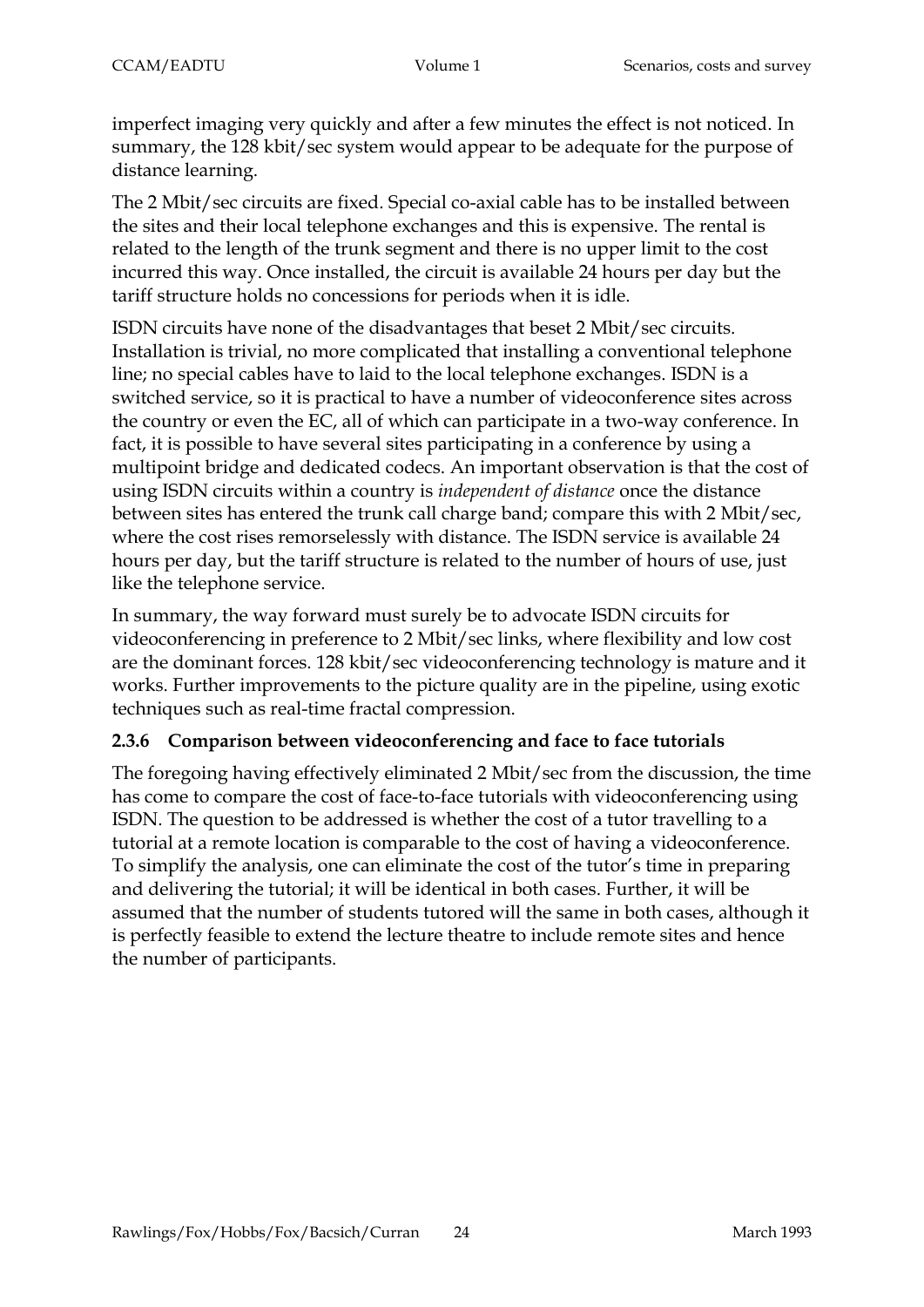

*Cost of tutors travelling to remote sites to give tutorials. This is the sum of the travelling expenses and the tutors' time spent travelling*

The chart has the similar interpretation as the ones shown in the previous analyses. The height of each pillar represents the cost of tutors' travelling time and time spent travelling. It is important to include the tutors' time spent travelling because this is non-productive time which otherwise be spent in preparation, administration and teaching. It has been assumed that each tutor carries out two hours of tutoring when (s)he has arrived at the remote location.

The comparison with the cost of providing videoconference facilities using 128 kbit/sec ISDN links is made by calculating the corresponding costs for each coordinate of tutorial time and distance travelled, and subtracting it from the equivalent tutorial cost. If the resulting value is negative, it means that the cost of videoconferencing is greater than that of face-to-face tutorials, and this is shown on the chart below as a pillar with a black top. If the result is positive, the pillar will rise above the zero-plane and doesn't have a black top.

The comparison chart is shown below. In order to make the comparison as realistic as possible, the cost of the videoconference equipment and installation of two ISDN circuits has been included. When spread over five years, this amounts to a an annual payment of 19 keuro. The chart shows that videoconferencing is more expensive when a) it isn't used very much, and b) when the distance involved are small. Bearing in mind the 'distance independence' of ISDN links once the link distance falls to the trunk call charge band, it will be seen that above 200 km distance and 200 hours tutorial per annum, videoconferencing is actually *cheaper* than face-to-face tutorials. In general, the situations where the cost disadvantages of videoconferencing can be reduced include:

(a) Where there is a high usage of facilities per year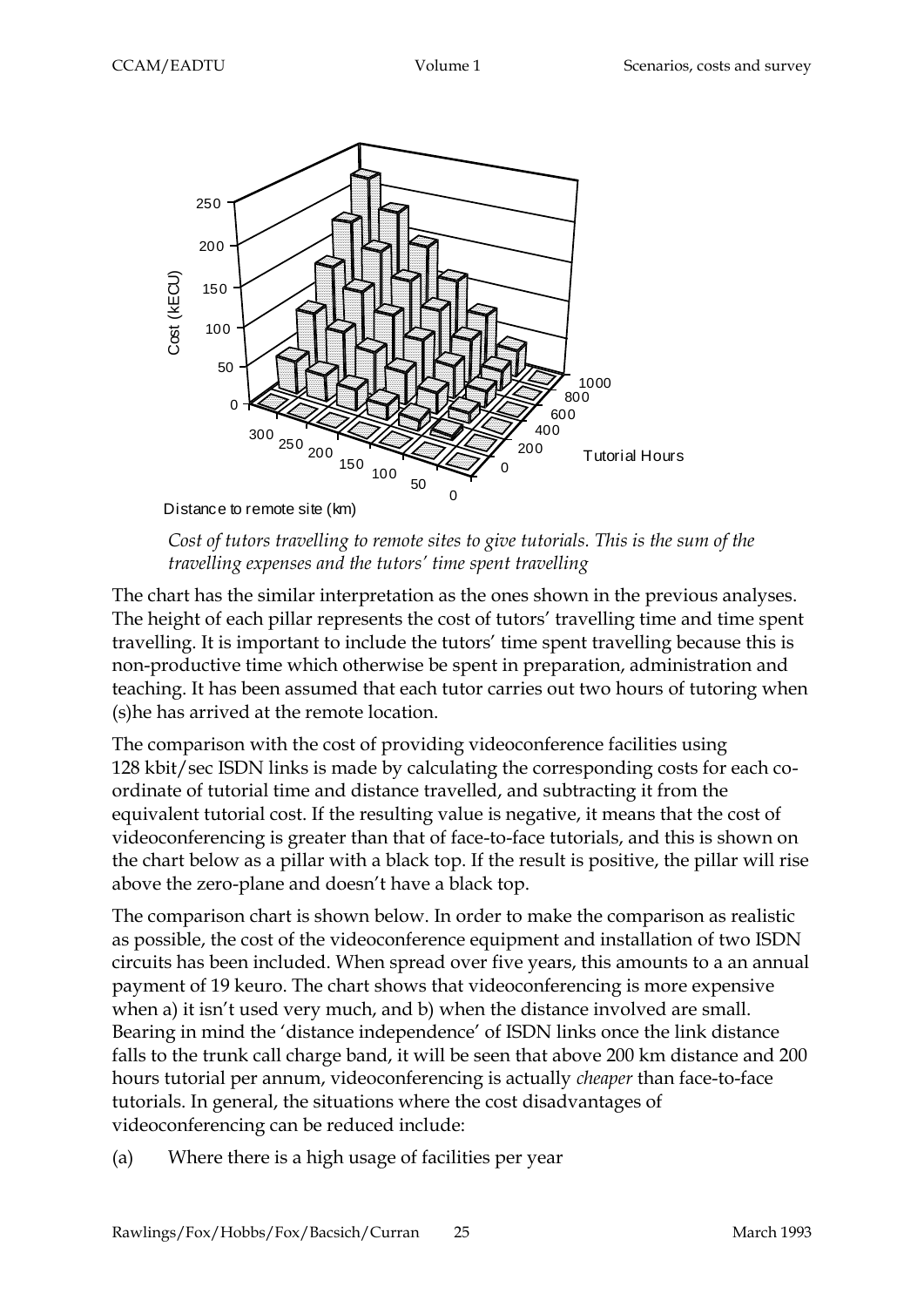- (b) The lecturer is unavailable to travel to the remote site and his/her expertise is in limited supply.
- (c) The facility is used for additional teaching and administrative functions.
- (d) The distance between the sites is substantial.

A factor that is more difficult to quantify if the effect that the videoconferencing facility will provide. Once members of the institution are familiar with videoconferences and realise they can depend upon it, it will be used for purposes other than tutorials, such as planning, administration, meetings, etc. The time formerly spent travelling can now be spent in productive work. The facility will affect the working practices of the institution as a whole, beyond the facility to provide tutorials at a distance.



*Comparison of cost of (face-to-face tutorials – ISDN videoconference). The cost of the videoconference equipment and links (approx 19 keuro per year for five years) has been included*

# **2.4 Scenario Four – Audiographics**

# **2.4.1 Pedagogical Basis of Scenario**

Many subjects on the curriculum require a visual or graphical component, and audiographics provides one of the few distance education delivery mechanisms for these subjects. Audiographics is a medium which combines voice communication and computer text or graphics. All audiographic systems combine multi-point audioconferencing with graphic displays. Some systems also offer animation and full colour pictures. Audiographics can be implemented in a range of configurations, with a variety of hardware platforms. They can be used over long distances, or over local phone bridges. Applications may include groups of up to five students working at one VGA screen, sharing a writing tablet, or audiographics used in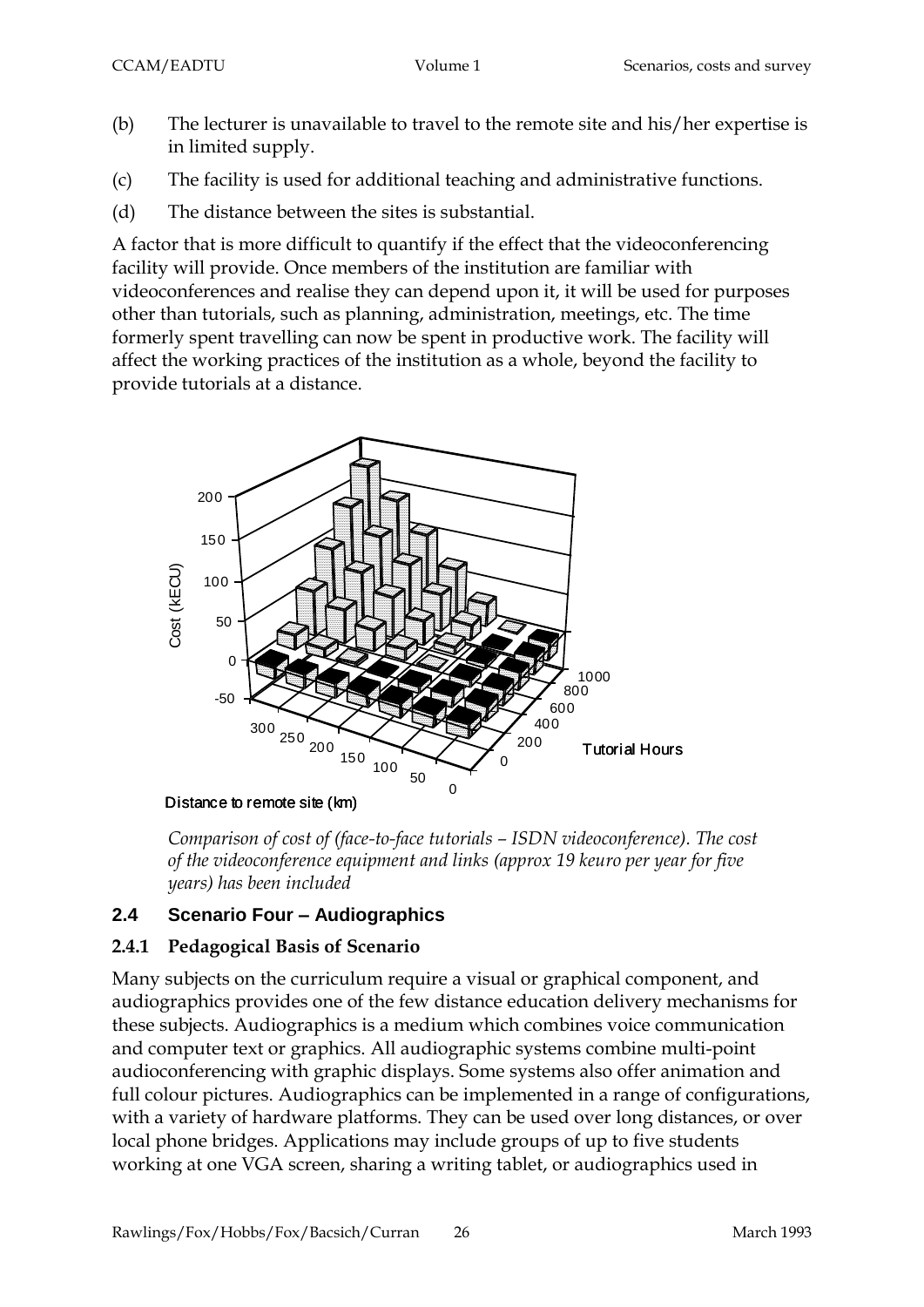lecture mode with a large number of students viewing graphics on a projector, and using room microphones for audio feedback. Some systems allow as many as 32 computers to be linked on a single bridge, making this technology adaptable to large scale teaching. These systems are under continual development with constant changes to pricing structures.

This analysis compares the cost of delivering a seminar in a traditional face to face setting, with delivery through audiographics to local study centres.

# **2.4.2 Assumptions**

The assumptions underlying the analysis are as follows:

(a) Course Teaching:

It is assumed that both the audiographics and conventional seminars have sixteen students, and that there are two students to each audiographics terminal.

(b) Student Costs:

The analysis of student opportunity and travel costs are based on a projected net additional distance which a student would have to travel to a provider institution, in the event of not having access to an audiographics facility in a local study centre. Except where otherwise stated, this distance is assumed to be 40 km one way.

(c) Institutional Costs

It is assumed that there will be one audiographics terminal in each of eight local study centres. Each study centre terminal will have the following equipment:

Personal computer (486), graphics pad and pen, ISDN card, microphone and audio board, audiographics software and two ISDN B-Channels (2 x 64 kbit/sec)

In addition the central node at the providing institution will have the following equipment:

Digital audio multiplexer, headset, pre-amplifier and speakers, scanner, control audiographics software and an ISDN line

# **2.4.3 Cost Comparisons**

The costs of delivering a seminar through conventional means is compared with delivering an audiographics seminar using the equipment and assumptions outlined above. The costs are compared over a range of seminar hours from 10 to 1000 hours.

The methodology is somewhat different to the foregoing analyses. This is because this scenario has many more variables and assumptions than Scenarios 1-3, making a 3-D representation difficult to devise and difficult to interpret.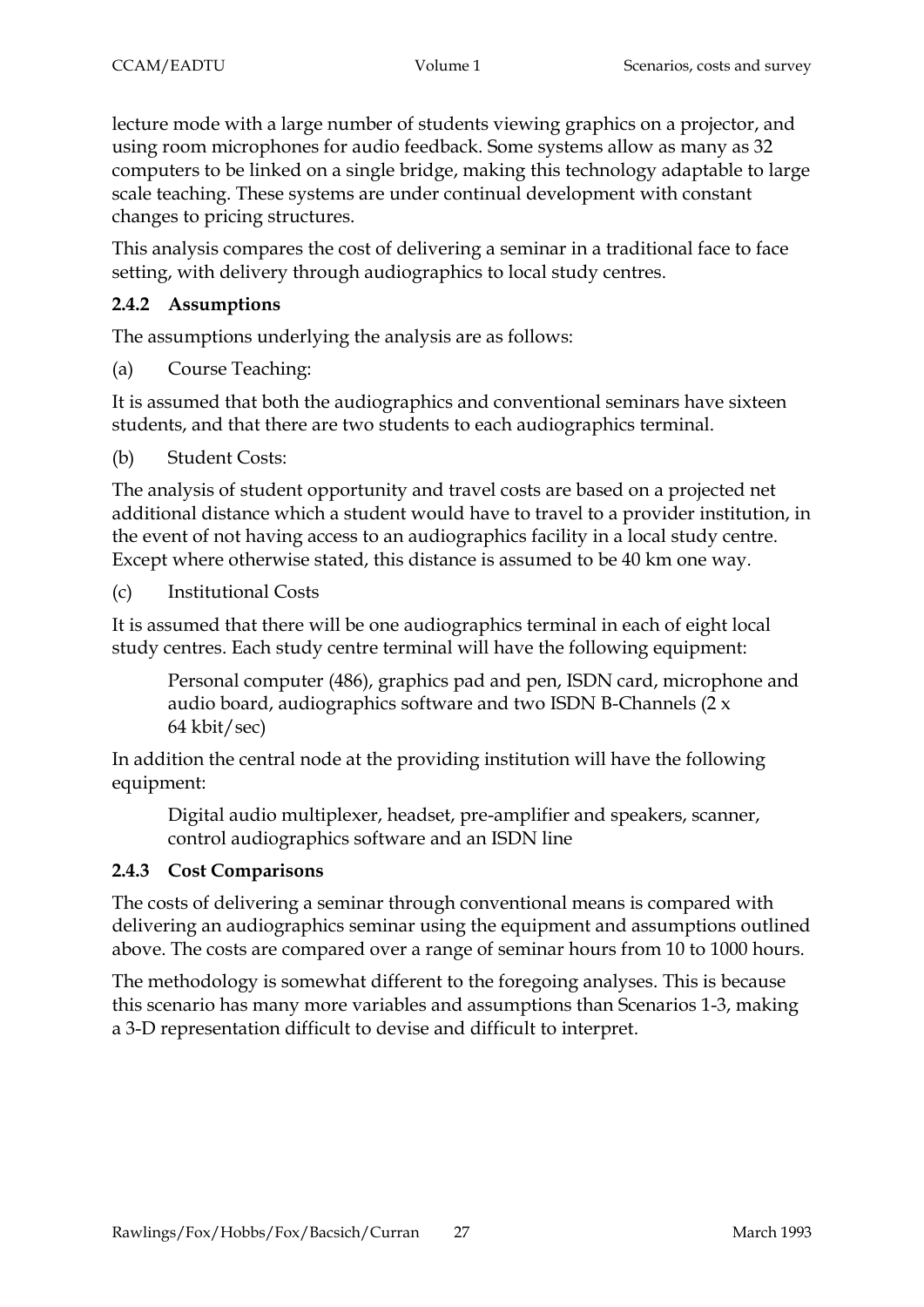

*Estimated average annual cost per student hour for a seminar through conventional education compared to audiographics*

#### **2.4.4 Discussion**

As the chart shows, delivery of a seminar using audiographics is substantially more costly than using more conventional face to face methods, where seminar hours are few. Audiographics however has the potential to become more cost effective as the number of seminar hours per year increases.

Once again the specific results are dependent on the assumptions made. For example, an increase in the opportunity cost of students' time would favour audiographics over conventional seminars.

A further important consideration is the potential to cut down on direct travel costs, and opportunity costs, by arranging seminars so that students can attend for several hours on each trip. For example, the chart shows an average cost per student hour of 16 euro for the conventional seminar where the student attends one seminar per trip to the provider institution, this would reduce to 6.68 where on average students attend two hours seminar for each trip, and to 5.00 where they attend for three hours, once again based on the assumptions of this analysis.

Furthermore, changes in the average net distance (i.e., the difference between the student's distance from the local study centre and the provider's institution) have a marked impact on average costs for the conventional seminars. For example, the results indicate an average cost per student hour of 16 euro for the conventional seminar where the net difference is 40 km. This would reduce to 9 euro if the net difference in distance is 20 km and increase to 24 euro if the net difference is 60 km.

Audiographics systems are most cost effective in the following circumstances:

Where the number of hours of usage per year is high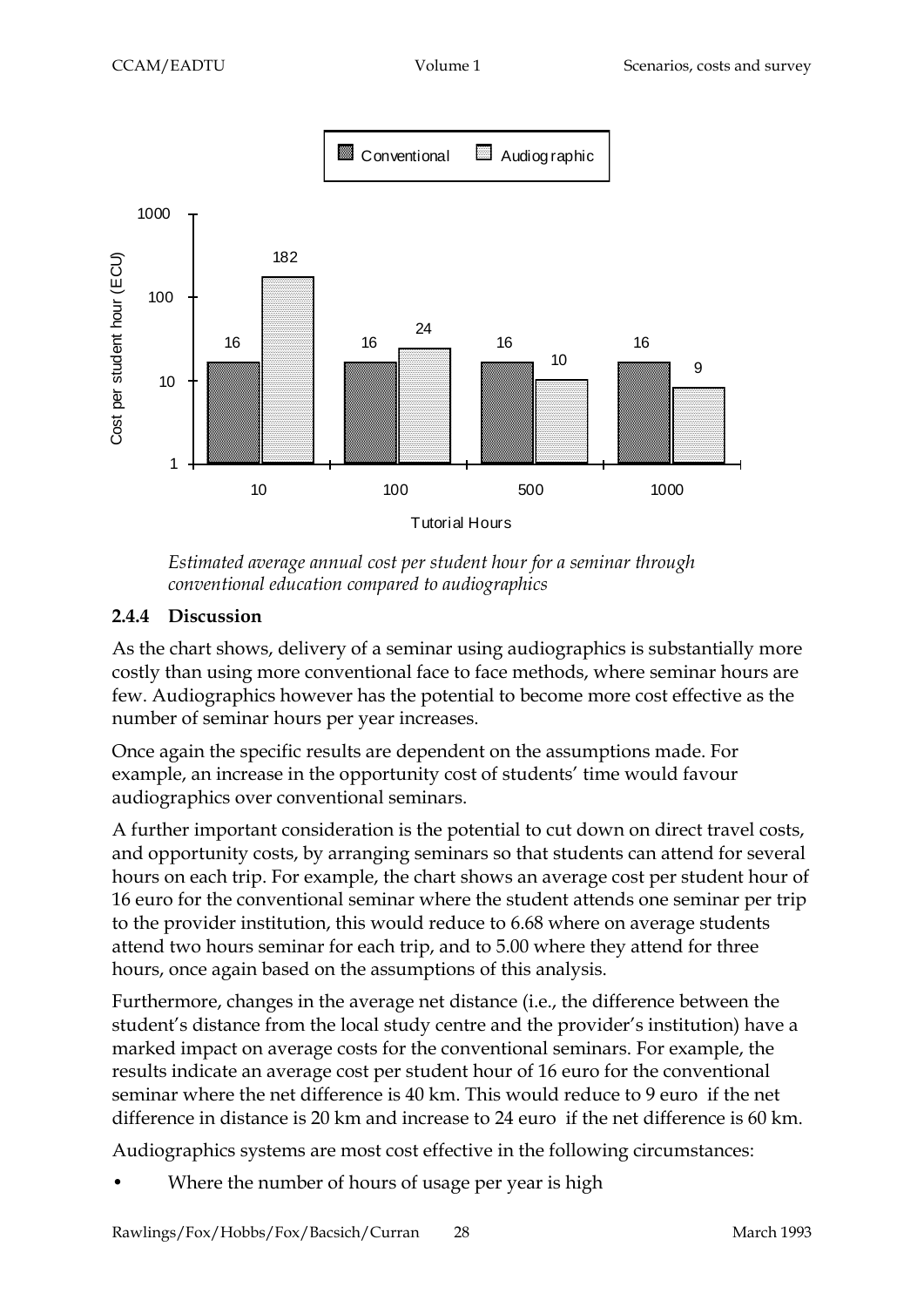- Where net additional distances students must travel are high
- Where opportunity costs of students time are high
- Where students are unable to travel to the providing institution
- Where courses are delivered by specialists in high demand subjects, who are difficult to access through normal educational structures.

# **2.5 Scenario Five – Resource Centre**

# **2.5.1 Pedagogical Basis of Scenario**

The essential concept behind this scenario is the provision of a network of resource centres to provide local access for students to a wide selection of courses. This scenario envisages that universities engaged in distance teaching, acting individually or as part of a consortium, would provide their courses through a network of Euro study centres throughout Europe. Through the local study centres, students would have access to course materials such as printed texts, audio and video tapes, CAL programs, resource packs, bibliographic and other databases. It is envisaged that course materials could be assessed in hard copy, computer or on-line format, as appropriate. Local resource centres could operate at a number of levels:

- 1 At the most basic level, students could have access to information on the range of courses available; could register for courses; view videos and listen to audio tapes; could have access to at least some hard copies of course materials and to computer courseware; and receive satellite broadcasts.
- 2 At the standard level, in addition to the facilities outlined above, students could have access to a range of on-line learning resources, including bibliographic databases and picture stores; could participate in tutorials through audiographics, and in live satellite broadcasts (through audio links); and could interact with their tutors and fellow students through computer conferencing.
- \*3 Students in advanced resource study centres, in addition to the facilities outlined above, could create their own individualised courses, by drawing on an eclectic range of source materials, supported where appropriate by a course facilitator; and could additionally participate in remote lectures and tutorials through videoconferencing.

# **2.5.2 General Assumptions**

The resource centres scenario is essentially futuristic, and there is therefore relatively little experience to guide projections of future levels of demand for, or use of, their potential services, nor is there a conventional system with which resource study centres could be closely compared. For these reasons, data was collected on the cost of equipping these resource centres at each of the three levels. The purpose is to provide an approximate assessment of the infrastructural costs required to support the facilities and services outlined above. In the absence of more extensive and reliable data, no attempt has been made at this time to provide estimates of accommodation costs, construction and renovation costs, rents, furniture, lighting, heating and other related services, operational costs, staff salaries and enrolments,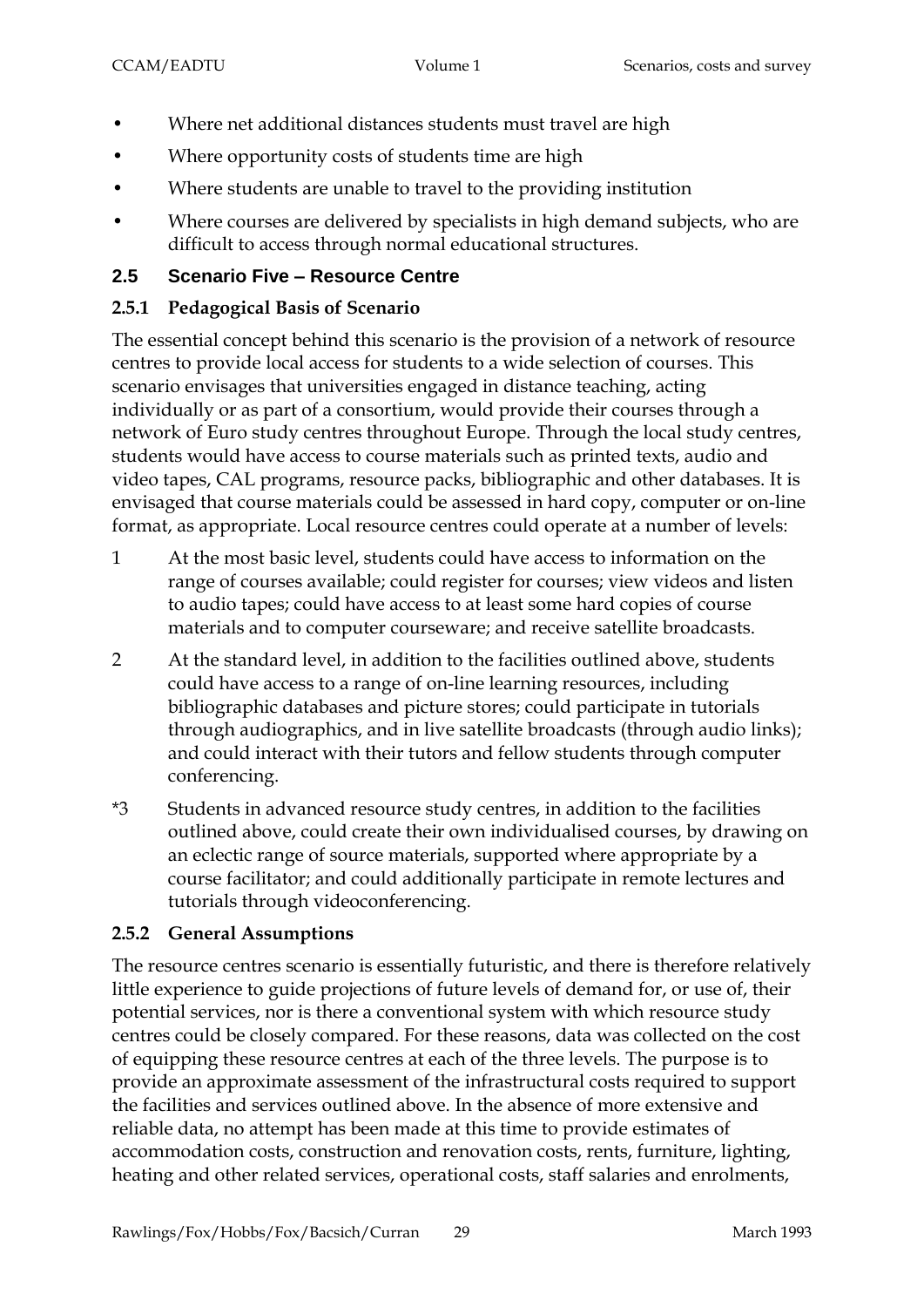courseware acquisition costs, copyright clearance charges, institutional fees, telecommunications charges, and the like.

The estimates are based on equipment costs collected from a wide range of commercial and other sources in Ireland. In a few cases where equipment or service estimates were unavailable (e.g. ISDN charges) UK data was used instead, and converted to equivalent Irish prices. It became evident in the course of collecting data that the prices of some critical components of equipment and telecommunications charges, vary from one European country to another; it is important that this potential variation be kept in mind in interpreting the estimates. In summary therefore, having regard to the visionary character of the resource centres scenario, the estimates should be seen as essentially indicative of the difference of the cost of equipping these centres between the three levels, rather than as definitive estimates.

# **2.5.3 Hardware Assumptions**

The hardware required at each type of study centre is detailed below.

# **(a) Basic Study Centre**

| Audio                               | 2 Ordinary Telephones<br>1 Loudspeaker Telephone<br>1 FAX Machine<br>1 Tape Deck                            |
|-------------------------------------|-------------------------------------------------------------------------------------------------------------|
| Video                               | 2 Televisions<br>1 VHS Video Recorder<br>1 Domestic Satellite Dish                                          |
| Computer                            | 1 PC (386, VGA, 4/40)<br>1 Modem<br>1 CD-ROM                                                                |
| (b)<br><b>Standard Study Centre</b> |                                                                                                             |
| Audio                               | 9 Ordinary Telephones<br>1 Loudspeaker Telephone<br>1 FAX Machine<br>3 Tape Decks                           |
| Video                               | 3 Televisions<br>3 Televisions (37")<br>3 VHS Video Recorders<br>1 Centre Satellite Dish (150cm)            |
| Computer                            | 16 PCs (386, VGA, 4/40)<br><b>3 Laser Printers</b><br>8 Modems<br>8 CD-ROMs<br>8 ISDN Lines<br>8 ISDN Cards |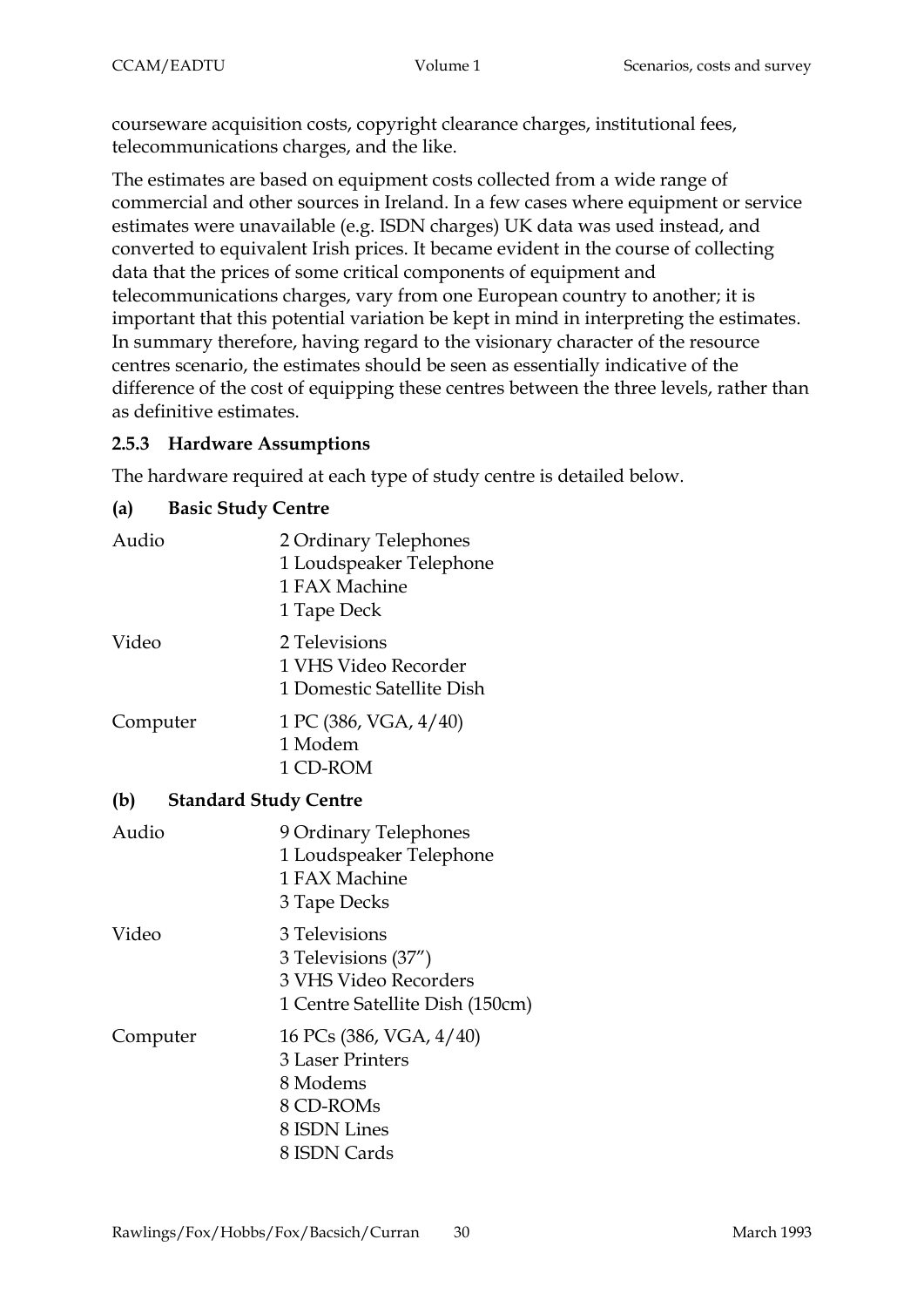### 1 LAN 8 Audio Cards

#### **(c) Advanced Study Centre**

| Audio    | 11 Ordinary Telephones<br>1 Audioconferencing Suite<br>1 FAX Machine<br>6 Tape Decks                                                                         |
|----------|--------------------------------------------------------------------------------------------------------------------------------------------------------------|
| Video    | 6 Televisions<br>1 Television (37")<br>6 VHS Video Recorders<br>1 Centre Satellite Dish (150cm)<br>1 Video-conferencing Suite<br>2 ISDN Lines                |
| Computer | 20 PCs (386, VGA, 4/40)<br><b>5 Laser Printers</b><br>10 CD-ROMs<br>10 ISDN Lines<br>10 ISDN Cards<br>10 Audio cards<br>1 X.25 Link<br>1 LAN<br>1 LAN Bridge |

#### **2.5.4 Estimates**

The estimated costs of equipment for the resource centres at each of three levels are shown below.

| Technology | <b>Basic</b> | Standard | Advanced |
|------------|--------------|----------|----------|
| Audio      | 7            | 3        | 10       |
| Video      | 2            | 10       | 109      |
| Computer   |              | 68       | 86       |
| Total      | 8            | 81       | 206      |

*Estimated cost of Equipment for resource centres (keuro)*

# **2.5.5 Discussion**

The resource centres scenario represents an innovative approach to widening student access through the use of telematic infrastructures, and as a consequence expanding the range of opportunities for students to participate in open and distance learning courses throughout Europe. The cost estimates for the resource centres each of the three levels are restricted to the cost of equipment and hardware. As the table shows the cost of equipping the basic centre is relatively modest, while the advanced centre would require relatively substantial funding.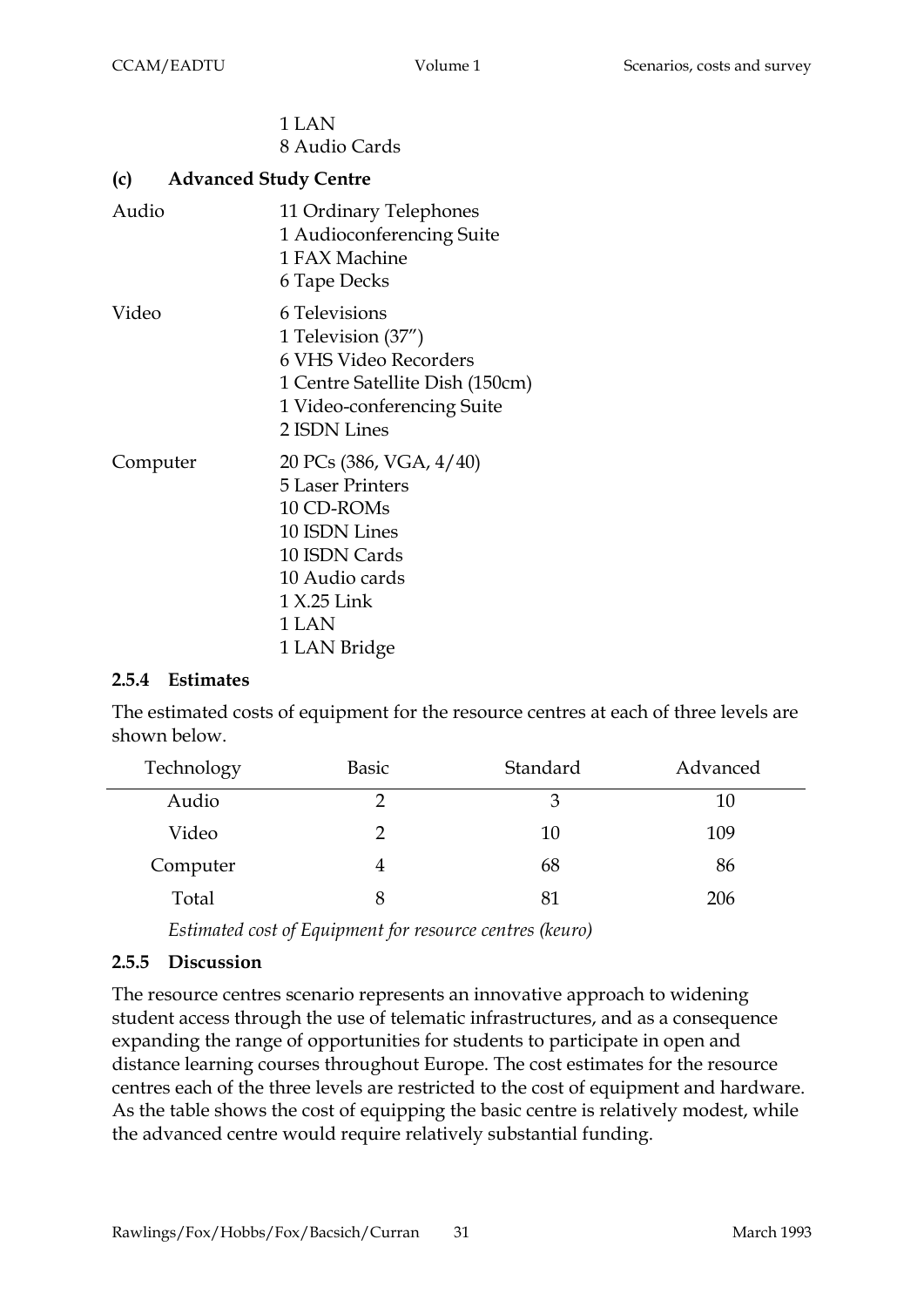A comprehensive cost analysis would require considerably more information on their functions and institutional structure and on the precise suite of services which the centre would provide. Projection of resource requirements would additionally need an indication of the extent of the network, and at least tentative indications of potential demand for services and related fees.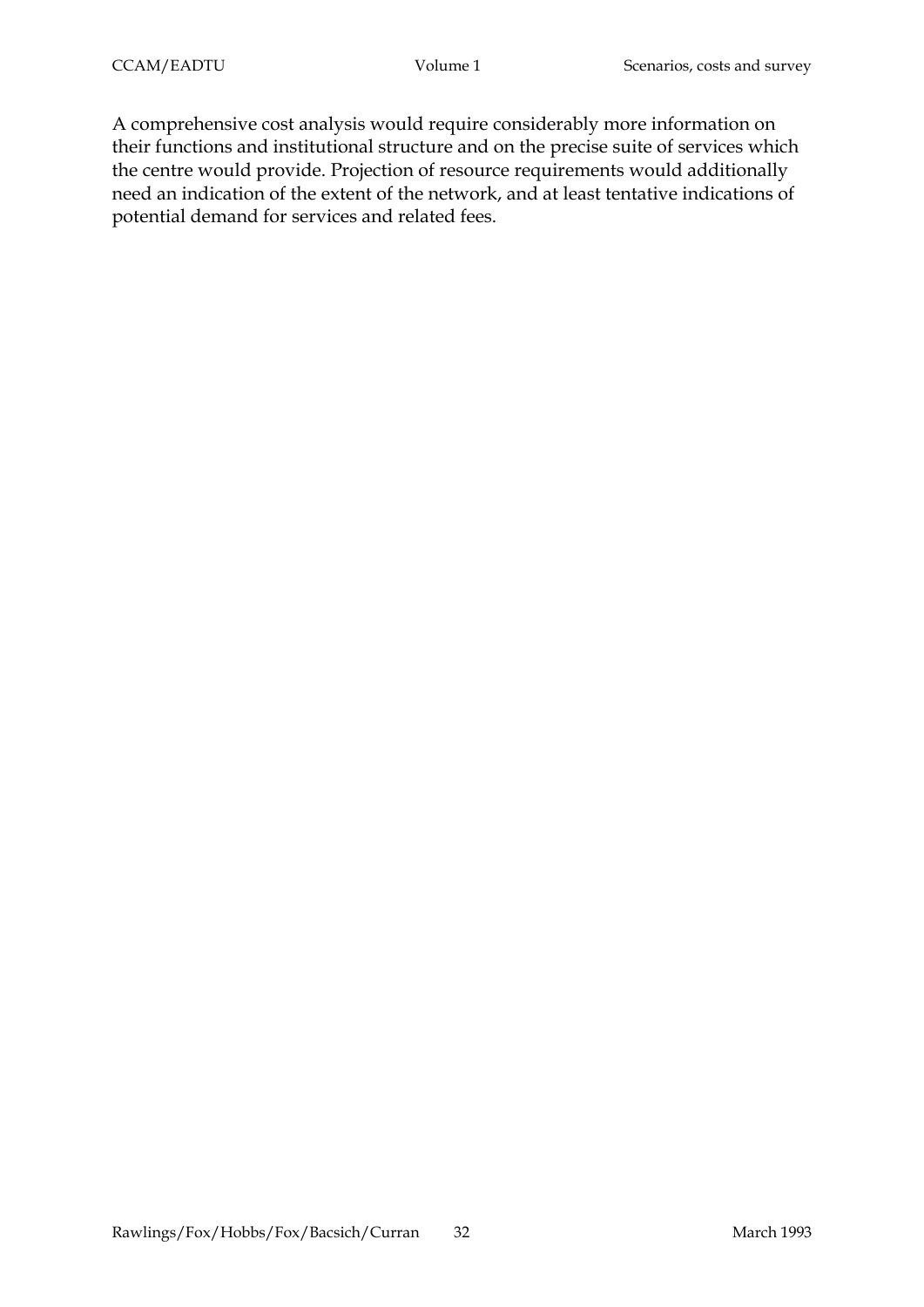# **3 Validation by Surveys**

Two surveys were carried out:

- 1 An extensive postal survey.
- 2 A limited but useful number of telephone interviews.

# **3.1 Postal Survey**

This section summarises the findings to date from responses to a questionnaire sent out in July 1992. The analysis presents the information in statistical form with commentary where appropriate. The number of responses was relatively small but this does not diminish the usefulness of the findings.

# **3.1.1 Questionnaire**

The questionnaire was the product of much discussion by CCAM partners, the result of which was a short questionnaire on a two-sided sheet. It was expected that by making the questionnaire short and easy to answer, more recipients would be encouraged to answer than if they were presented with anything larger. The questions covered:

- Current or planned Distance Learning
- Number of students, staff and study centres
- Use of media
- Presentation of courses in other countries
- Working language and acceptable other languages
- 'Open' questions, where respondents could comment on their plans for the future in the development of Distance Learning and the use of telematics.

# **3.1.2 Analysis method**

The design of the questionnaire made it relatively straightforward to analyse. The analysis was carried out on an Apple Macintosh computer using the database application Filemaker Pro. This is a general purpose database programme that makes full use of the Mac's interface. Summaries and text searches can be carried out with relative ease and it is a simple matter to 'count up ticks' in response boxes. Customised forms were designed to facilitate data entry and verification. The questionnaire is shown at the end of this chapter and the number of responses to each question shown in the relevant boxes.

An aspect of the questionnaire that has been made apparent by the analysis is the number of data fields used. There are nineteen 'tick' fields, where the respondent has the opportunity to select from a choice. Simple arithmetic shows that there are over 500,000 combinations of these fields, and a correlated analysis of even a small fraction of these would be time consuming and of little value. No discernible correlation appears to exist between, for example, the student population and the type of media used. Such correlations that have been made, such as the number of respondents who are not offering Distance Learning currently but which have plans to do so, are useful for they give an indication of the current state of development.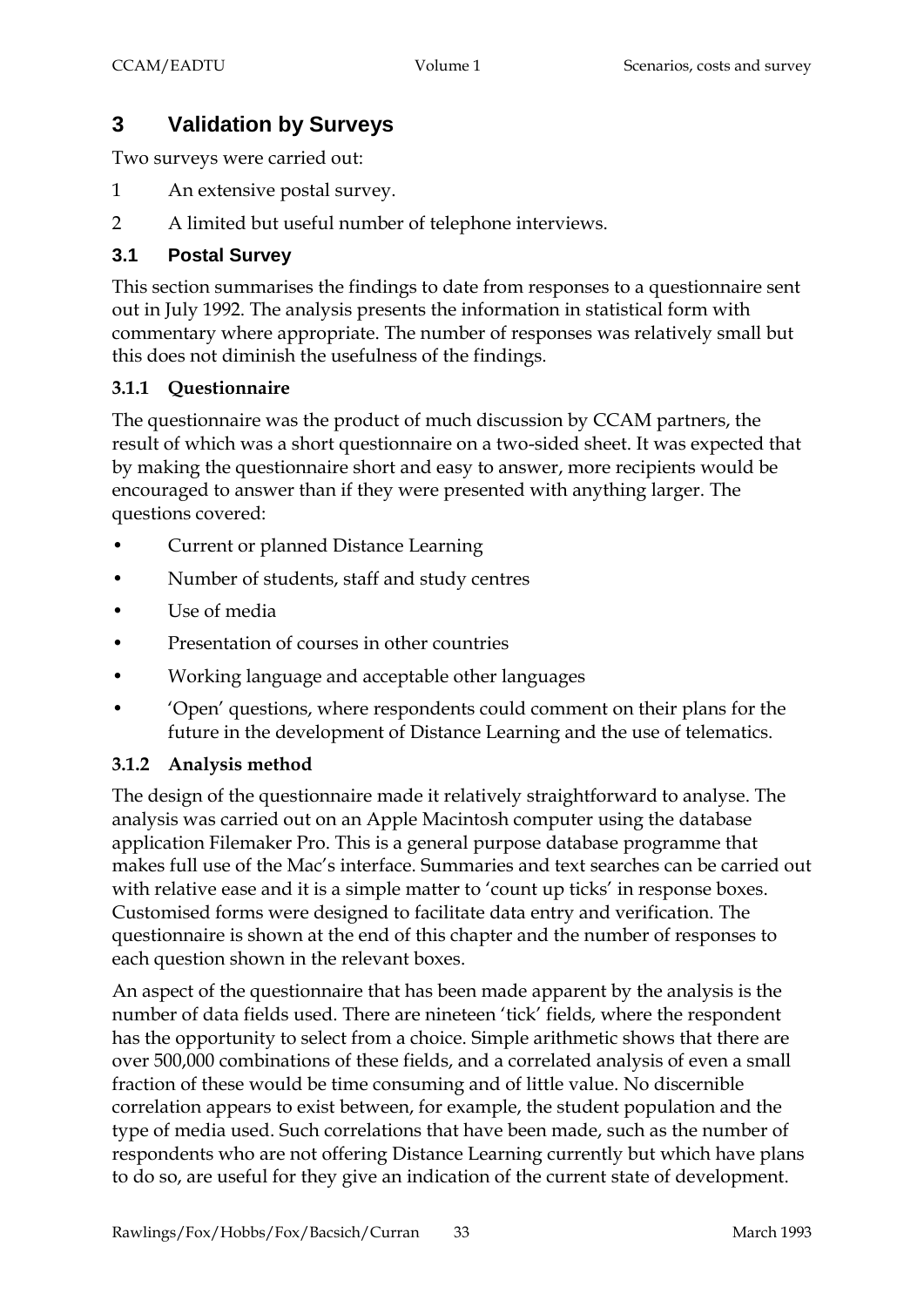# **3.1.3 Mailing list**

The strategy for the mailing list was to make it as large as possible. All autonomous degree-awarding institutions within the EC were included, together with institutions that might possibly have some interest in Distance Learning. It was expected that a fair proportion of addresses would yield no response, but since the marginal cost of sending out a questionnaire was small there was little to be lost by including as many addresses as possible. In addition, contact addresses from the JANUS project, EADTU and general internal address lists were used.

The mailing list contains 764 contacts, and of these there are certain identifiable groups that gave a particularly poor responses. 47 Fachhochschules were mailed, but only one response received. 33 Hochschules on the mailing also resulted in only one response.

*This space has been left blank so that the tables which follow can appear unbroken on a single page.*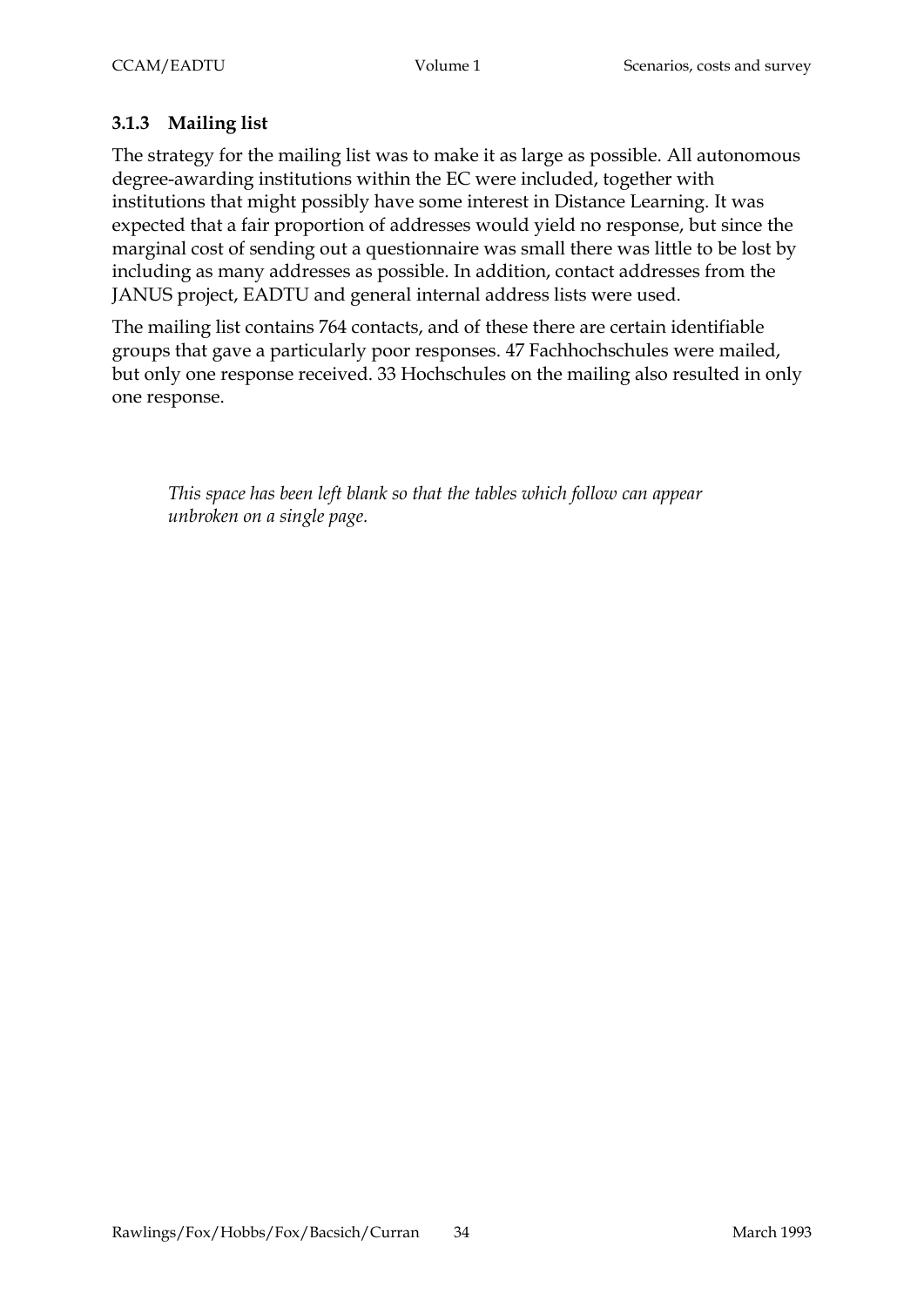# **3.1.4 Responses Analysed by Country**

The table below shows the countries to which the responses were sent, and from which replies were received. The analysis picks out the institutions are universities and shows the number which indicated that they currently offer Distance Learning or have plans to. The number of responses is around 15%, and this is partly due to the nature of the mailing list. (A response rate of 1% would please most perpetrators of 'blind' mailshots such as this one.)

| Country     |              | Questionnaires<br>sent out | Responses        |       |                | Universities<br>offering or<br>planning DL |  |
|-------------|--------------|----------------------------|------------------|-------|----------------|--------------------------------------------|--|
|             | Total        | Univ.                      |                  | Total | Univ.          |                                            |  |
| Belgium     | 60           | 18                         | 5                | 8%    | 3              | $\overline{2}$                             |  |
| Denmark     | 30           | 5                          | $\boldsymbol{0}$ | $0\%$ |                |                                            |  |
| France      | 74           | 55                         | 7                | 9%    | 5              | $\overline{2}$                             |  |
| Germany     | 185          | 54                         | 11               | 6%    | 6              | $\overline{2}$                             |  |
| Greece      | 40           | 26                         | $\overline{4}$   | 10%   | $\overline{2}$ | $\overline{2}$                             |  |
| Ireland     | 24           | 15                         | $\overline{2}$   | 8%    | $\mathbf{1}$   | $\mathbf{1}$                               |  |
| Italy       | 55           | 49                         | $\overline{2}$   | 4%    | $\mathbf{1}$   | $\mathbf{1}$                               |  |
| Luxembourg  | 6            | $\overline{2}$             | $\overline{2}$   | 33%   | $\mathbf{1}$   | $\mathbf{1}$                               |  |
| Netherlands | 54           | 14                         | 21               | 39%   | 5              | $\mathbf{1}$                               |  |
| Portugal    | 11           | 9                          | $\overline{2}$   | 18%   | $\mathbf{1}$   |                                            |  |
| Spain       | 24           | 22                         | 3                | 14%   | $\mathbf{1}$   | 3                                          |  |
| UK          | 172          | 101                        | 46               | 27%   | 20             | 38                                         |  |
| Totals      | 735          | 370                        | 103              |       | 46             | 53                                         |  |
| Austria     | $\mathbf{1}$ |                            | $\theta$         |       |                |                                            |  |
| Finland     | 8            | $\overline{4}$             | $\boldsymbol{0}$ |       |                |                                            |  |
| Hungary     | $\mathbf{1}$ | $\mathbf{1}$               | $\mathbf{1}$     |       | $\mathbf{1}$   | $\mathbf{1}$                               |  |
| Iceland     | $\mathbf{1}$ | $\mathbf{1}$               | $\theta$         |       |                |                                            |  |
| Norway      | 6            | $\mathbf{1}$               | 3                |       |                |                                            |  |
| Sweden      | 11           | 5                          | 4                |       | $\mathbf{1}$   | $\mathbf{1}$                               |  |
| Switzerland | $\mathbf{1}$ |                            | $\boldsymbol{0}$ |       |                |                                            |  |
| Totals      | 29           | 12                         | 3                |       | 2              | $\overline{2}$                             |  |
| Grand Total | 764          | 382                        | 113              |       | 48             | 55                                         |  |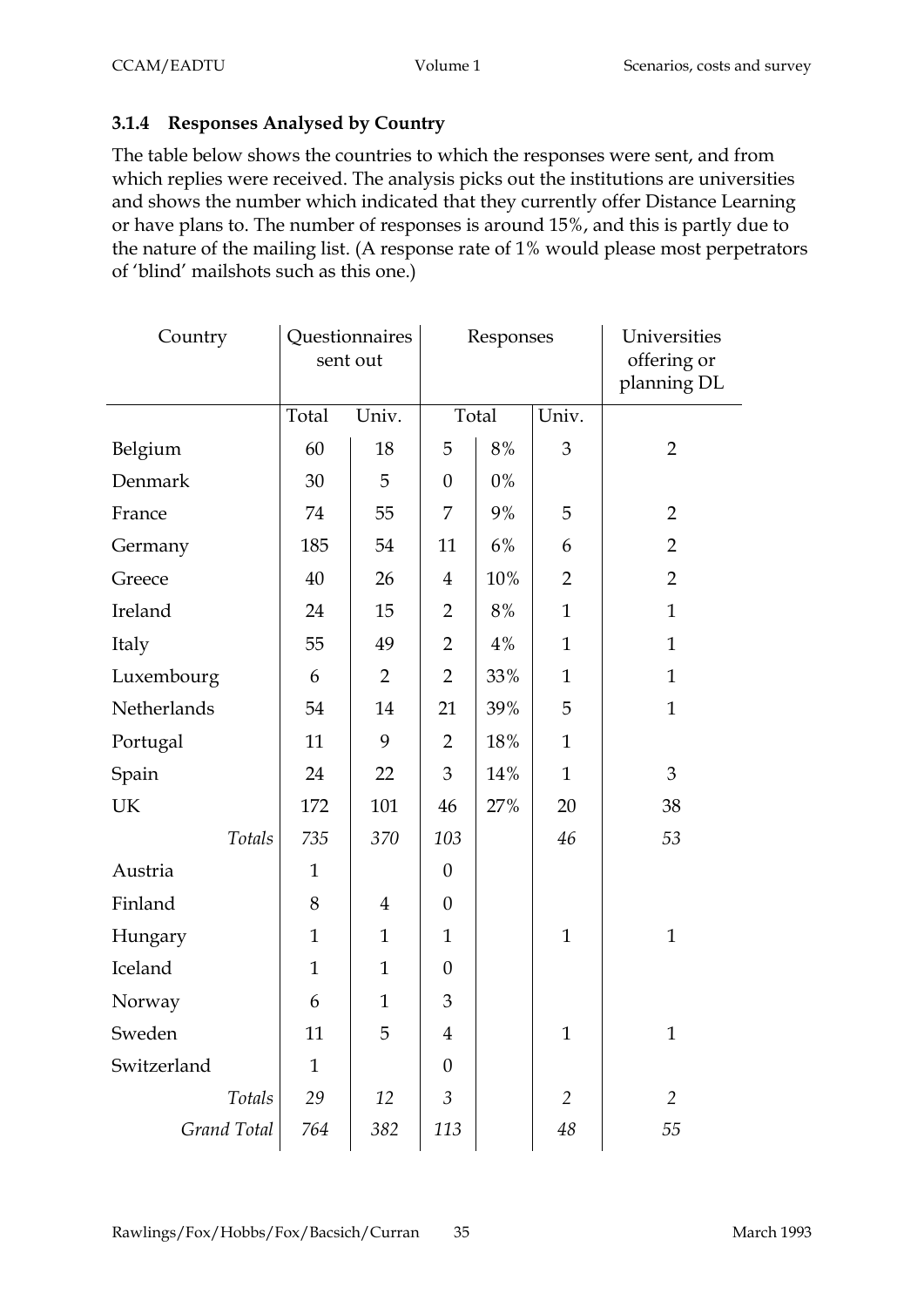### *Analysis of responses by country*

Of the Universities on the mailing list, the response is around 12%; not very high. There is encouragement, however, in the number of institutions saying that they would like to have further discussions regarding telematics; 80 indicated an interest of which 68 represent good leads. This latter group were sent the follow-up questionnaire and may perhaps form a core of Euro study centres.

# **3.1.5 Language and Countries in which Courses will be Offered**

The responses are taken from all 113 responses to questions 6, 9, and 10 of the questionnaire.

The first column of figures indicates, for each of the respondents in a particular country, the number of institutions delivering courses in other countries. The second column shows the working language for course delivery. The third column shows the number of institutions that offer their courses in a language other than the native language, and represents a ranking of second languages used in Distance Learning.

| Country<br>(language)  | 1. Courses offered<br>in other countries | 2. Language used<br>for Distance<br>Learning | 3. Other languages<br>for Distance<br>Learning |
|------------------------|------------------------------------------|----------------------------------------------|------------------------------------------------|
| Belgium                | 7                                        |                                              |                                                |
| Denmark                | $\overline{2}$                           |                                              | $\overline{2}$                                 |
| France                 | 17                                       | 16                                           | 14                                             |
| Germany                | 13                                       | 17                                           | 10                                             |
| Greece                 | $\overline{4}$                           | $\overline{4}$                               |                                                |
| Ireland                | $\overline{2}$                           | $\mathbf{1}$                                 |                                                |
| Italy                  | 8                                        | $\overline{4}$                               | 3                                              |
| Luxembourg             | $\mathbf{1}$                             |                                              |                                                |
| Netherlands<br>(Dutch) | 7                                        | 16                                           |                                                |
| Portugal               | $\overline{4}$                           | $\mathbf{1}$                                 | 3                                              |
| Spain                  | 10                                       | 7                                            | 5                                              |
| UK (English)           | 12                                       | 68                                           | 18                                             |

There are 87 institutions offering courses in other countries, a statistic that implies that there is indeed a potential demand for the telematics network. It would be wrong to infer that English is necessarily the most important language for Distance Learning, since not all countries were well represented by the responses, and the largest response indeed came from the UK. Italy, for instance, produced only one response. The table does show, however, the diversity of second languages that would be most acceptable. On the basis of the responses shown above, English French and German appear to be the most frequently used languages for delivery.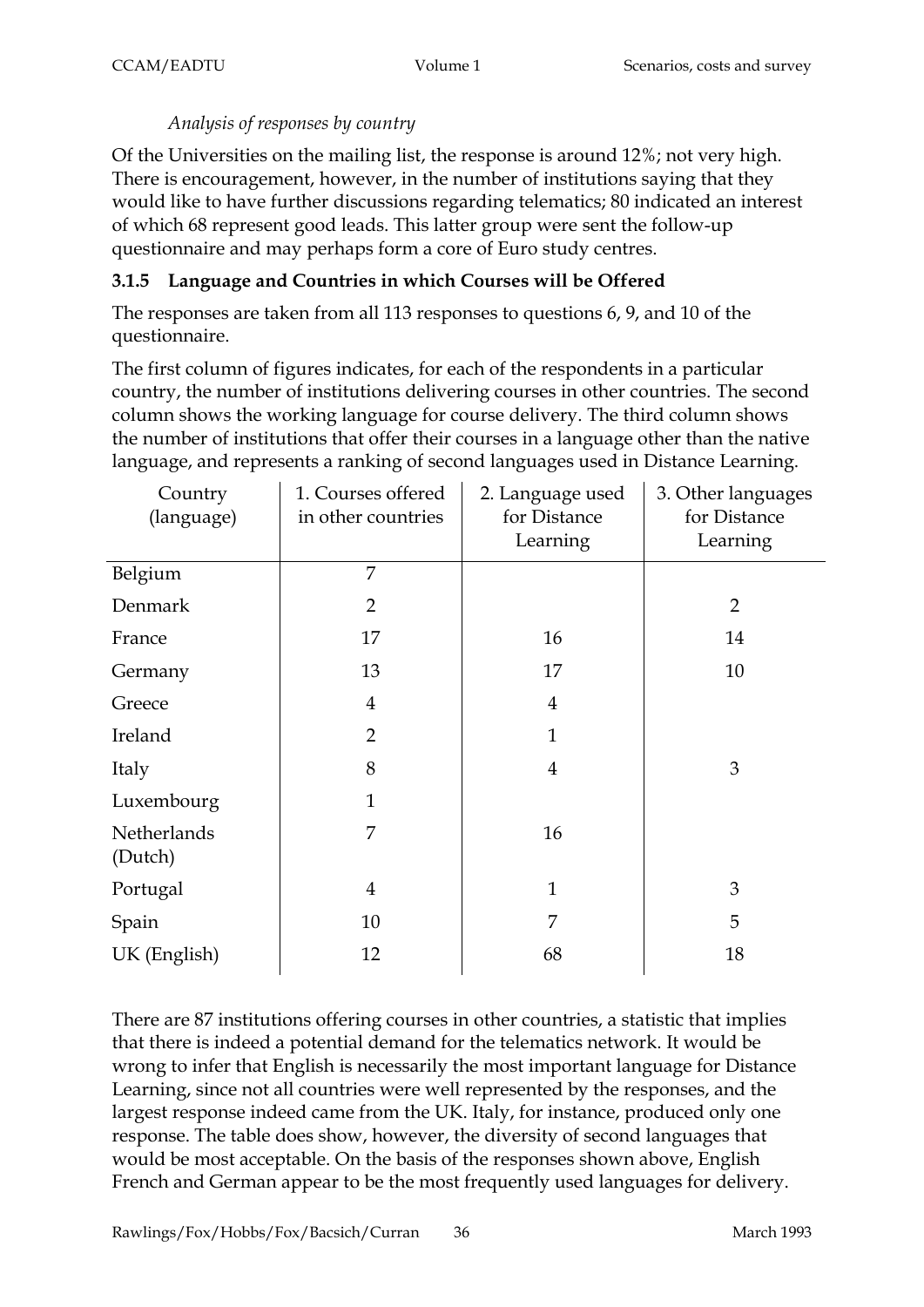### **3.1.6 Use of Media**

Question 5 on the questionnaire suggested a number of media that were currently in use or planned to be used for Distance Learning. The results are taken from all those institutions that currently carry out Distance Learning activities, numbering 56. The responses were as follows:

| Medium                  | Current use | Planned use |
|-------------------------|-------------|-------------|
| <b>Printed Material</b> | 53          | 15          |
| Computer aided learning | 32          | 24          |
| Face-to-face tuition    | 43          | 15          |
| Computer conferencing   | 27          | 26          |
| Pre-recorded video      | 31          | 22          |
| Telephone contact       | 39          | 14          |
| Data networks           | 17          | 23          |
| Other                   | 15          | 11          |

It is interesting to see that printed material is the most commonly found medium for delivery, but other media involving telematics and computing have a good representation. As mentioned previously, there is plenty of scope for carrying out correlations between the various media but it would be an enormous task to assimilate the findings. The following key correlations have been found for respondents who currently offer Distance Learning courses:

#### Current use of Media

| No use made of printed material            | З  |
|--------------------------------------------|----|
| No face-to-face tuition                    | 13 |
| No use of telephone contact                | 17 |
| No use of either face-to-face or telephone |    |
| Use of CAL, CMC or Data networks           |    |

It is interesting to note that only 23% provide courses where there is no face to face contact with students. 16% make no use of either telephone contact or face to face contact, implying that the courses have a relatively low degree of interaction. 78% of respondents use some form of computer-based medium, some combination of computer aided learning, computer conferencing or data networks and only 5% don't make use of printed material.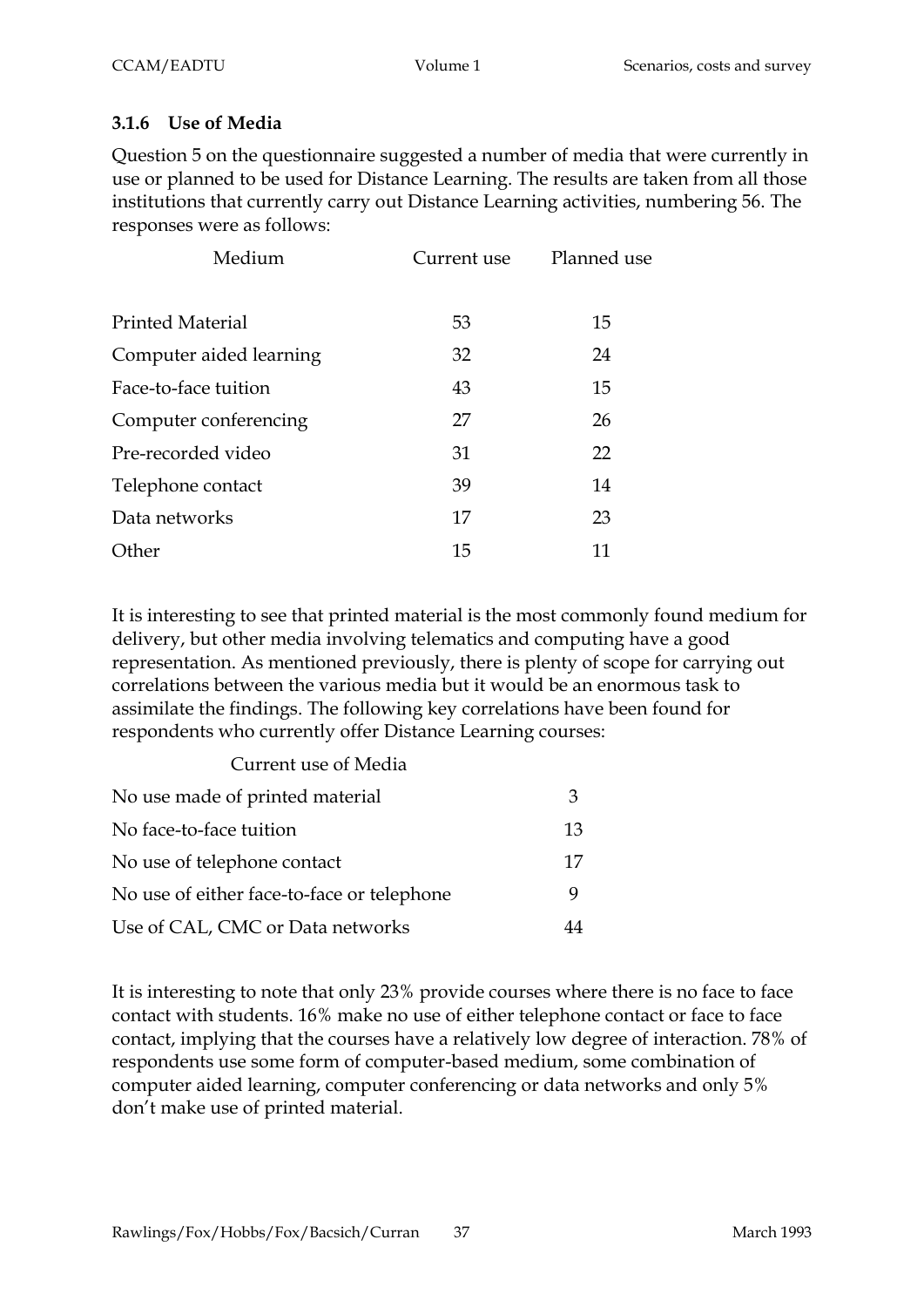# **3.1.7 Developments in Education and Training**

Question 8 asked 'What do you see as important to your organisation's education and training development'. This was an open question where respondents were invited to write a few sentences describing their outlook. A typical response was included in the question so as to guide respondents towards the kind of statement that was anticipated; it is no surprise, therefore, that 30 responded with a statement regarding the 'need to increase student numbers'.

The analysis of the responses falls into nine categories shown below.

*a. Coverage*

It is interesting to see the areas mentioned under this heading, for it provides evidence for extension of coverage area and the use of study centres. References were made to the following areas: more study centres (3), localization of courses, international delivery, exchange with foreign institutions, joint delivery, delivery of other institutions courses and improved delivery,

*b. Flexibility*

Fifteen respondents remarked that increasing flexibility for students was an important factor in the development of Distance Learning. Some areas were mentioned specifically: time (3), distance, access (7), modularity (1), provision, curriculum (2).

*c. Learning Environment*

A number of interesting comments were made regarding the learning environment, indicating that pedagogy is still at the forefront of respondent's minds. The developments referred to were: improve counselling and student support (6), independent learning (3). There were also one each of the following categories: project-based learning, resource-based learning and improved practical courses.

# *d. Student Profile*

The was a large response to the area of increasing the student population (30), but this should be tempered by the fact that the sample response given on the questionnaire asked suggested this answer. The respondents also specified the following areas: attract full-time students, working people (2), part-time students and, more generally, to increase the diversity of the student profile.

# *e. Course Profile*

The two most common responses in the area of course profile were to provide vocational training (3) and training for teachers and tutors (3), expand the course programme and provide updating courses for professionals.

# *f. Quality*

An improvement in quality of courses was mentioned be fourteen respondents. There was a specific mention of improving the performance of students. It may be that the space allowed for the response should have been larger, but there was no reference to problems such as the drop-out rate; the dominant aim seemed to be the increase of student numbers.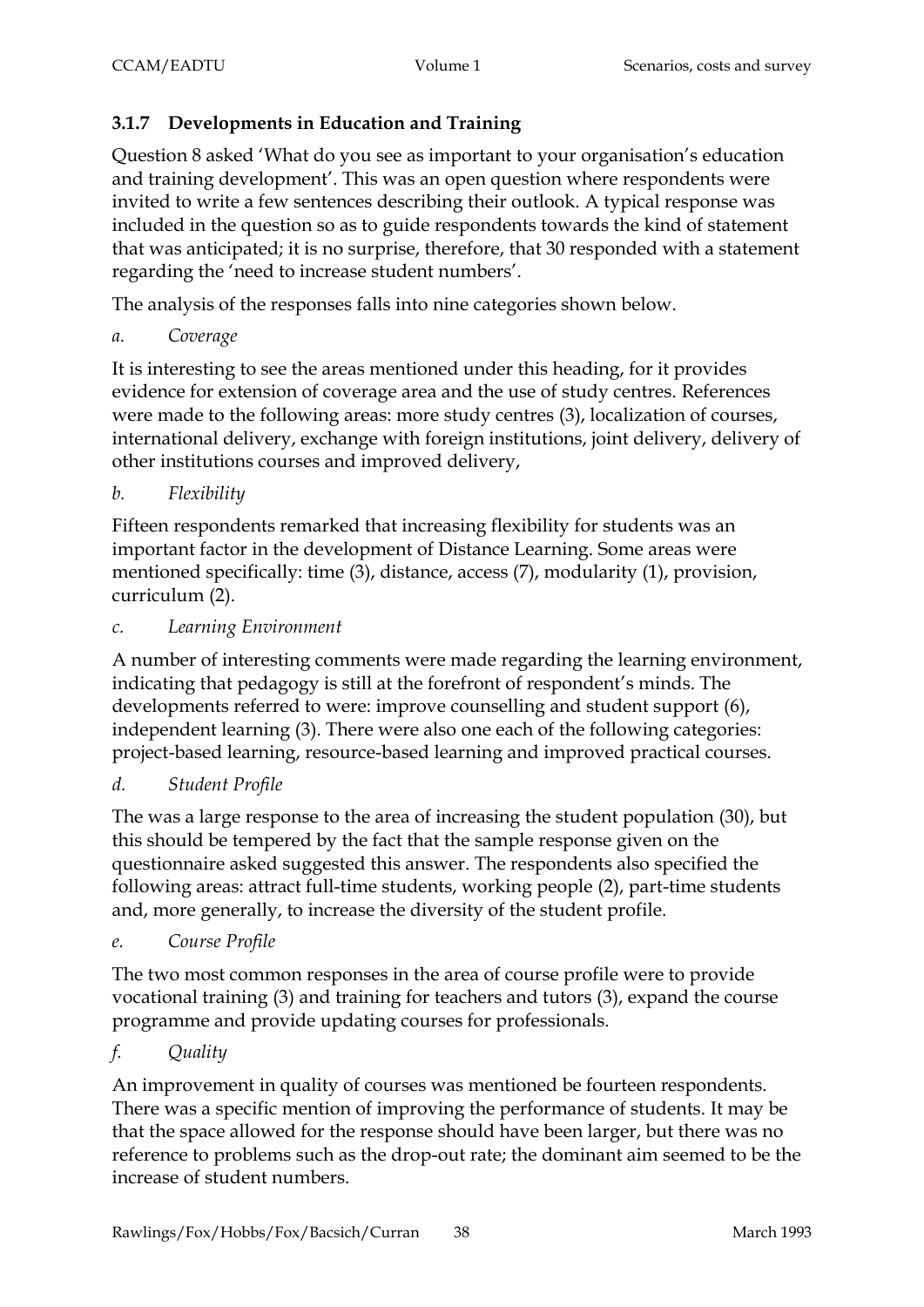# *g. Cost*

A number of comments have been placed in this category for they all relate to cost in some way. By far the most prevalent response was the need to increase resourcing (4). Other respondents mentioned the benefit of economy of scale (2), increasing the tutor/student ratio and income/cost ratio. There was one institution that saw research into the economics of Distance Learning as an important contribution to the field.

# *h. Use of Media*

There were twelve responses that fall into this category. Some cited a need for media in general and the need for diversification of media (4), others specifically mentioned telematics (3), multimedia workstations (2), satellite TV (2) and audioconferencing.

# *i. Marketing*

Five of the responses specifically mentioned aspects of marketing: develop the market (2), perform market research, define the target audience and produce demand-lead courses.

# *j. Developments*

Under this heading are a number of responses that relate in some way to developments. By far the most frequent topic was to develop the use of existing resources (10), followed by training and supporting existing staff and tutors. Other areas mentioned were: improve existing courses (2), adapt courses for the international market (4), develop multilingual courses. There were also references to improving course production, demonstrating the efficacy of Distance Learning and imparting a cultural change from teaching to learning.

# **3.1.8 Telematics**

Question 11 asked 'How do you see telematic networks helping your organisation's development?'. The responses fall into seven broad categories shown below.

# *a. Type of Telematics*

Under this category various types of telematic systems mentioned in the responses have been brought together. There are twenty responses and they have been shown in order of descending popularity. Email (5), access to databases (5), videoconferencing (3), satellite TV (2), computer conferencing (2), telemaintenance and 'distributed lecture theatre'. There was also a more general reference to the use of telematics to bring more variety to the media employed in Distance Learning.

# *b. Interaction*

There were 23 responses which alluded to this category. The overwhelming reference was to the need to establish a direct link with students (11); in addition, this was qualified with the need to sustain contact with students in foreign countries (1) and the need to need to overcome students' sense of remoteness (1). Interactivity (3) carries the connotation of involving students more, rather than merely making contact with students; for this reason, it has received its own sub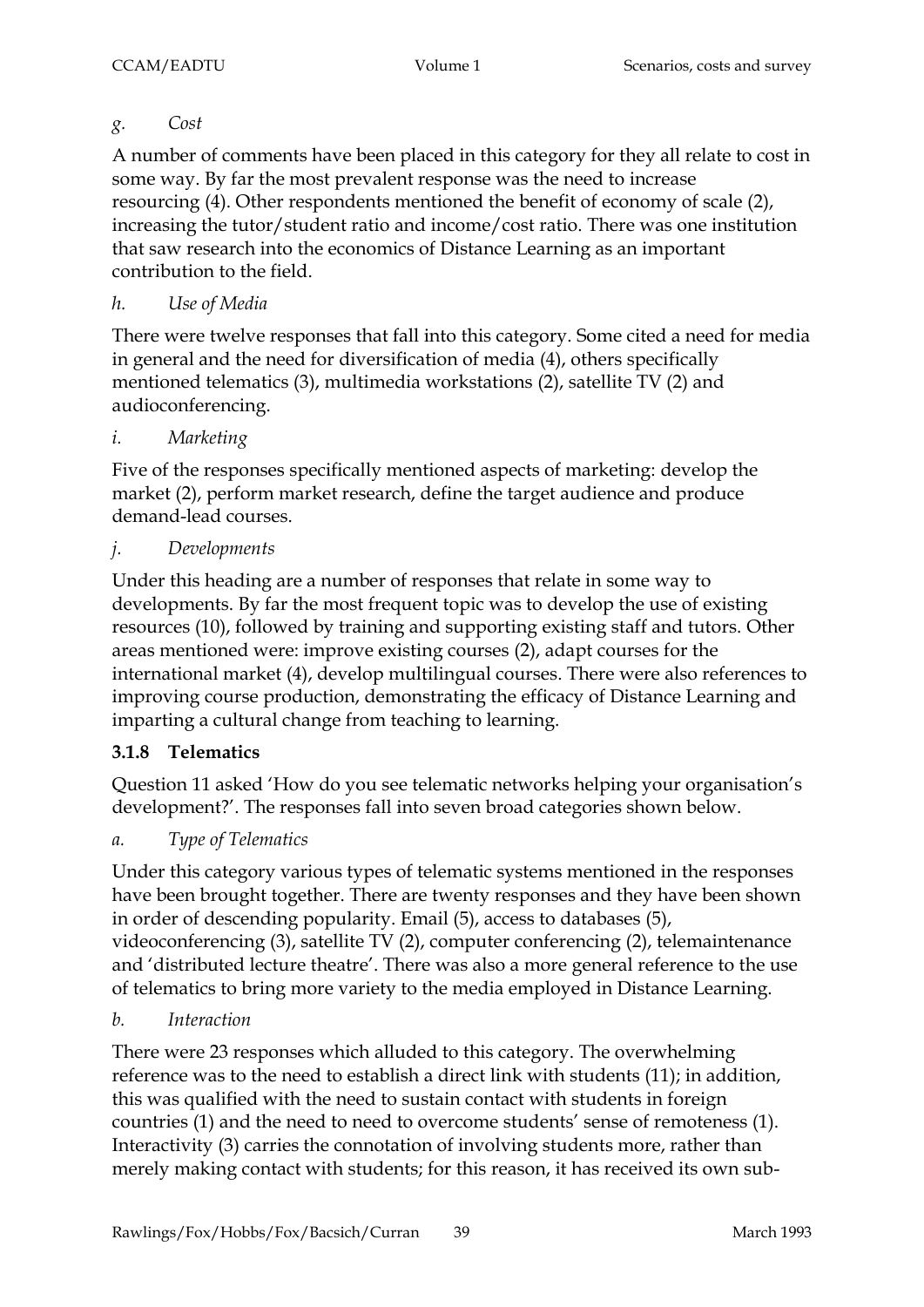category. There was also mention of the need to form a network of tutors (4) and to make course presentation more flexible, both in time and location (2).

*c. Geographical*

Nine responses are included in this category. Two features emerged: widening access (6) and promoting access to rural areas (2).

# *d. Delivery*

It is interesting to note the number of responses that referred to some aspect of delivery. Some see it as a means of delivery (16), others as a means of delivering course information to students (1), of retrieving course information from other institutions (1) and of providing up to date information (2).

#### *e. Learning process*

Seventeen responses were found under in this category. The network would be used for tutorial support (2), general support and for monitoring students' progress (4). There was one response each for particular student sectors: part-time students (1) and full-time students (1).

# *f. Course development*

There were twelve responses in this category: share expertise with other institutions (4), share courses from other institutions (3), joint course development (2), exchange and discussion of material (2) and collaborative production (1).

# *g. Management*

It would be mistaken to think that the telematic network would be used exclusively for course development and delivery. There were a number of responses that alluded to management: exchange of documentation (2), general management (4), contact with study centres (1) and enrolment of students (1).

# **3.1.9 Discussion**

The questionnaire was designed to secure a response from a wide cross section of the European tertiary education sector. This has resulted in a broad consensus which gives a general direction for further studies to follow, but owing to the questionnaire's brevity, it is not possible to extract too much detail. There was, in effect, a trade-off between the number of responses and length (depth) of the responses that could be anticipated. The relative lack of technical bias in the responses leads one to presume that the driving force in these developments is not technology for its own sake, more one based on the needs of institutions.

There were 113 responses, which is a respectable number upon which to draw conclusions. An important by-product of the questionnaire have been a list of institutions interested in further discussion which, after some refinement and selection, amounts to around eighty contacts.

The most commonly used languages, both for native and foreign delivery, are English, French and German. There is certainly a potential market for a telematics network, since 87 institutions offer distance education in foreign countries. Printed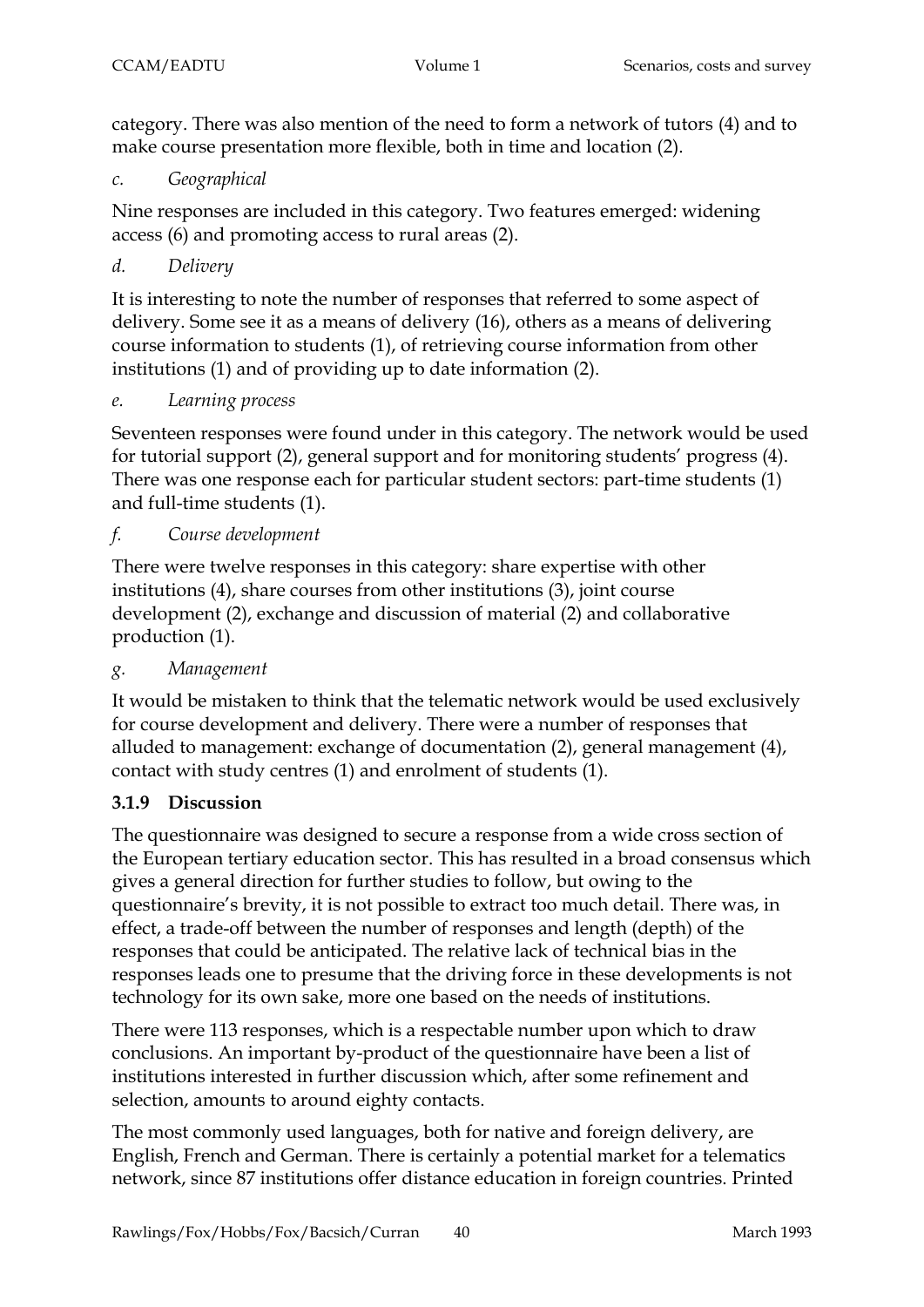material is still a most commonly used medium, although 78% of respondents said that their courses make use of some form of computing or telematic network. There is evidence that many of the institutions offer counselling and support since only 16% state that they use neither telephone or face to face contact with students.

The diversity of responses to the open questions leads one to think of the questionnaire as a kind of pan-European brainstorm on distance education using telematics! All areas usually considered by the distance learning fraternity were represented: coverage, flexibility, learning environment, student profile, course profile, quality, cost, use of media and marketing. It is interesting to see the relative weight given to the various areas. It was pleasing, for instance, to find a preoccupation with quality issues and pedagogy. There is a groundswell of opinion supporting increased flexibility and an increase in the number of students and courses. The Euro study centre concept will give support to these endeavours.

The second open question related to the use of telematics in the organisation's development. It is gratifying to see that there was only one response which mentioned the 'distributed lecture theatre'; this is perhaps an indication that the respondents no longer think of telematics in terms of lecturing alone and that other uses are in the forefront of their minds. Computer mediated communication, videoconferencing and satellite TV were all mentioned, although the absence of a mention of audiographics is perhaps an indication that this is still relatively novel in distance learning circles. The most commonly occurring categories for the use of telematics were for improving interaction with students, for effecting course delivery, for course development and as an adjunct to the learning process.

# **3.2 Telephone Interviews**

The results of fifteen in-depth telephone interviews of tertiary education institutions across Europe have provided strong confirmation of the relevance of our telematic scenarios. A number of common approaches to telematics emerged, which reflect common situations and programmes.

# *a. Franchising, Collaborations and Mergers*

Almost all of the UK-based institutions were involved in franchising their courses either to local colleges or to institutions in other parts of Europe. Some had various forms of collaborative links with other institutions and some had undergone mergers, such that they were now 'multi-campus' sites. The two-way video conferencing scenario was of considerable interest to these institutions.

# *b. Student and Teacher Exchanges*

International exchange programmes between traditional campus-based institutions was another common element. These usually existed at faculty, rather than institutional, level and often involved joint courses with credit transfer. Email and computer conferencing contact with the home institution was of interest as a means of supporting distance students and teachers.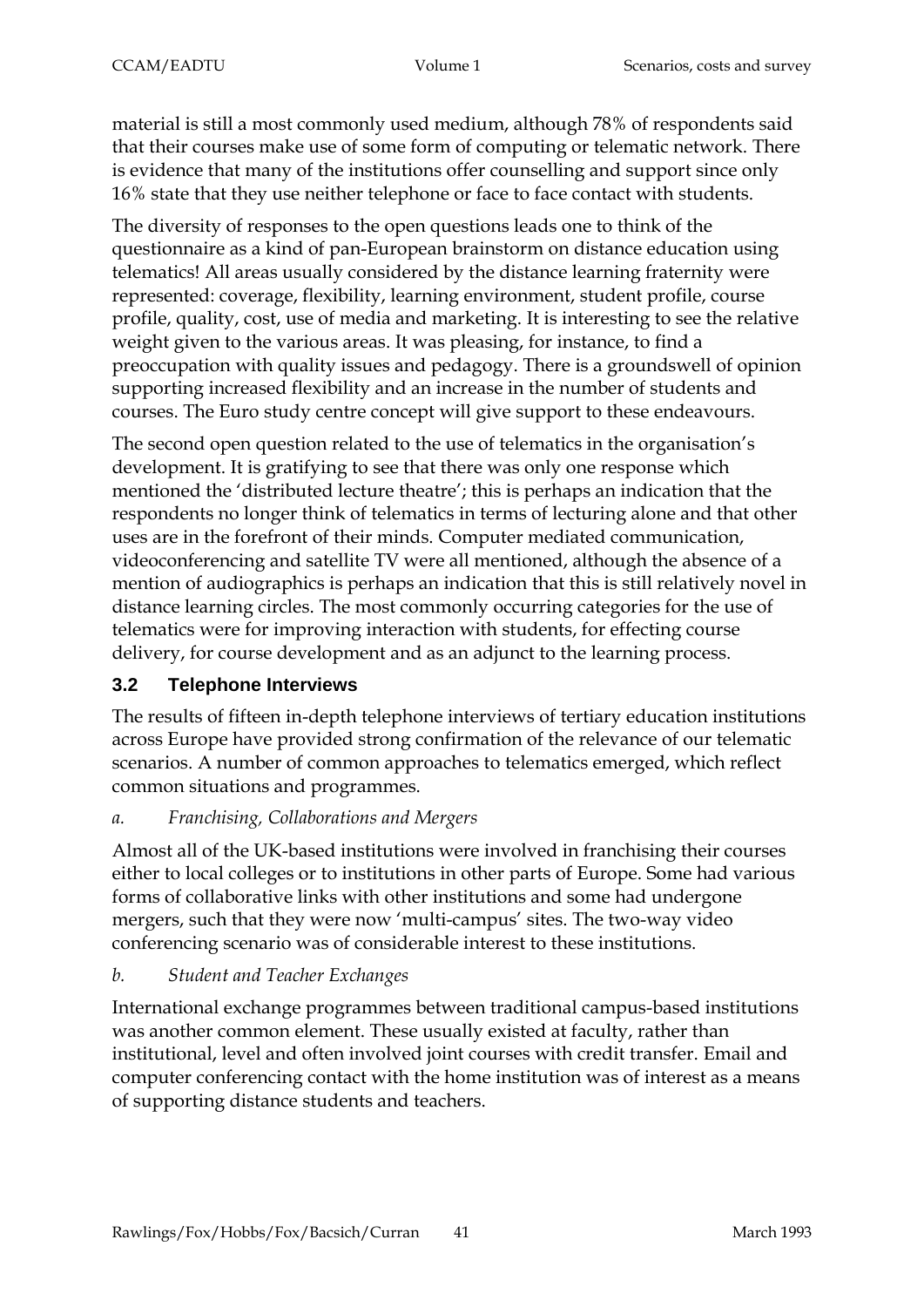### *c. Awareness of Telecommunication Strategies*

Although none of the institutions contacted had current programmes using any of the proposed scenarios, all of them were aware of the potential of at least one of them for their own organisation. Those interviewed reported that there was talk amongst their colleagues of the various technologies, and a kind of 'watching brief' on how they were developing.

# *d. Involvement in R & D Projects*

Interestingly, almost all the institutions contacted were involved in an EC-funded project in some area related to one or other of the scenarios. Again, these projects were faculty or centre based, rather than institutionally based. Any telematics projects currently running in institutions tended to be in the areas of adult and continuing education.

#### *e. Need for Interaction*

One of the central elements in the scenarios – the need for learner interaction – was confirmed as essential by the telephone interviews. This may reflect the traditional, campus-based orientation of most of the institutions contacted. Nevertheless, the importance of human interaction (e.g. with the TV broadcast plus audio conferencing scenario) and the need for a tutor to guide and facilitate the learning process was emphasised by most of those interviewed. TV broadcasting without tutorial support and a proper course concept, was seen as useful for raising interest and encouraging viewers to sign on for a proper course.

# *f. Increasing Flexibility of Courses*

There was an awareness amongst a number of those interviewed of the need to increase the flexibility of courses and course access in order to meet and/or increase demand for education. Although this was less the case in continental Europe, the UK institutions contacted often talked about the need to meet individual learners' requirements. They were also beginning to think in terms of resource-based learning: re-usable material, data banks, collections of teaching material such as case studies, videos and course outlines.

This flexibility was often related to home, rather than institutional, access to learning in the case of the UK. Continental Europeans, especially those in the south, were much more focused on study centre access, perhaps for economic reasons, but also perhaps because of a cultural bias towards a social environment for learning.

# *g. Need for Multiple Uses of Networks and Technologies*

Most interviewees spoke of the need for multiple uses of networks and telematic technologies. Even so, the German interviewee felt that the cost of telephone calls and telephone related technologies (modems, video links) were still far too expensive in their country for educational use. "We are always 5 years behind the UK". This was also the view of the Dutch interviewee.

# **3.2.1 Discussion**

The telephone interviews have been invaluable for bringing out more detail and background to the first questionnaire. Many of the initiatives in distance learning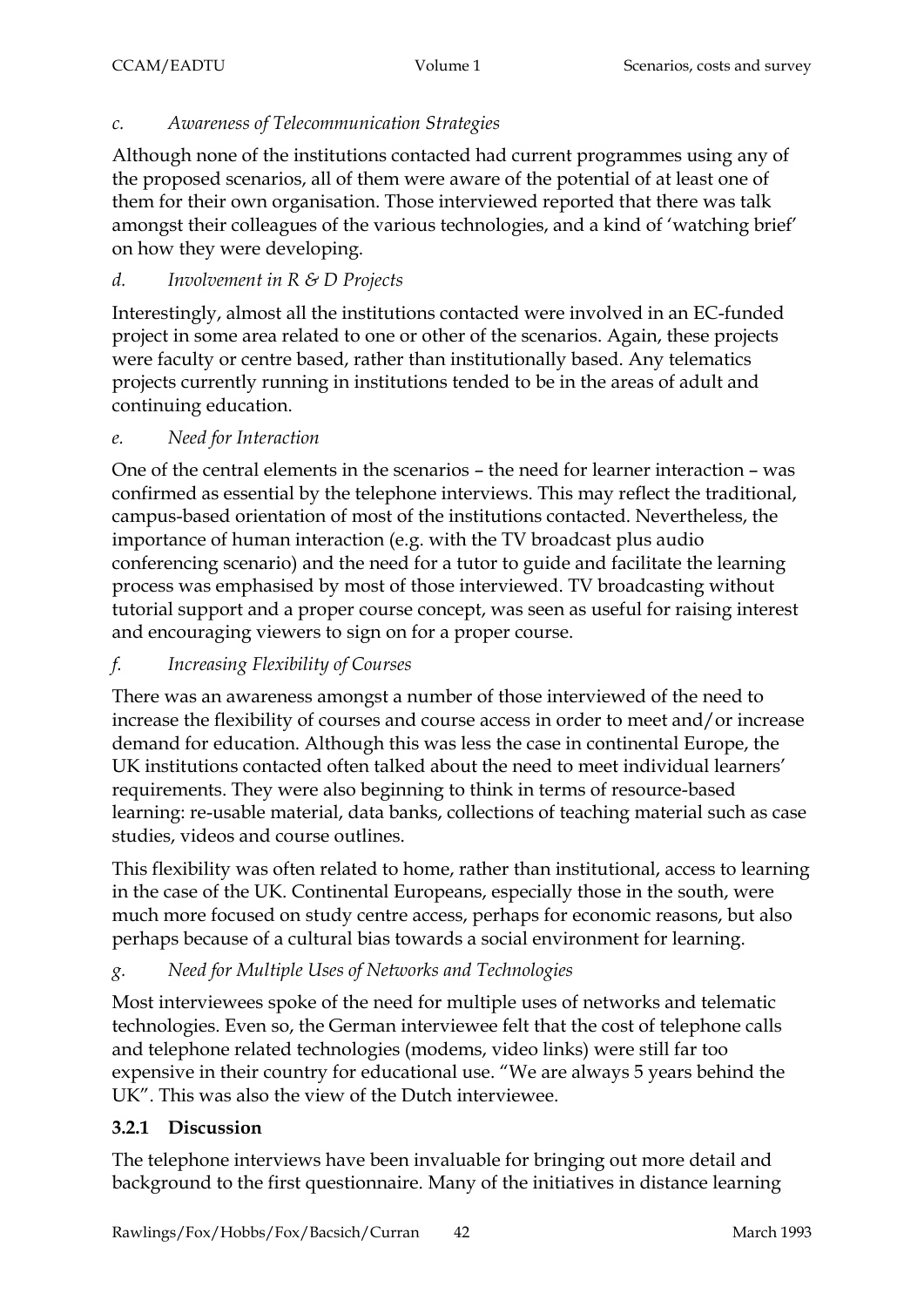from centres within an institution rather than from the institution as a whole; this observation implies that it will require a substantial effort to make the concept of the Euro study centre network well known within the tertiary education sector. There is, however, significant interest in the concept and most of the interviewees appear to be waiting for developments to crystallize before committing themselves to a course of action. This represents a body of potential clients for the service – there is latent demand.

The general feeling is that a telematic network will be useful in providing courses with flexibility that meets the students' needs. The network would enable resourcebased learning to be promoted and provide the essential ingredient of a high level of interaction with students. The major concern was that the cost of telematic services are too high.

But did the responses correlate well with the scenarios? The scenarios were devised as realistic uses of a telematic network, and this is reflected in their use of media, various scales and sectors. Their purpose was to fire the imagination of respondents and to bring the possibilities to life. That this is the case is undeniable but it would be unwise to use these short surveys as the basis for planning the network details. Many respondents are 'thinking about' producing courses that would use telematics and they were able to identify with some or all of the scenarios. They are in touch with developments and are waiting for the right conditions to prevail before starting development.

# **3.2.2 Conclusions on the surveys**

The surveys have yielded important information as to needs and aspirations of distance learning in the tertiary sector. It is important to bear in mind, however, that they were never intended to be an in-depth market research activity, more an overview of the current state of tertiary level distance learning in Europe. The following conclusions can be drawn:

- There is a significant level of interest in the use of telematics in distance education.
- Institutions see the need to:
	- Improve coverage and delivery
	- Improve quality of courses and course development
	- Provide flexible courses, in terms of time, location and student sector
	- Increase the level of interaction with students
- There is a latent demand for a network of telematic-based study centres across the EC, but this demand must be focused and exploited.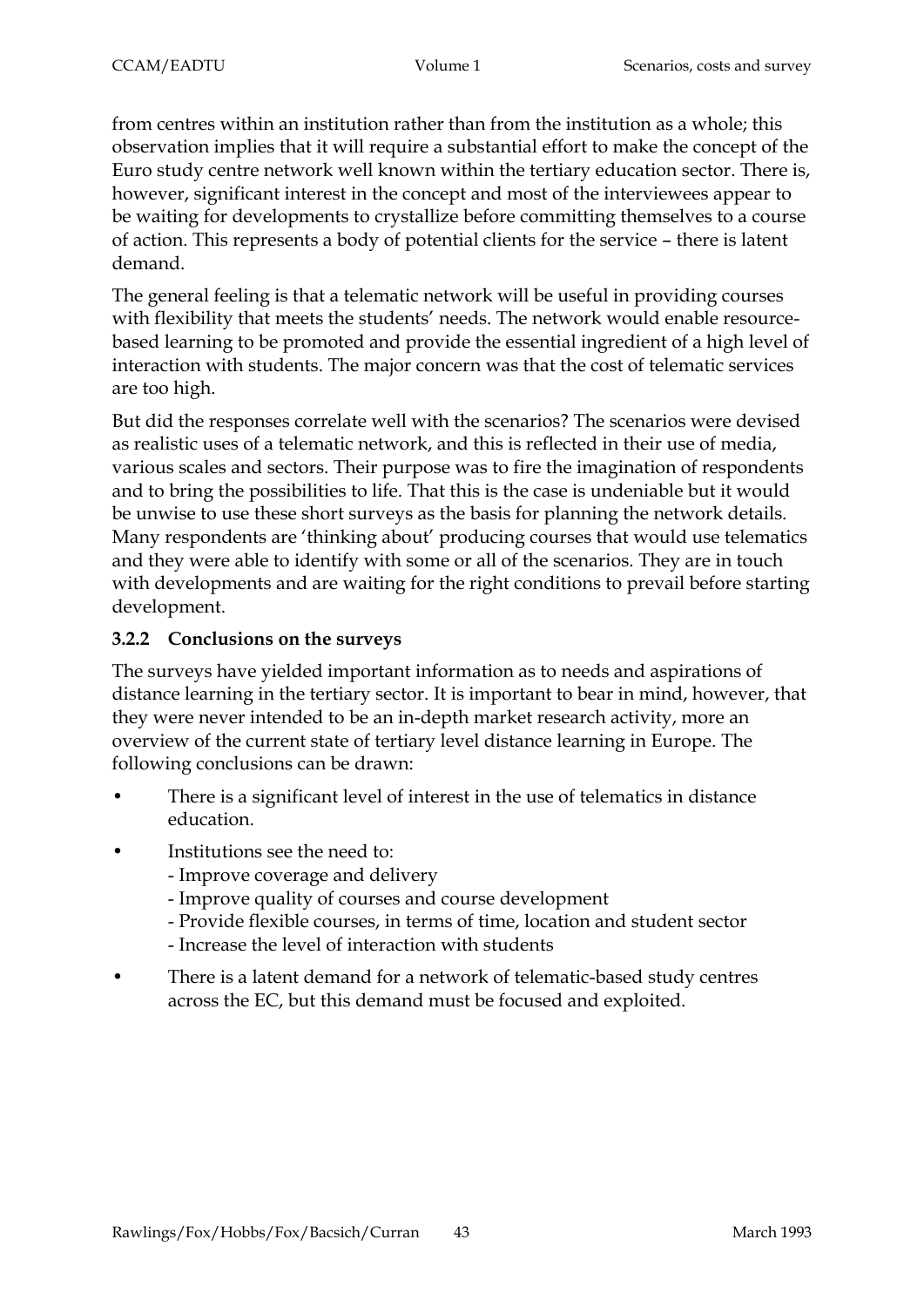# **4 Conclusions**

# **4.1 Conclusions on particular media**

Some of our main conclusions are given below. It should be stressed that our conclusions are mostly phrased in terms of *overall* system costs including student costs. The issues of who actually incurs the costs and who notices them raise complex organisational and political questions.

- *Satellite TV* in most cases is less cost-effective than postal delivery of videos; but can become cost-effective as the number of students grows large. In addition, given the under-developed character of postal services in some parts of Europe, and the complexity of working with several national systems, satellite TV offers a single integrated solution to the requirement of Europe-wide delivery of video. The apparent cost-effectiveness of this increases if use is made of domestic satellite TV receivers and overnight transmission time.
- *Computer conferencing* has limited economies of scale because of the need for tutor/student ratios similar to conventional tutorials. It is therefore less cost-effective than commonly believed for large numbers of students. However, if students have home or workplace access to the appropriate hardware, software and telecommunications, it can provide an effective method of extending access and support even for small study programmes.
- *Video conferencing* used for video lectures can be cost-effective at relatively low hours of usage per year. At present, however, the initial capital outlays required are substantial. A potentially significant factor affecting costs is the decreasing requirement for bandwidth, opening the way to the use of ISDN in video conferencing and substantially reduced charges. If network bandwidth is apparently free (as on many academic networks) this has a substantial effect on apparent costs.

#### **4.2 General conclusions**

- 1 Our survey work shows interest, but non-specific interest, in the potential of telematic networks
- 2 Standardisation is required in order to avoid the problems, and associated cost increases, of having to buy different products to fulfil similar requirements. For example:
	- having to buy an extra or more complex satellite receiver because education and training channels are on different satellites [as were EUROSTEP and EuroPACE]
	- having to buy a different type of microcomputer from that used for administrative tasks [for example if teaching needed a PC but administration was done via dumb terminals on Unix].
- 3 Media/technologies should be used extensively, if users wish to gain economic benefits from them: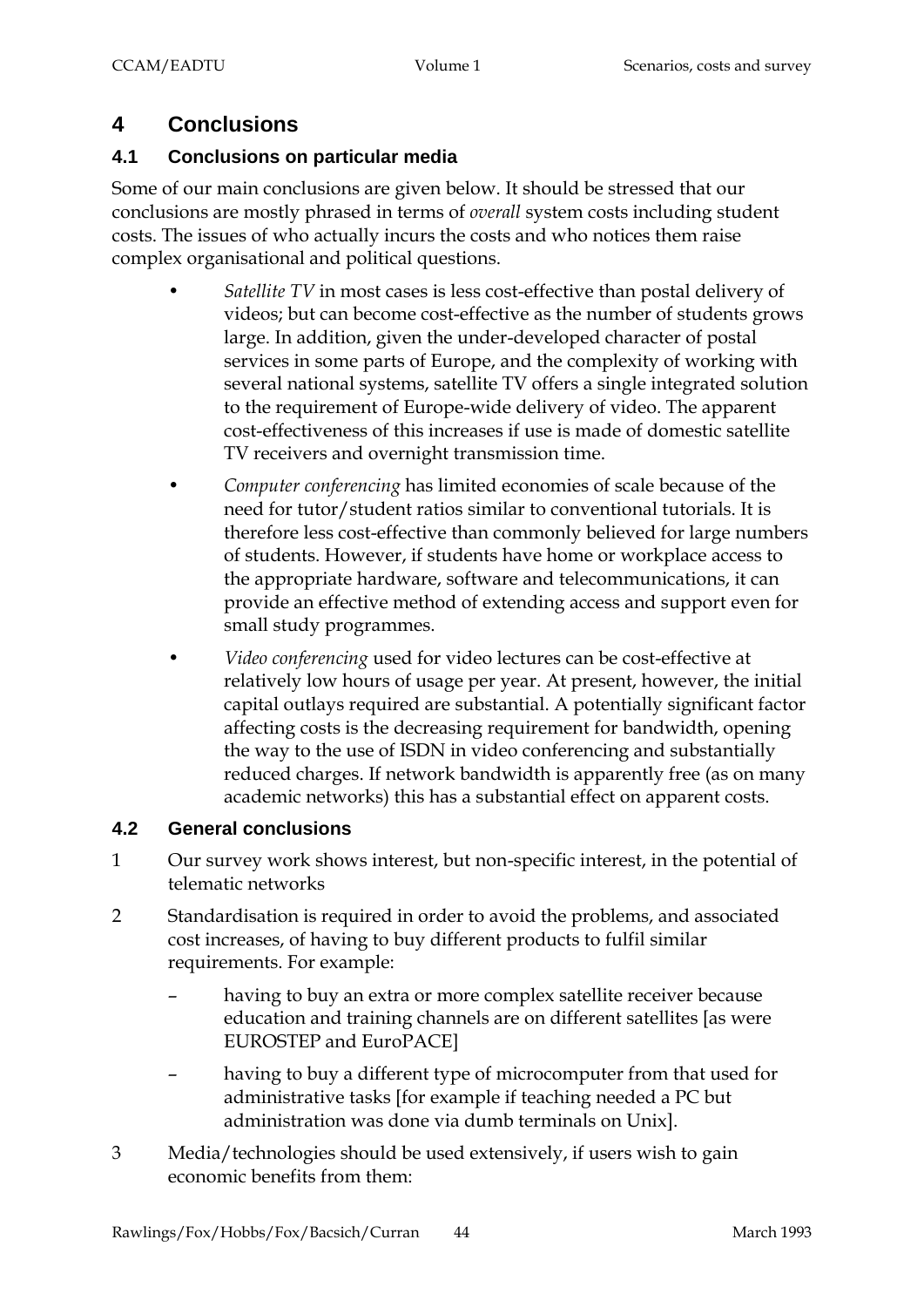- both for large numbers of students
- and for a large number of study hours.
- 4 Where telematic networks can be developed on existing infrastructure, the fixed costs can be reduced. For example:
	- using mainframe computing power in the evening to support student access [at times when administrative use and staff access is light]
	- using a satellite for which many users already have receivers or could be "easily" persuaded to buy them [such as Astra]
	- use of existing computer networks cost-justified for other purposes such as research [such as the national academic networks].
- 5 Even now, little is known about true costs in actual situations.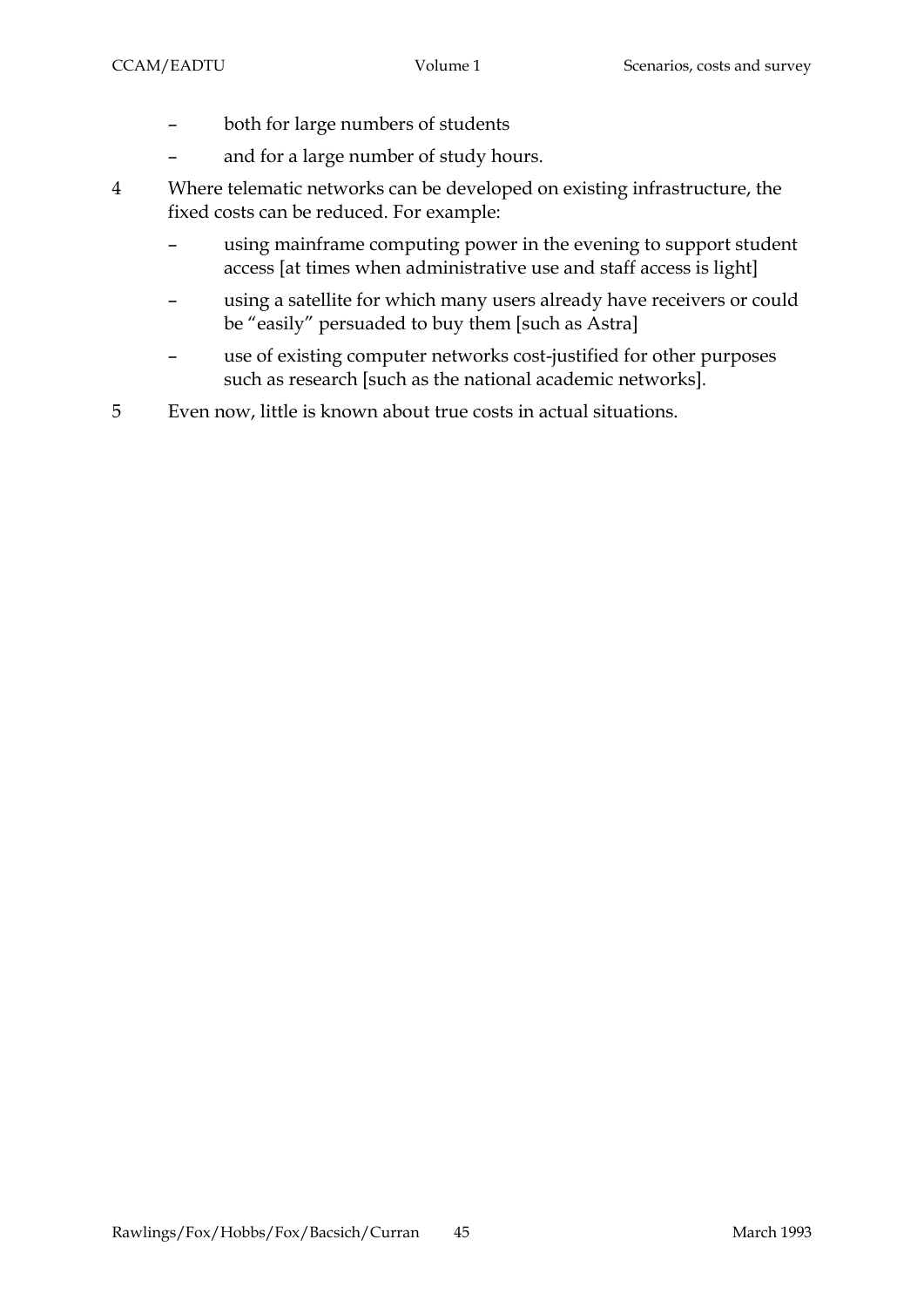# **5 Selected Bibliography**

[*Editor*: this section is not available]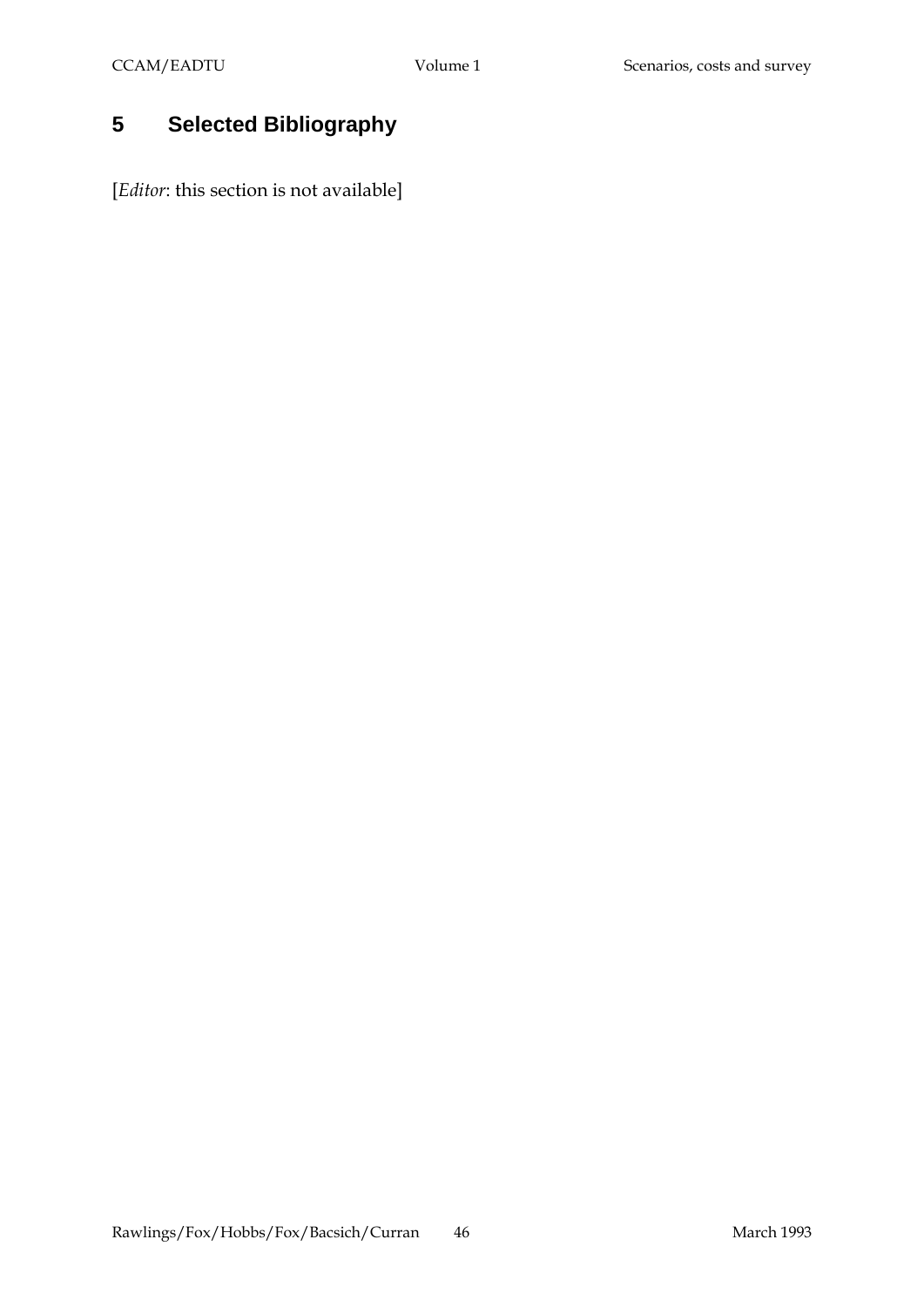# **Annex**

#### *I. Analysis of Study Time and Telematic Components*

This Annex is an analysis of the five scenarios in terms of their pedagogical and telematic components. Each of the scenarios has been designed for a course presentation lasting 200 hours at tertiary level. These parameters have been used as parameters for the cost models illustrated in this report.

| <b>Scenario No.</b>                |                   | $\mathbf{I}$ | $\mathbf{III}$ | IV               | $\mathsf{V}$     |
|------------------------------------|-------------------|--------------|----------------|------------------|------------------|
| <b>Student numbers</b>             | 100-2000          | 30-1000      | 50-500         | 20-50            | 100-5000         |
| <b>Sites</b>                       |                   |              | $\overline{2}$ |                  |                  |
| <b>Tutor: Students</b>             | 1:20              | 1:20         | 1              | 1:20             | 1:20             |
| Provider                           | 1                 | 1            | 1              | 1                | $\boldsymbol{n}$ |
| <b>Course Team</b>                 | yes               |              | no             |                  |                  |
| Producers                          | $\boldsymbol{n}$  | 1            | 1              | 1                | $\boldsymbol{n}$ |
| Audiographics (hours)              |                   |              |                | 30               |                  |
| CMC (hours)                        |                   | 100          |                |                  |                  |
| Course units                       | $\overline{7}$    |              |                | 5                |                  |
| <b>Books</b>                       |                   | 5            |                |                  |                  |
| Satellite (hours)                  | 12                |              |                |                  |                  |
| <b>Audio Conference</b><br>(hours) | 12                |              |                |                  |                  |
| Home Computer                      |                   | yes          |                |                  | yes              |
| Video link                         |                   |              | 40             |                  |                  |
| Preparation for<br>assignments     | 20                | 20           | 20             | 20               |                  |
| Private study                      | 16<br>(galleries) |              | 140            | 50<br>(projects) |                  |
| ISDN/PDN (hours)                   |                   |              |                | 30               | yes              |
| PSTN (hours)                       |                   | 30           |                |                  |                  |

#### *II. Questionnaire*

The questionnaire is reproduced below. Where a number is shown, this is the number of responses received under the particular heading.

1 Does your organisation currently carry out any Distance Learning? 56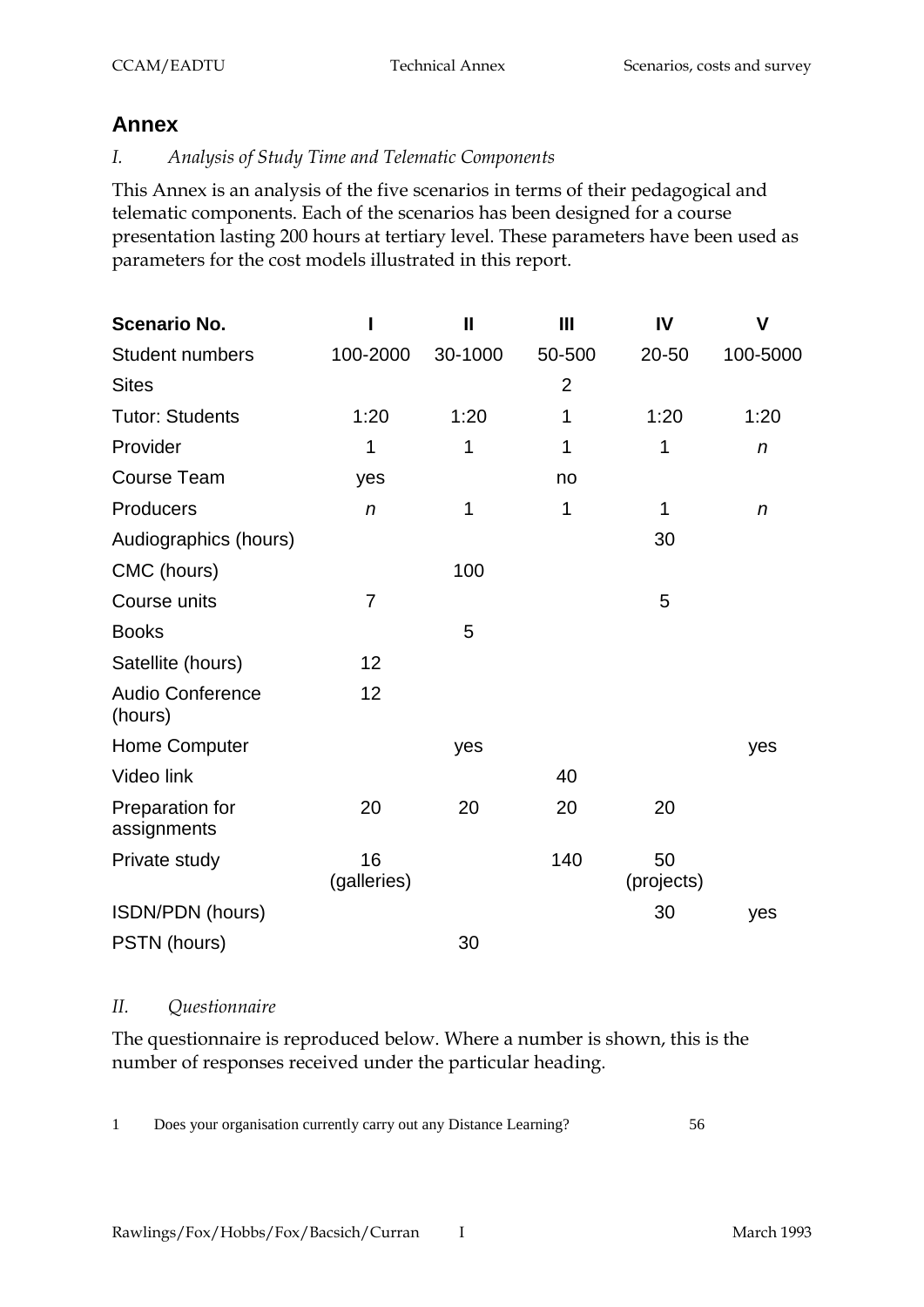49

- 2 How many teaching staff does your organisation have?
- 3 How many student study centres does your organisation have?

| Do you have future plans to develop open distance |            |  |
|---------------------------------------------------|------------|--|
| learning programmes?                              | Production |  |
|                                                   | Delivery   |  |

5 Which of the following methods are relevant to your organisation's open distance learning activities? *Please tick the methods used by your organisation*

| <b>Printed Material</b>                  | Currently<br>63 | Planned<br>24 |
|------------------------------------------|-----------------|---------------|
| Computer Aided Learning (CAL)            | 38              | 36            |
| Face-to-Face tuition or instruction      | 54              | 20            |
| Computer conferencing or electronic mail | 28              | 36            |
| Pre-recorded video cassettes             | 37              | 27            |
| Telephone contact with students          | 39              | 16            |
| Data networks                            | 21              | 32            |
| Others                                   | 15              | 11            |

| Will you offer any open distance learning courses in more |
|-----------------------------------------------------------|
| than one EC country?                                      |

7 How many students have taken open distance learning courses in the past three years? 1989 1990 1991 8 What do you see as important to your organisation's education and training development ? *e.g. Increasing the number of students or the use of existing facilities* 78 9 Which languages do you use for teaching? Please state in order of importance. 88 10 Which other languages would be acceptable? Please state in order of importance. 42 11 How do you see telematic networks helping your organisation's development? *e.g. Delivery of study materials to students* 72

12 Would you be prepared to discuss further the use of telematics in: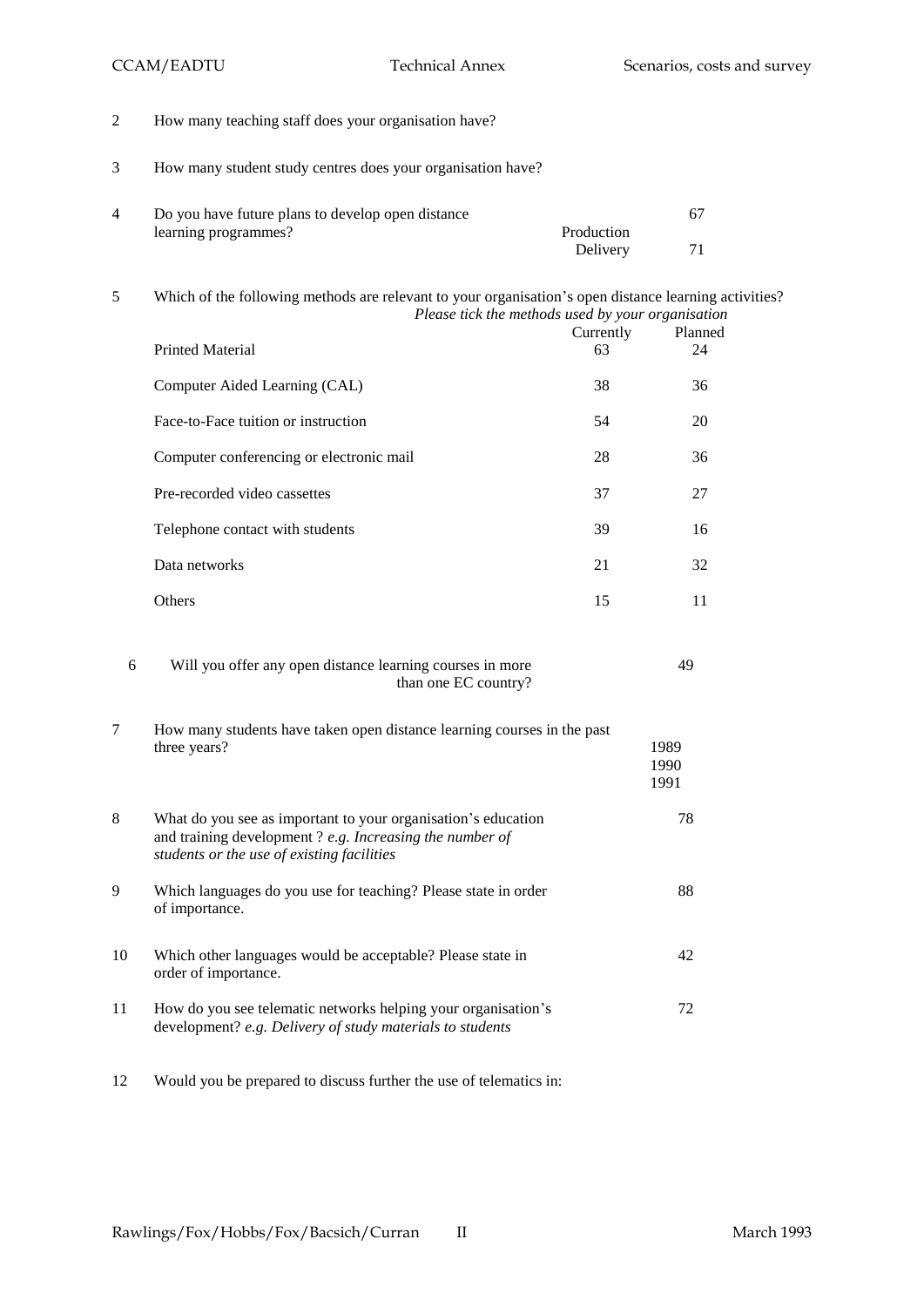|    | <b>Open Distance Learning</b>                                                            | 74 |
|----|------------------------------------------------------------------------------------------|----|
|    | <b>Vocational Training</b>                                                               | 65 |
|    | Other specialised services                                                               | 50 |
|    |                                                                                          |    |
| 13 | Is your organisation part of a larger organisation? Please<br>indicate its address below | 30 |

#### *III. General assumptions on Costs*

In this Annex will be found all the data that has been used in producing the costing for the analysis of costs given in the second section of this report. Under each section will be a found an explanation for each of the costs, where appropriate. The costs have been taken from generally available sources in the UK and the Eire, as an indication of the probable cost when averaged across the European Community.

There will undoubtedly be variation in the costs from one member state to another; in the course of compiling the costs, it transpired that most of the Irish costs were higher than those in Great Britain. The cost of network facilities on mainland Europe is also greater that in the UK. To obtain a true picture of European costs would take many months of work, and this would be a Herculean task which would alter the basic conclusions little. Work carried out on the JANUS project (Delta 2003) indicates that the UK network costs can be thought of as the 'asymptotic' cost to which other countries will eventually reduce.

The costs are included here so that the calculations and deductions may be verified by the reader. Each entry has three headings: type of equipment, Name (used in spreadsheet calculations) and cost in euro. The Name of each item is included so that the spreadsheet formulae that appear in the next Annex can be inspected. The analyses have been carried out using Microsoft Excel 3.0 and are available upon request.

#### 1. Computing Equipment Off-campus

Students who need a computer for their Distance Learning course will need a computer of sufficient capacity and with the right interface cards. The following general specification has been devised.

| Equipment                                                             | Name       | euro |
|-----------------------------------------------------------------------|------------|------|
| Workstation, minimum specification<br>(286, 16 MHz, VGA Colour, 2/40) | PC min     | 636  |
| Workstation (386, VGA Colour, 2/40))                                  | PC 386     | 989  |
| Terminal emulator software                                            |            | free |
| 2400 bit/sec modem                                                    | modem      | 141  |
| Audio interface card for MS-DOS                                       | audio_card | 35   |
| ISDN card (+ software)                                                | ISDN_card  | 706  |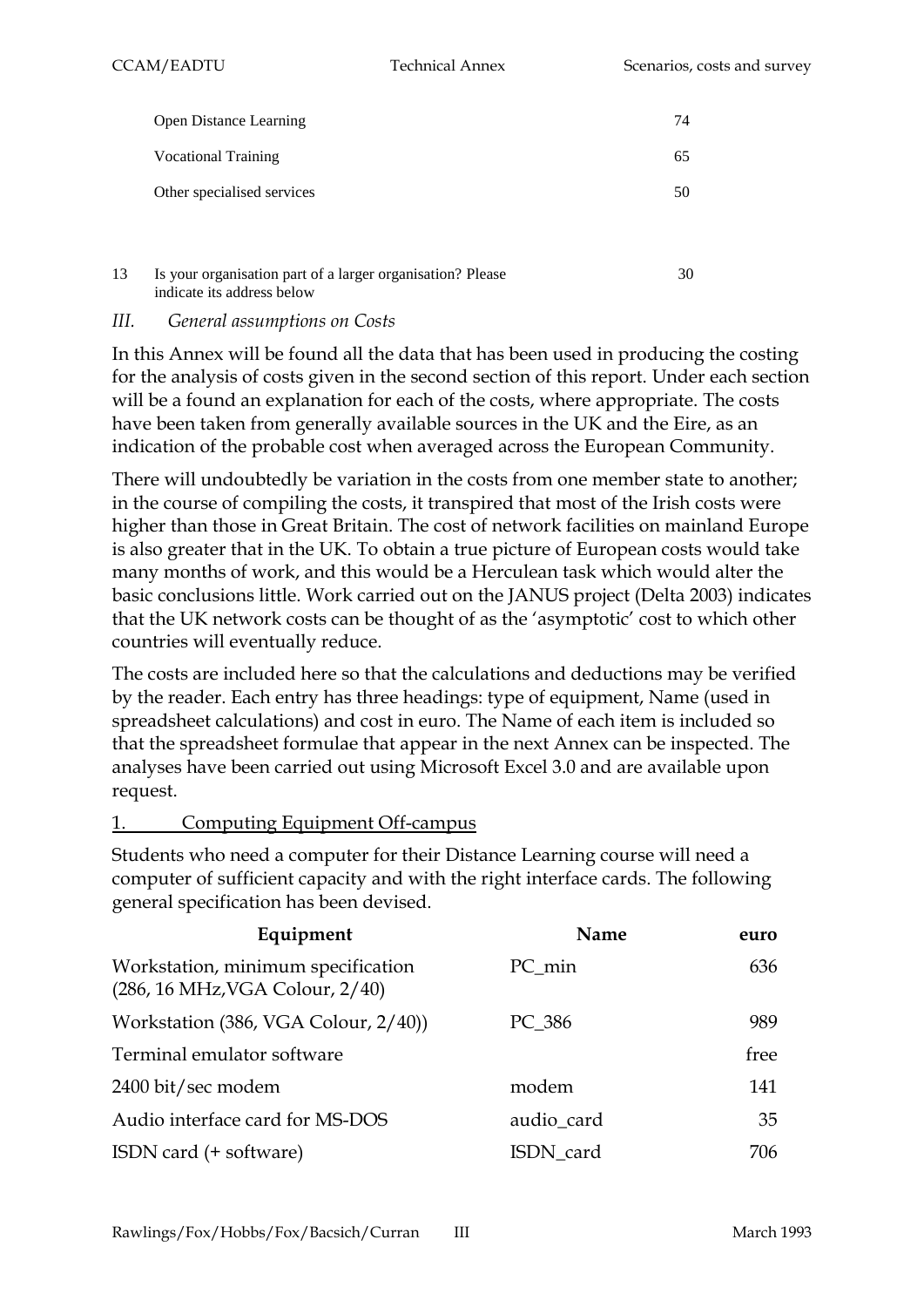It should be remembered that the above is merely a general specification and details will depend upon the application programs used. The general specification workstation, for example, is quoted as a 2/40 machine, i.e. 2 Mbytes RAM and 40 Mbytes hard disc storage. It is quite possible that more memory than this would be required. Another factor is that of price; the PC market is turbulent at present and value is tending to increase (higher specification machines for less money). The ISDN cards are also entering that phase in the product life cycle where development costs are being recouped with consequent lowering of retail price.

# 2. Institution's Computing Equipment

The scenario assumes the use of three alternative computer systems. For a small CMC population, it is sufficient to use a modest personal computer with a single modem and exchange line. The move from single user to multi-user is the biggest increment in cost and for the purposes of this report the following break points have been drawn up. The rather generous user:modem ratio of 20:1 has been used; in practice much higher rations can be used.

In practice, it is difficult to specify precisely the number of users that these systems could support without conducting benchmark trials. In general, the more users serviced by the system, the slower it becomes. The system specified for ten users will work for twenty, even fifty. As the number of users increases, they will find that at their chances of failing to connect will increase. To be provide more accurate results, the 'grade of service' must be defined and this is an empirical statistical concept. It is sufficient for the purposes of this report to estimate the likely computing needs and proceed with the calculations accordingly.

The cost of the CMC application has been taken from a quotation supplied by Kommunity Software who produce the PortaCOM system. The X.25 public data network charges are derived from British Telecom's service and are used in the 1000+ user system calculations.

| Computer                                    | CMC population | euro   |
|---------------------------------------------|----------------|--------|
| PC                                          | 10             | 850    |
| Unix workstation                            | 100            | 14,500 |
| Mini computer with front-end processor      | 1000           | 57,203 |
| multi-user CMC application (PortaCOM)       |                | 9,177  |
| PDN (Public Data Network) link installation | PDN_install    | 2,119  |
| PDN rental 64k service (per year)           | PDN_year       | 22,373 |
| PDN call charge (per thousand chars.)       | PDN_volume     | 0.01   |
| PDN dial-up access, per user, per hour      | PDN_dial_up    | 2.26   |
| PDN dial-up registration                    | PDN_setup      | 85     |
| PDN dial-up rental, per year                | PDN rental     | 85     |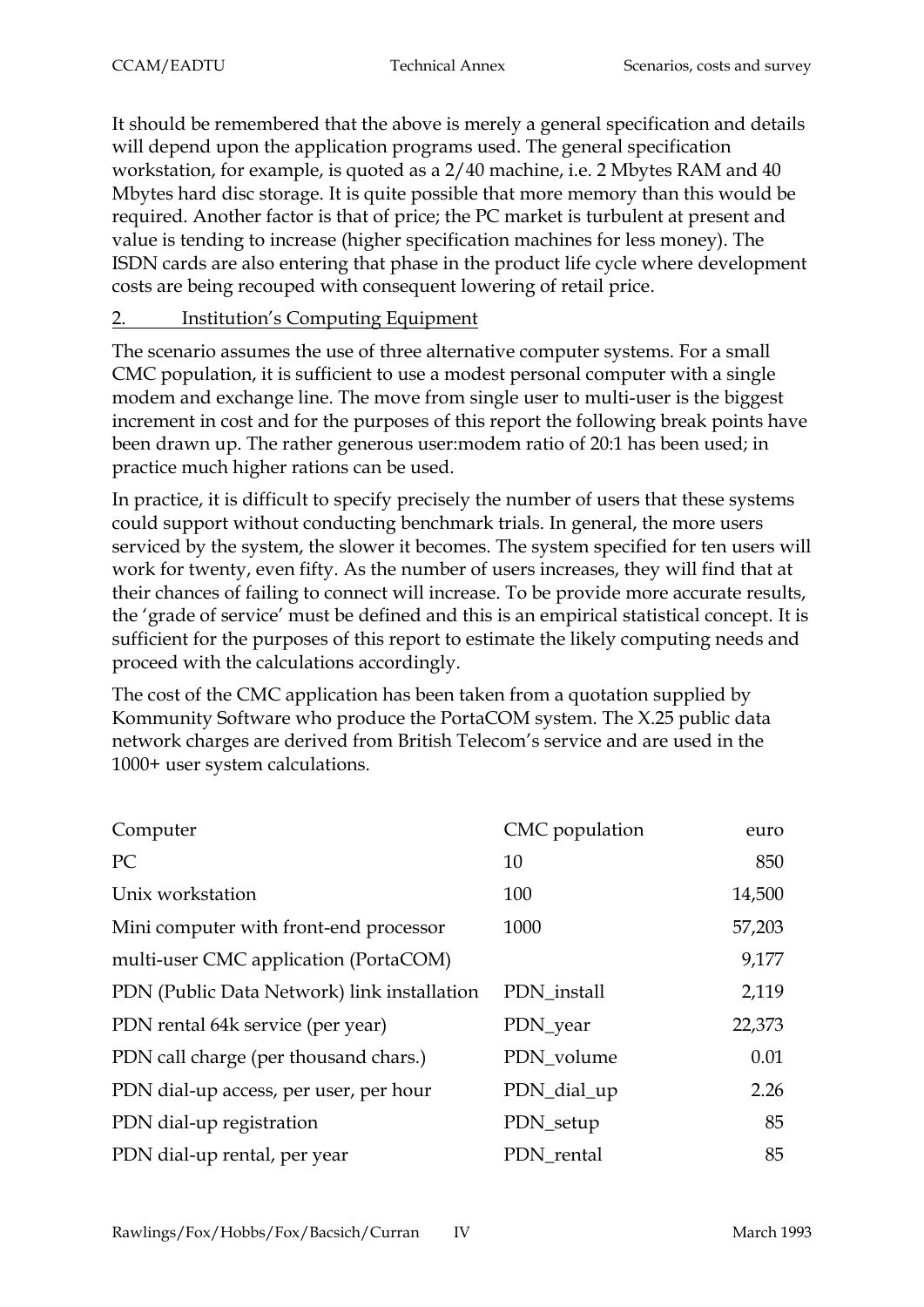#### 3. Tutor-related costs

In order to carry out the calculations for the comparison between face to face tutorials and videoconferencing, the following tutor-related costs have been used. These are based on the rates used by the UK Open University.

| Student contact time (per hour) | tutor contact | 30   |
|---------------------------------|---------------|------|
| Travel allowance (per km)       | tutor travel  | 0.24 |
|                                 |               |      |

4. Satellite TV receiving equipment

The cost of providing satellite TV receiving equipment at homes or in study centres are given below. There are a range of costs and the one selected depends upon the facilities required. The costs have been used in the calculations for the various types of study centre.

| 60cm dish (Astra or Eutelsat)        | $\mathrm{dish\_60}$ | 282 |
|--------------------------------------|---------------------|-----|
| 90cm dish, multi-satellite receiver  | dish_90             | 706 |
| 150cm dish, multi-satellite receiver | $dist_150$          | 989 |
| Installation of fixed dish           | dish_install        | 56  |
| Installation of steerable dish       | dish steer install  | 636 |
| PAL data card for MS-DOS computer    | PAL Card            | 494 |
| VHS video recorder                   | video_recorder      | 282 |
| Television                           | TV Cost             | 282 |

5. Video cassette production, computer conferencing, satellite uplink

The figures shown below have been used in the calculations which compare video cassette and satellite TV as a means of delivering programmes. The cost of the uplink, or playout station, is a typical value, but in the analysis it is treated as a variable in order to find the optimum required cost.

| Video Codec for conferencing (PictureTel)     | video_codec     | 42373   |
|-----------------------------------------------|-----------------|---------|
| Video cassette duplication (per 3hr cassette) | video_duplicate | 7.44    |
| Video cassette postage (per 3hr cassette)     | video_postage   | 2.73    |
| Lease of transponder for TV, per year         | transp_year     | 5649718 |
| lease of transponder, per hour                | transp_hour     | 1412    |
| Uplink cost - full service (per hour)         | uplink_150      | 2825    |

Note that the Uplink Cost represents the current 'high' rate for commercial use. It is anticipated that a more realistic cost would be much lower than this in practice, possibly even as low as 500 euro/hour.

6. ISDN and 2 Mbit/sec tariffs

These figures are derived from British Telecom, and have been used in the comparison between ISDN and 2 Mbit/sec links.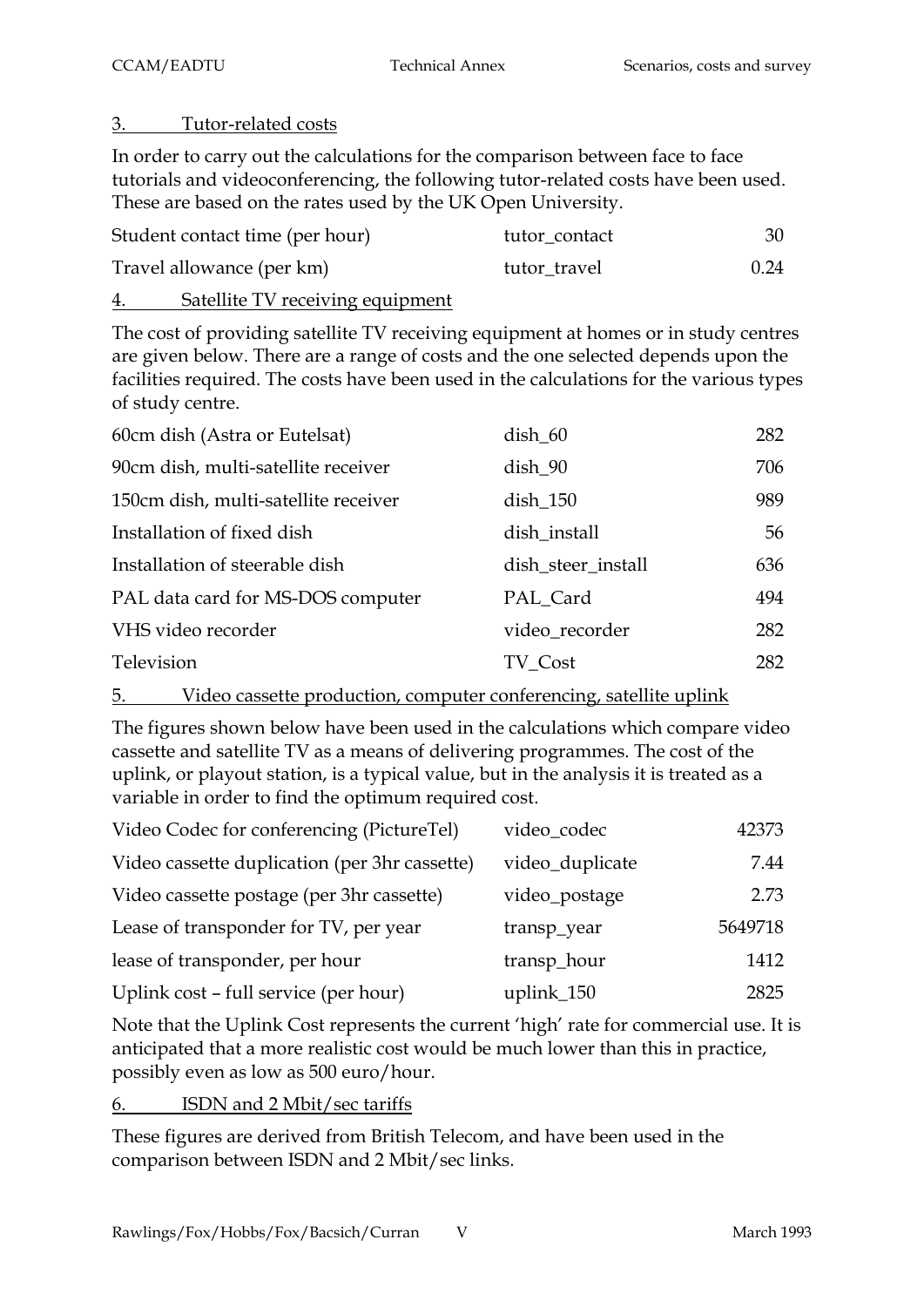| ISDN installation (per lines)                 | ISDN_install  | 226  |
|-----------------------------------------------|---------------|------|
| ISDN rental (per line, per year)              | ISDN_year     | 113  |
| ISDN call charge, Local (per line, per hr)    | ISDN_Local    | 1.74 |
| ISDN call charge, National (per line, per hr) | ISDN_National | 4.80 |
| 2Mb local installation (new)                  | BB_ins1       | 8757 |
| 2Mb local installation (existing)             | $BB$ _ins2    | 1695 |
| 2Mb trunk installation (fixed component)      | BB_ins3       | 1059 |
| 2Mb local ends rental (pa)                    | BB_rent1      | 1511 |
| 2Mb trunk rental (fixed component, pa)        | BB rent2      | 5134 |
| 2Mb trunk rental (≤15km, pa)                  | BB_rent3      | 469  |
| 2Mb trunk rental (>15km, pa)                  | BB rent4      | 244  |
|                                               |               |      |

7. Shortfall of equipment in students' homes

The data below is taken from the Eurodata handbook. It is usual to work in terms of *penetration*, e.g. 85% penetration of telephones means that 85% of homes have one. In this analysis, the complement has been used and is known as the *shortfall*. Thus the average cost to students to use video recorder will be the cost multiplied by the shortfall, i.e. 282 x *0.42.*

| CD ROM player       | Short_CD    | 70%  |
|---------------------|-------------|------|
| home computer       | Short_PC    | 78%  |
| <b>ISDN</b> line    | Short_ISDN  | 100% |
| modem               | Short_modem | 100% |
| satellite equipment | Short_dish  | 96%  |
| Telephone line      | Short_phone | 15%  |
| Television          | Short_TV    | 2%   |
| video player        | Short_video | 42%  |
|                     |             |      |

8. Learning process

The following are parameters concerned with the learning process. The first two parameters are estimates based on experience at the UK Open University and the remainder are postulated in terms of the scenarios to which they apply.

| CMC moderator: student ratio            | c CMCMod          | 20            |
|-----------------------------------------|-------------------|---------------|
| Tutor:student ratio                     | $c_T$ ut          | 20            |
| Students per audioconference            | c_audioc          | 10            |
| Number of video conference sites        | c_n_videoc        | $\mathcal{P}$ |
| Students sharing audiographic equipment | c_audiog          | $\mathcal{P}$ |
| hours of tutorial per visit             | c remote tutorial | $\mathcal{P}$ |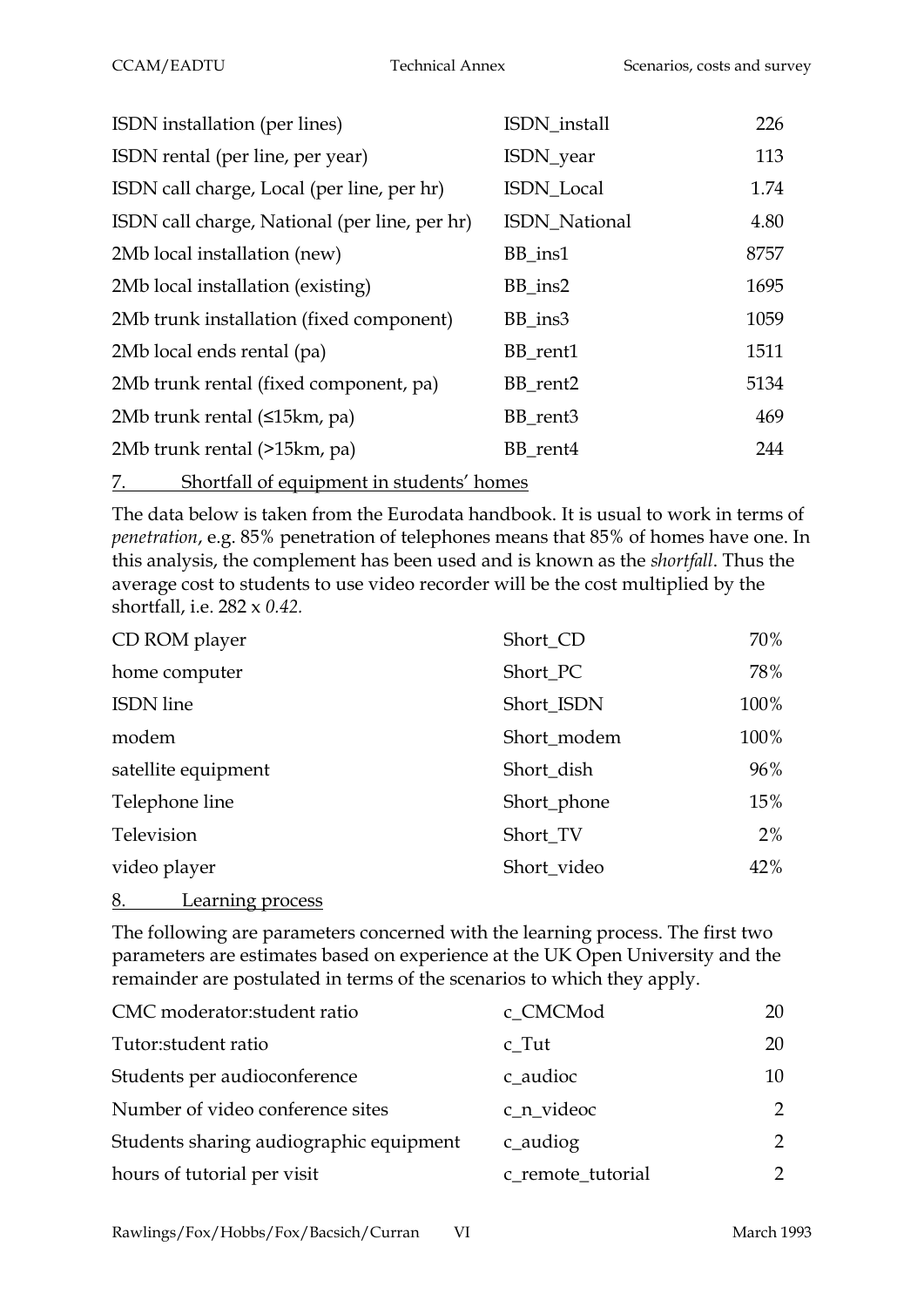| ISDN lines needed for audiographics       | c_isdn_audiog | $\mathcal{P}$ |
|-------------------------------------------|---------------|---------------|
| ISDN lines needed for videoconference     | c_isdn_videoc | $\mathcal{P}$ |
| Students sharing a central dial-in modems | c_modem_use   | 20            |
| Maintenance cost, as % of capital cost    | c_maint       | 10%           |
| <b>Amortising Period (years)</b>          | amort         | 5             |
| euro conversion rate                      | $E/euro_RATE$ | 1 41          |

Note that the euro rate used in the analysis is the 'old' value, prior to the developments with the Exchange Rate Mechanism late in 1992. Since this factor is applied equally to all costs, relative costs will remain unchanged.

*IV. Cost Models for the scenarios*

#### 1 Parameters

This section will be of interest to readers who would like to work through the calculations themselves and a) verify the conclusions in the paper, and b) use the cost models to experiment with costings and break-even points themselves. With this in mind, the structure of the spreadsheet calculations will be described and the notation used in the spreadsheet formulae.

Capital costs for equipment are amortised linearly over a period of five years. The yearly rates thus calculated are then multiplied by a factor that takes into account the cost of maintenance. Installation of telecommunications links usually require some installation fee to be paid; these too have been spread over five years in the calculations but there is no factor added for maintenance.

#### **Constants**

*Constants*, such as those listed above, do not vary for the purposes of this report. Thus a computer system of a certain specification will cost a certain amount, and that is the end of the discussion. Constants can be one-off , recurrent or usagerelated payments; a telephone line is a good example of this, with parameters corresponding to installation, rental and usage tariff respectively.

# **Variables**

The second type of parameter has been termed a *variable*, and in this report is taken to mean a parameter that will be used as the axis of a chart. The variables used in this report are listed below (the v\_ prefix is to indicate that they are variables).

| Student numbers                          | v student |
|------------------------------------------|-----------|
| Audiographics (hours)                    | v_audiog  |
| Audio Conference (hours)                 | v audioc  |
| Video Conference (hours)                 | v videoc  |
| CMC (hours)                              | V cmc     |
| Link distance (km)                       | v link    |
| Distance between tutorial locations (km) | v travel  |